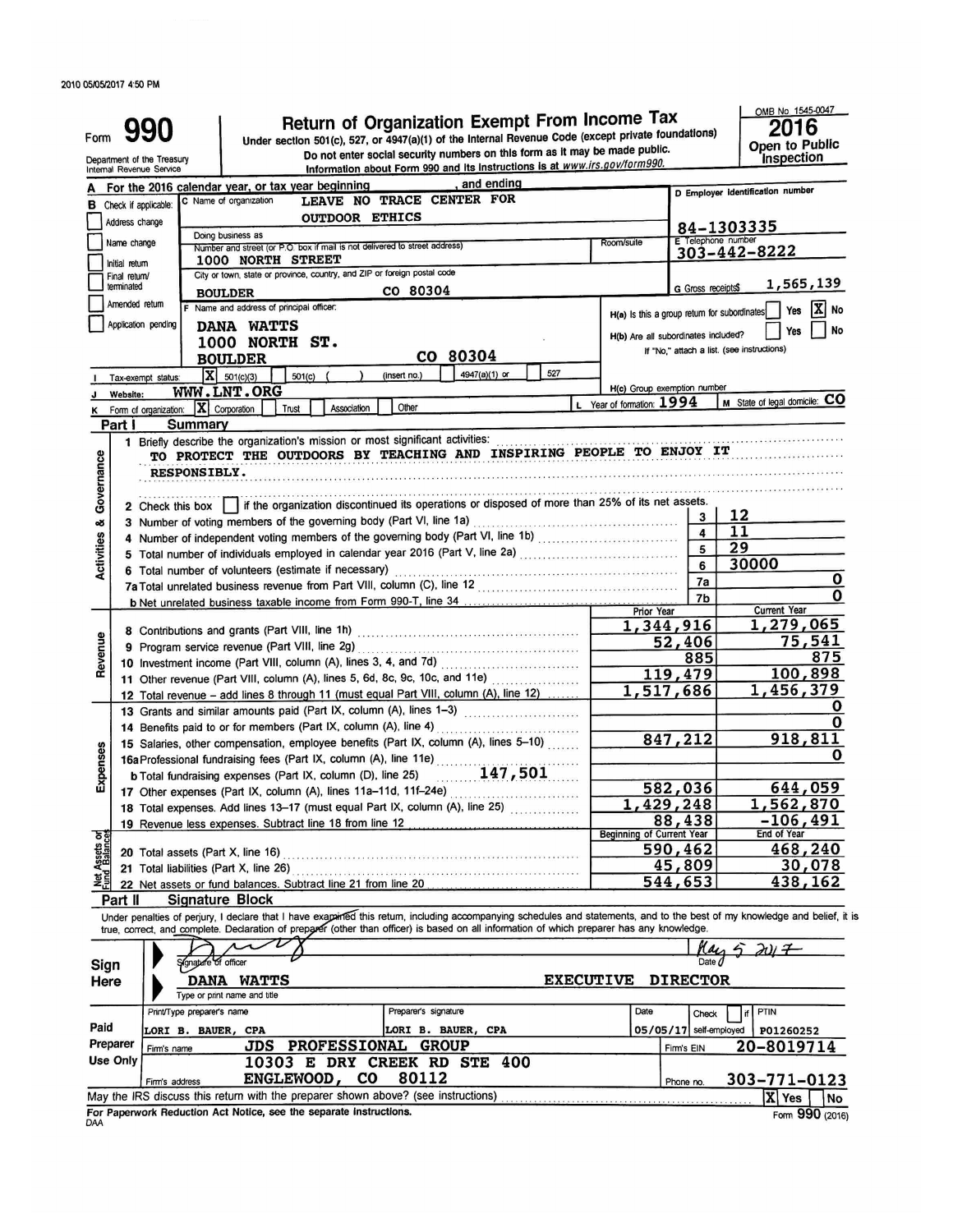| Form 990 (2016) LEAVE NO TRACE CENTER FOR                                                                                                                                                           |                                                                                                                                     | 84-1303335                                                                                                                                                                                                                                                                                                                         | Page 2                          |
|-----------------------------------------------------------------------------------------------------------------------------------------------------------------------------------------------------|-------------------------------------------------------------------------------------------------------------------------------------|------------------------------------------------------------------------------------------------------------------------------------------------------------------------------------------------------------------------------------------------------------------------------------------------------------------------------------|---------------------------------|
| Part III                                                                                                                                                                                            | <b>Statement of Program Service Accomplishments</b><br>Check if Schedule O contains a response or note to any line in this Part III |                                                                                                                                                                                                                                                                                                                                    |                                 |
| 1 Briefly describe the organization's mission:                                                                                                                                                      |                                                                                                                                     |                                                                                                                                                                                                                                                                                                                                    |                                 |
| <b>RESPONSIBLY.</b>                                                                                                                                                                                 |                                                                                                                                     | TO PROTECT THE OUTDOORS BY TEACHING AND INSPIRING PEOPLE TO ENJOY IT                                                                                                                                                                                                                                                               |                                 |
|                                                                                                                                                                                                     |                                                                                                                                     |                                                                                                                                                                                                                                                                                                                                    |                                 |
| 2 Did the organization undertake any significant program services during the year which were not listed on the<br>prior Form 990 or 990-EZ?<br>If "Yes," describe these new services on Schedule O. |                                                                                                                                     |                                                                                                                                                                                                                                                                                                                                    | Yes $\overline{X}$ No<br>$\Box$ |
| Did the organization cease conducting, or make significant changes in how it conducts, any program<br>3.<br>services?                                                                               |                                                                                                                                     |                                                                                                                                                                                                                                                                                                                                    | Yes $\overline{X}$ No           |
| If "Yes," describe these changes on Schedule O.<br>the total expenses, and revenue, if any, for each program service reported.                                                                      |                                                                                                                                     | Describe the organization's program service accomplishments for each of its three largest program services, as measured by<br>expenses. Section $501(c)(3)$ and $501(c)(4)$ organizations are required to report the amount of grants and allocations to others,                                                                   |                                 |
| ) (Expenses \$<br>4a (Code:<br>AND INTERNATIONAL PROGRAM DESIGNED TO ASSIST OUTDOOR<br>THE NATURE OF THEIR RECREATIONAL IMPACTS AS WELL AS<br>TECHNIOUES TO PREVENT AND MINIMIZE SUCH IMPACTS.      | $1,299,486$ including grants of\$                                                                                                   | ) (Revenue \$<br>THE LEAVE NO TRACE CENTER FOR OUTDOOR ETHICS IS A NATIONAL<br>ENTHUSIASTS WITH THEIR DECISIONS ABOUT HOW TO REDUCE THEIR<br>IMPACTS WHEN THEY HIKE, CAMP, PICNIC, SNOWSHOE, RUN, BIKE,<br>HUNT, PADDLE, RIDE HORSES, FISH, SKI OR CLIMB. THE PROGRAM<br>STRIVES TO EDUCATE ALL THOSE WHO ENJOY THE OUTDOORS ABOUT | 75,541                          |
|                                                                                                                                                                                                     |                                                                                                                                     |                                                                                                                                                                                                                                                                                                                                    |                                 |
|                                                                                                                                                                                                     |                                                                                                                                     |                                                                                                                                                                                                                                                                                                                                    |                                 |
|                                                                                                                                                                                                     |                                                                                                                                     |                                                                                                                                                                                                                                                                                                                                    |                                 |
|                                                                                                                                                                                                     |                                                                                                                                     |                                                                                                                                                                                                                                                                                                                                    |                                 |
|                                                                                                                                                                                                     |                                                                                                                                     |                                                                                                                                                                                                                                                                                                                                    |                                 |
|                                                                                                                                                                                                     |                                                                                                                                     |                                                                                                                                                                                                                                                                                                                                    |                                 |
|                                                                                                                                                                                                     |                                                                                                                                     |                                                                                                                                                                                                                                                                                                                                    |                                 |
|                                                                                                                                                                                                     |                                                                                                                                     |                                                                                                                                                                                                                                                                                                                                    |                                 |
|                                                                                                                                                                                                     |                                                                                                                                     |                                                                                                                                                                                                                                                                                                                                    |                                 |
|                                                                                                                                                                                                     |                                                                                                                                     |                                                                                                                                                                                                                                                                                                                                    |                                 |
|                                                                                                                                                                                                     |                                                                                                                                     |                                                                                                                                                                                                                                                                                                                                    |                                 |
|                                                                                                                                                                                                     |                                                                                                                                     |                                                                                                                                                                                                                                                                                                                                    |                                 |
|                                                                                                                                                                                                     |                                                                                                                                     |                                                                                                                                                                                                                                                                                                                                    |                                 |
|                                                                                                                                                                                                     |                                                                                                                                     |                                                                                                                                                                                                                                                                                                                                    |                                 |
| ) (Expenses \$<br>4c (Code:                                                                                                                                                                         | including grants of\$                                                                                                               | ) (Revenue \$                                                                                                                                                                                                                                                                                                                      |                                 |
|                                                                                                                                                                                                     |                                                                                                                                     |                                                                                                                                                                                                                                                                                                                                    |                                 |
|                                                                                                                                                                                                     |                                                                                                                                     |                                                                                                                                                                                                                                                                                                                                    |                                 |
|                                                                                                                                                                                                     |                                                                                                                                     |                                                                                                                                                                                                                                                                                                                                    |                                 |
|                                                                                                                                                                                                     |                                                                                                                                     |                                                                                                                                                                                                                                                                                                                                    |                                 |
|                                                                                                                                                                                                     |                                                                                                                                     |                                                                                                                                                                                                                                                                                                                                    |                                 |
|                                                                                                                                                                                                     |                                                                                                                                     |                                                                                                                                                                                                                                                                                                                                    |                                 |
|                                                                                                                                                                                                     |                                                                                                                                     |                                                                                                                                                                                                                                                                                                                                    |                                 |
|                                                                                                                                                                                                     |                                                                                                                                     |                                                                                                                                                                                                                                                                                                                                    |                                 |
|                                                                                                                                                                                                     |                                                                                                                                     |                                                                                                                                                                                                                                                                                                                                    |                                 |
|                                                                                                                                                                                                     |                                                                                                                                     |                                                                                                                                                                                                                                                                                                                                    |                                 |
|                                                                                                                                                                                                     |                                                                                                                                     |                                                                                                                                                                                                                                                                                                                                    |                                 |
| 4d Other program services (Describe in Schedule O.)                                                                                                                                                 |                                                                                                                                     |                                                                                                                                                                                                                                                                                                                                    |                                 |
| (Expenses \$                                                                                                                                                                                        | including grants of \$                                                                                                              | (Revenue \$                                                                                                                                                                                                                                                                                                                        |                                 |
| <b>4e</b> Total program service expenses                                                                                                                                                            | 1,299,486                                                                                                                           |                                                                                                                                                                                                                                                                                                                                    |                                 |
| DAA                                                                                                                                                                                                 |                                                                                                                                     |                                                                                                                                                                                                                                                                                                                                    | Form 990 (2016)                 |

DAA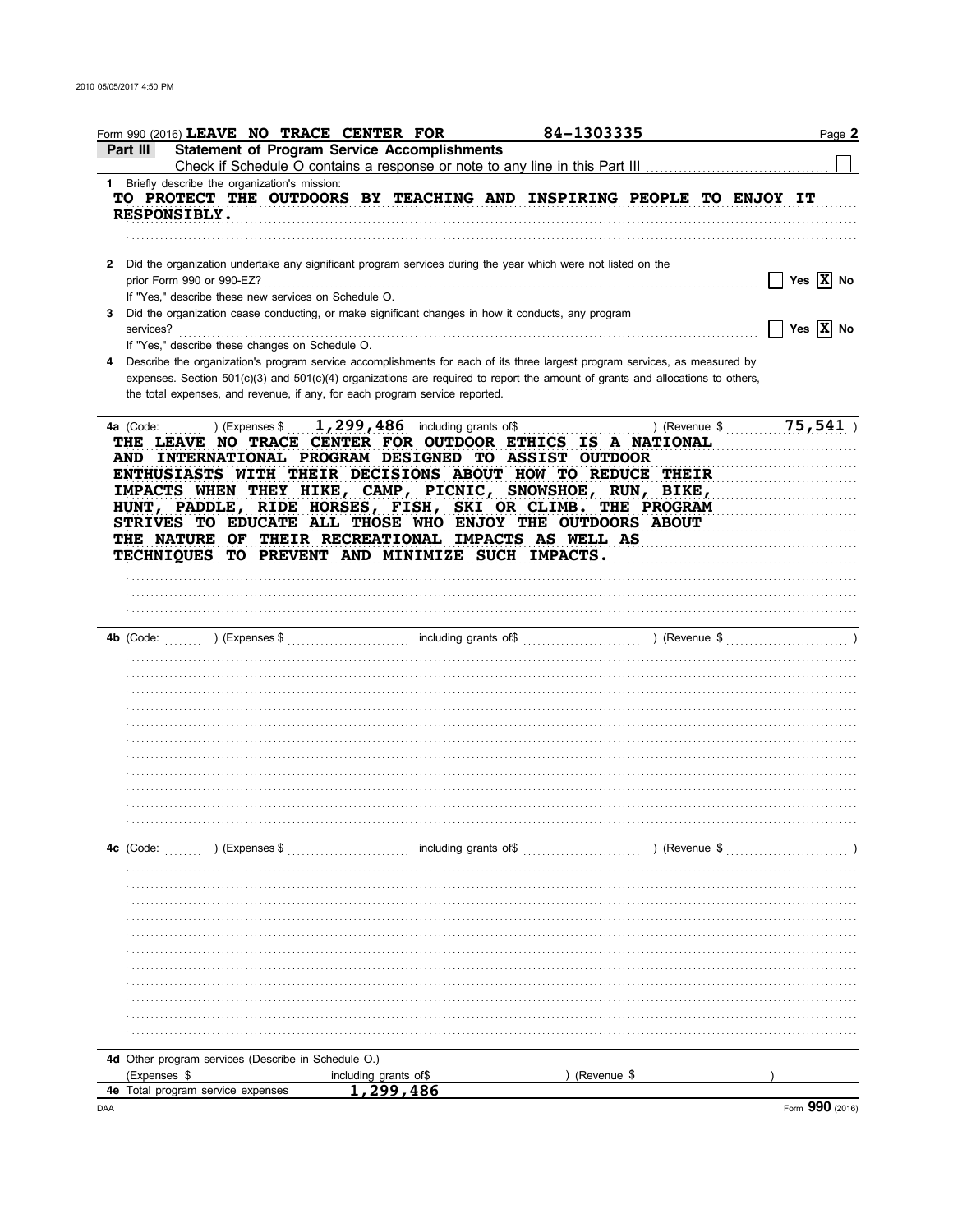|    | 84-1303335<br>Form 990 (2016) LEAVE NO TRACE CENTER FOR                                                                 |                |   | Page 3   |
|----|-------------------------------------------------------------------------------------------------------------------------|----------------|---|----------|
|    | <b>Checklist of Required Schedules</b><br>Part IV                                                                       |                |   |          |
|    | Is the organization described in section $501(c)(3)$ or $4947(a)(1)$ (other than a private foundation)? If "Yes,"       |                |   | Yes   No |
| 1. | complete Schedule A                                                                                                     | 1              | X |          |
| 2  | Is the organization required to complete Schedule B, Schedule of Contributors (see instructions)?                       | $\overline{2}$ | X |          |
| 3  | Did the organization engage in direct or indirect political campaign activities on behalf of or in opposition to        |                |   |          |
|    | candidates for public office? If "Yes," complete Schedule C, Part I                                                     | 3              |   | X.       |
| 4  | Section 501(c)(3) organizations. Did the organization engage in lobbying activities, or have a section 501(h)           |                |   |          |
|    | election in effect during the tax year? If "Yes," complete Schedule C, Part II                                          | 4              |   | X.       |
| 5  | Is the organization a section $501(c)(4)$ , $501(c)(5)$ , or $501(c)(6)$ organization that receives membership dues,    |                |   |          |
|    | assessments, or similar amounts as defined in Revenue Procedure 98-19? If "Yes," complete Schedule C,                   |                |   |          |
|    | Part III                                                                                                                | 5              |   | X        |
| 6  | Did the organization maintain any donor advised funds or any similar funds or accounts for which donors                 |                |   |          |
|    | have the right to provide advice on the distribution or investment of amounts in such funds or accounts? If             |                |   |          |
|    |                                                                                                                         | 6              |   | X        |
| 7  | Did the organization receive or hold a conservation easement, including easements to preserve open space,               |                |   |          |
|    | the environment, historic land areas, or historic structures? If "Yes," complete Schedule D, Part II                    | 7              |   | X        |
| 8  | Did the organization maintain collections of works of art, historical treasures, or other similar assets? If "Yes,"     |                |   |          |
|    | complete Schedule D, Part III                                                                                           | 8              |   | X        |
| 9  | Did the organization report an amount in Part X, line 21, for escrow or custodial account liability, serve as a         |                |   |          |
|    | custodian for amounts not listed in Part X; or provide credit counseling, debt management, credit repair, or            |                |   |          |
|    | debt negotiation services? If "Yes," complete Schedule D, Part IV                                                       | 9              |   | X        |
| 10 | Did the organization, directly or through a related organization, hold assets in temporarily restricted                 |                |   |          |
|    | endowments, permanent endowments, or quasi-endowments? If "Yes," complete Schedule D, Part V                            | 10             |   | X.       |
| 11 | If the organization's answer to any of the following questions is "Yes," then complete Schedule D, Parts VI,            |                |   |          |
|    | VII, VIII, IX, or X as applicable.                                                                                      |                |   |          |
|    | a Did the organization report an amount for land, buildings, and equipment in Part X, line 10? If "Yes,"                |                |   |          |
|    | complete Schedule D, Part VI                                                                                            | 11a            | X |          |
|    | <b>b</b> Did the organization report an amount for investments—other securities in Part X, line 12 that is 5% or more   |                |   |          |
|    |                                                                                                                         | 11b            |   | X.       |
| c  | Did the organization report an amount for investments—program related in Part X, line 13 that is 5% or more             |                |   |          |
|    |                                                                                                                         | 11c            |   | x        |
|    | d Did the organization report an amount for other assets in Part X, line 15 that is 5% or more of its total assets      |                |   |          |
|    |                                                                                                                         | 11d            |   | X        |
| е  | Did the organization report an amount for other liabilities in Part X, line 25? If "Yes," complete Schedule D, Part X   | 11e            |   | x        |
| f  | Did the organization's separate or consolidated financial statements for the tax year include a footnote that addresses |                |   |          |
|    | the organization's liability for uncertain tax positions under FIN 48 (ASC 740)? If "Yes," complete Schedule D, Part X  | 11f            | x |          |
|    | 12a Did the organization obtain separate, independent audited financial statements for the tax year? If "Yes," complete |                |   |          |
|    |                                                                                                                         | 12a            | x |          |
|    | <b>b</b> Was the organization included in consolidated, independent audited financial statements for the tax year? If   |                |   |          |
|    | "Yes," and if the organization answered "No" to line 12a, then completing Schedule D, Parts XI and XII is optional      | 12b            |   | X        |
| 13 | Is the organization a school described in section $170(b)(1)(A)(ii)?$ If "Yes," complete Schedule E                     | 13             |   | X        |
|    | 14a Did the organization maintain an office, employees, or agents outside of the United States?                         | 14a            |   | X        |
|    | Did the organization have aggregate revenues or expenses of more than \$10,000 from grantmaking,                        |                |   |          |
|    | fundraising, business, investment, and program service activities outside the United States, or aggregate               |                |   |          |
|    | foreign investments valued at \$100,000 or more? If "Yes," complete Schedule F, Parts I and IV [[[[[[[[[[[[[[[          | 14b            |   | X.       |
| 15 | Did the organization report on Part IX, column (A), line 3, more than \$5,000 of grants or other assistance to or       |                |   |          |
|    | for any foreign organization? If "Yes," complete Schedule F, Parts II and IV [[[[[[[[[[[[[[[[[[[[[[[[[[[[[[[[[          | 15             |   | X        |
| 16 | Did the organization report on Part IX, column (A), line 3, more than \$5,000 of aggregate grants or other              |                |   |          |
|    | assistance to or for foreign individuals? If "Yes," complete Schedule F, Parts III and IV [[[[[[[[[[[[[[[[[[[           | 16             |   | X        |
| 17 | Did the organization report a total of more than \$15,000 of expenses for professional fundraising services on          |                |   |          |
|    |                                                                                                                         | 17             |   | X        |
| 18 | Did the organization report more than \$15,000 total of fundraising event gross income and contributions on             |                |   |          |
|    | Part VIII, lines 1c and 8a? If "Yes," complete Schedule G, Part II                                                      | 18             |   | X        |
| 19 | Did the organization report more than \$15,000 of gross income from gaming activities on Part VIII, line 9a?            |                |   |          |
|    |                                                                                                                         | 19             |   | x        |

Form **990** (2016)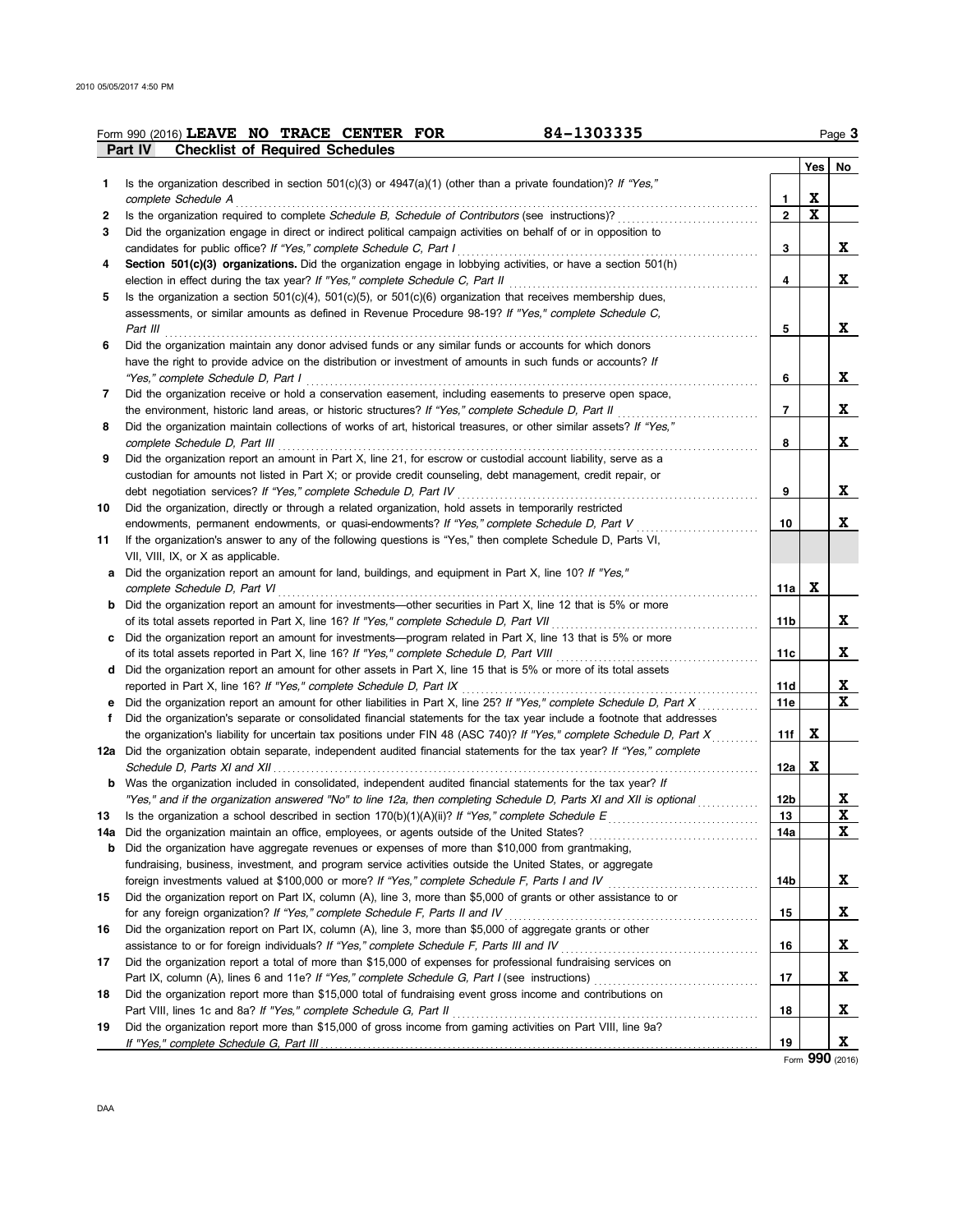|     | 84-1303335<br>Form 990 (2016) LEAVE NO TRACE CENTER FOR                                                                   |                 |     | Page 4   |
|-----|---------------------------------------------------------------------------------------------------------------------------|-----------------|-----|----------|
|     | <b>Checklist of Required Schedules (continued)</b><br><b>Part IV</b>                                                      |                 |     |          |
|     |                                                                                                                           |                 | Yes | No       |
|     | 20a Did the organization operate one or more hospital facilities? If "Yes," complete Schedule H                           | <b>20a</b>      |     | X        |
|     |                                                                                                                           | 20 <sub>b</sub> |     |          |
| 21  | Did the organization report more than \$5,000 of grants or other assistance to any domestic organization or               |                 |     |          |
|     | domestic government on Part IX, column (A), line 1? If "Yes," complete Schedule I, Parts I and II                         | 21              |     | X.       |
| 22  | Did the organization report more than \$5,000 of grants or other assistance to or for domestic individuals on             |                 |     |          |
|     | Part IX, column (A), line 2? If "Yes," complete Schedule I, Parts I and III                                               | 22              |     | x        |
| 23  | Did the organization answer "Yes" to Part VII, Section A, line 3, 4, or 5 about compensation of the                       |                 |     |          |
|     | organization's current and former officers, directors, trustees, key employees, and highest compensated                   |                 |     |          |
|     | employees? If "Yes," complete Schedule J                                                                                  | 23              |     | x        |
|     | 24a Did the organization have a tax-exempt bond issue with an outstanding principal amount of more than                   |                 |     |          |
|     | \$100,000 as of the last day of the year, that was issued after December 31, 2002? If "Yes," answer lines 24b             |                 |     |          |
|     |                                                                                                                           | 24a             |     | X        |
| b   |                                                                                                                           | 24b             |     |          |
| с   | Did the organization maintain an escrow account other than a refunding escrow at any time during the year                 |                 |     |          |
|     | to defease any tax-exempt bonds?                                                                                          | 24c             |     |          |
|     | d Did the organization act as an "on behalf of" issuer for bonds outstanding at any time during the year?                 | 24d             |     |          |
|     | 25a Section 501(c)(3), 501(c)(4), and 501(c)(29) organizations. Did the organization engage in an excess benefit          |                 |     |          |
|     | transaction with a disqualified person during the year? If "Yes," complete Schedule L, Part I                             | 25a             |     | X        |
|     | <b>b</b> Is the organization aware that it engaged in an excess benefit transaction with a disqualified person in a prior |                 |     |          |
|     | year, and that the transaction has not been reported on any of the organization's prior Forms 990 or 990-EZ?              |                 |     |          |
|     | If "Yes," complete Schedule L, Part I                                                                                     | 25 <sub>b</sub> |     | X        |
| 26  | Did the organization report any amount on Part X, line 5, 6, or 22 for receivables from or payables to any                |                 |     |          |
|     | current or former officers, directors, trustees, key employees, highest compensated employees, or                         |                 |     |          |
|     | disqualified persons? If "Yes," complete Schedule L, Part II                                                              | 26              |     | X        |
| 27  | Did the organization provide a grant or other assistance to an officer, director, trustee, key employee,                  |                 |     |          |
|     | substantial contributor or employee thereof, a grant selection committee member, or to a 35% controlled                   |                 |     |          |
|     | entity or family member of any of these persons? If "Yes," complete Schedule L, Part III                                  | 27              |     | X.       |
| 28  | Was the organization a party to a business transaction with one of the following parties (see Schedule L,                 |                 |     |          |
|     | Part IV instructions for applicable filing thresholds, conditions, and exceptions):                                       |                 |     |          |
|     | A current or former officer, director, trustee, or key employee? If "Yes," complete Schedule L, Part IV                   | 28a             |     | X        |
| b   | A family member of a current or former officer, director, trustee, or key employee? If "Yes," complete                    |                 |     |          |
|     | Schedule L, Part IV                                                                                                       | 28b             |     | X        |
| c   | An entity of which a current or former officer, director, trustee, or key employee (or a family member thereof)           |                 |     |          |
|     | was an officer, director, trustee, or direct or indirect owner? If "Yes," complete Schedule L, Part IV                    | 28c             |     | X        |
| 29  |                                                                                                                           | 29              | X   |          |
| 30  | Did the organization receive contributions of art, historical treasures, or other similar assets, or qualified            |                 |     |          |
|     | conservation contributions? If "Yes," complete Schedule M                                                                 | 30              |     | X        |
| 31  | Did the organization liquidate, terminate, or dissolve and cease operations? If "Yes," complete Schedule N,               |                 |     |          |
|     | Part I                                                                                                                    | 31              |     | x        |
| 32  | Did the organization sell, exchange, dispose of, or transfer more than 25% of its net assets? If "Yes,"                   |                 |     |          |
|     | complete Schedule N, Part II                                                                                              | 32              |     | X        |
| 33  | Did the organization own 100% of an entity disregarded as separate from the organization under Regulations                |                 |     |          |
|     | sections 301.7701-2 and 301.7701-3? If "Yes," complete Schedule R, Part I                                                 | 33              |     | <b>X</b> |
| 34  | Was the organization related to any tax-exempt or taxable entity? If "Yes," complete Schedule R, Parts II, III,           |                 |     |          |
|     | or IV, and Part V, line 1                                                                                                 | 34              |     | <u>x</u> |
| 35a |                                                                                                                           | 35a             |     | X        |
| b   | If "Yes" to line 35a, did the organization receive any payment from or engage in any transaction with a                   |                 |     |          |
|     | controlled entity within the meaning of section 512(b)(13)? If "Yes," complete Schedule R, Part V, line 2                 | 35b             |     |          |
| 36  | Section 501(c)(3) organizations. Did the organization make any transfers to an exempt non-charitable                      |                 |     |          |
|     | related organization? If "Yes," complete Schedule R, Part V, line 2                                                       | 36              |     | X        |
| 37  | Did the organization conduct more than 5% of its activities through an entity that is not a related organization          |                 |     |          |
|     | and that is treated as a partnership for federal income tax purposes? If "Yes," complete Schedule R,                      |                 |     |          |
|     | Part VI                                                                                                                   | 37              |     | x        |
| 38  | Did the organization complete Schedule O and provide explanations in Schedule O for Part VI, lines 11b and                |                 |     |          |
|     | 19? Note. All Form 990 filers are required to complete Schedule O.                                                        | 38              | X   |          |
|     |                                                                                                                           |                 |     |          |

Form **990** (2016)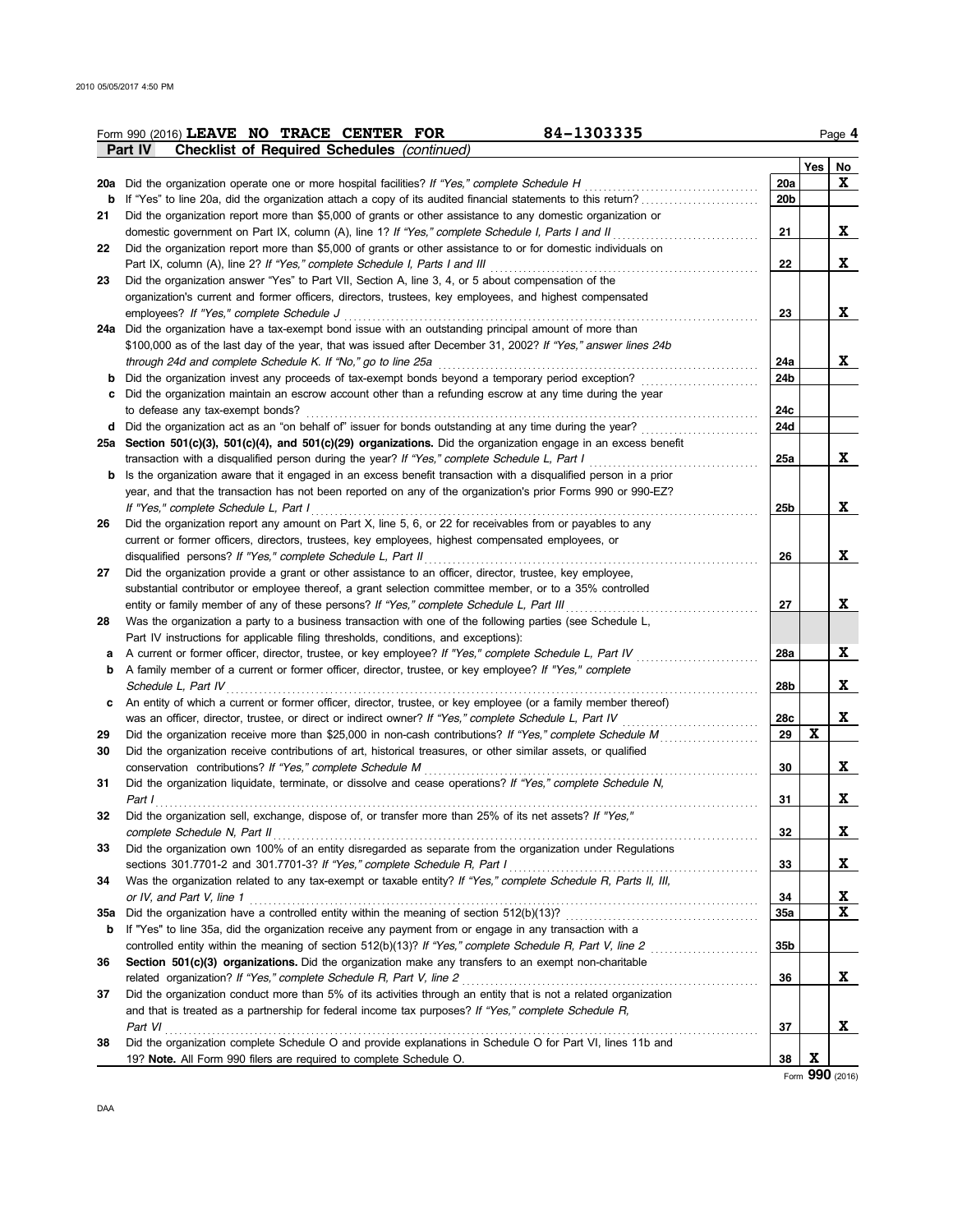| Statements Regarding Other IRS Filings and Tax Compliance<br>Part V<br>Check if Schedule O contains a response or note to any line in this Part V<br>5<br>Enter the number reported in Box 3 of Form 1096. Enter -0- if not applicable<br>1a<br>1a<br>.<br>O<br>1 <sub>b</sub><br>Enter the number of Forms W-2G included in line 1a. Enter -0- if not applicable<br>b<br>Did the organization comply with backup withholding rules for reportable payments to vendors and<br>с<br>reportable gaming (gambling) winnings to prize winners?<br>Enter the number of employees reported on Form W-3, Transmittal of Wage and Tax<br>2a<br>29<br>Statements, filed for the calendar year ending with or within the year covered by this return<br>2a<br>If at least one is reported on line 2a, did the organization file all required federal employment tax returns?<br>b<br>Note. If the sum of lines 1a and 2a is greater than 250, you may be required to e-file (see instructions)<br>Did the organization have unrelated business gross income of \$1,000 or more during the year?<br>за<br>If "Yes," has it filed a Form 990-T for this year? If "No" to line 3b, provide an explanation in Schedule O<br>b<br>At any time during the calendar year, did the organization have an interest in, or a signature or other authority<br>4a<br>over, a financial account in a foreign country (such as a bank account, securities account, or other financial<br>account)?<br>If "Yes," enter the name of the foreign country:<br>b<br>See instructions for filing requirements for FinCEN Form 114, Report of Foreign Bank and Financial Accounts<br>(FBAR).<br>Was the organization a party to a prohibited tax shelter transaction at any time during the tax year?<br>5а<br>Did any taxable party notify the organization that it was or is a party to a prohibited tax shelter transaction?<br>b<br>If "Yes" to line 5a or 5b, did the organization file Form 8886-T?<br>c<br>Does the organization have annual gross receipts that are normally greater than \$100,000, and did the<br>6а<br>organization solicit any contributions that were not tax deductible as charitable contributions?<br>If "Yes," did the organization include with every solicitation an express statement that such contributions or<br>b<br>gifts were not tax deductible?<br>Organizations that may receive deductible contributions under section 170(c).<br>7<br>Did the organization receive a payment in excess of \$75 made partly as a contribution and partly for goods<br>а<br>and services provided to the payor?<br>If "Yes," did the organization notify the donor of the value of the goods or services provided?<br>b<br>Did the organization sell, exchange, or otherwise dispose of tangible personal property for which it was<br>c<br>required to file Form 8282?<br>7d<br>If "Yes," indicate the number of Forms 8282 filed during the year<br>d<br>Did the organization receive any funds, directly or indirectly, to pay premiums on a personal benefit contract?<br>е<br>Did the organization, during the year, pay premiums, directly or indirectly, on a personal benefit contract?<br>f<br>If the organization received a contribution of qualified intellectual property, did the organization file Form 8899 as required?<br>g<br>If the organization received a contribution of cars, boats, airplanes, or other vehicles, did the organization file a Form 1098-C?<br>h<br>Sponsoring organizations maintaining donor advised funds. Did a donor advised fund maintained by the<br>8<br>sponsoring organization have excess business holdings at any time during the year?<br>Sponsoring organizations maintaining donor advised funds.<br>9<br>Did the sponsoring organization make any taxable distributions under section 4966?<br>а<br>Did the sponsoring organization make a distribution to a donor, donor advisor, or related person?<br>Section 501(c)(7) organizations. Enter:<br>10a<br>Initiation fees and capital contributions included on Part VIII, line 12<br>а<br>.<br>Gross receipts, included on Form 990, Part VIII, line 12, for public use of club facilities<br>10 <sub>b</sub><br>b<br>Section 501(c)(12) organizations. Enter:<br>11a<br>Gross income from members or shareholders<br>а<br>Gross income from other sources (Do not net amounts due or paid to other sources<br>b<br>11 <sub>b</sub><br>against amounts due or received from them.)<br>Section 4947(a)(1) non-exempt charitable trusts. Is the organization filing Form 990 in lieu of Form 1041?<br>12a<br><u> 1999 - Johann John Stoff, ameri</u> kan<br>12b |                      |     | Page 5      |
|----------------------------------------------------------------------------------------------------------------------------------------------------------------------------------------------------------------------------------------------------------------------------------------------------------------------------------------------------------------------------------------------------------------------------------------------------------------------------------------------------------------------------------------------------------------------------------------------------------------------------------------------------------------------------------------------------------------------------------------------------------------------------------------------------------------------------------------------------------------------------------------------------------------------------------------------------------------------------------------------------------------------------------------------------------------------------------------------------------------------------------------------------------------------------------------------------------------------------------------------------------------------------------------------------------------------------------------------------------------------------------------------------------------------------------------------------------------------------------------------------------------------------------------------------------------------------------------------------------------------------------------------------------------------------------------------------------------------------------------------------------------------------------------------------------------------------------------------------------------------------------------------------------------------------------------------------------------------------------------------------------------------------------------------------------------------------------------------------------------------------------------------------------------------------------------------------------------------------------------------------------------------------------------------------------------------------------------------------------------------------------------------------------------------------------------------------------------------------------------------------------------------------------------------------------------------------------------------------------------------------------------------------------------------------------------------------------------------------------------------------------------------------------------------------------------------------------------------------------------------------------------------------------------------------------------------------------------------------------------------------------------------------------------------------------------------------------------------------------------------------------------------------------------------------------------------------------------------------------------------------------------------------------------------------------------------------------------------------------------------------------------------------------------------------------------------------------------------------------------------------------------------------------------------------------------------------------------------------------------------------------------------------------------------------------------------------------------------------------------------------------------------------------------------------------------------------------------------------------------------------------------------------------------------------------------------------------------------------------------------------------------------------------------------------------------------------------------------------------------------------------------------------------------------------------------------------------------------------------------------------------------------------------------------------------------------------------------------------------------------------------------------------------------------------------------------------------------------------------------------------------------------------------------------------------------------------------------------------------------------------------------------------------------------|----------------------|-----|-------------|
|                                                                                                                                                                                                                                                                                                                                                                                                                                                                                                                                                                                                                                                                                                                                                                                                                                                                                                                                                                                                                                                                                                                                                                                                                                                                                                                                                                                                                                                                                                                                                                                                                                                                                                                                                                                                                                                                                                                                                                                                                                                                                                                                                                                                                                                                                                                                                                                                                                                                                                                                                                                                                                                                                                                                                                                                                                                                                                                                                                                                                                                                                                                                                                                                                                                                                                                                                                                                                                                                                                                                                                                                                                                                                                                                                                                                                                                                                                                                                                                                                                                                                                                                                                                                                                                                                                                                                                                                                                                                                                                                                                                                                                                                      |                      |     |             |
|                                                                                                                                                                                                                                                                                                                                                                                                                                                                                                                                                                                                                                                                                                                                                                                                                                                                                                                                                                                                                                                                                                                                                                                                                                                                                                                                                                                                                                                                                                                                                                                                                                                                                                                                                                                                                                                                                                                                                                                                                                                                                                                                                                                                                                                                                                                                                                                                                                                                                                                                                                                                                                                                                                                                                                                                                                                                                                                                                                                                                                                                                                                                                                                                                                                                                                                                                                                                                                                                                                                                                                                                                                                                                                                                                                                                                                                                                                                                                                                                                                                                                                                                                                                                                                                                                                                                                                                                                                                                                                                                                                                                                                                                      |                      |     |             |
|                                                                                                                                                                                                                                                                                                                                                                                                                                                                                                                                                                                                                                                                                                                                                                                                                                                                                                                                                                                                                                                                                                                                                                                                                                                                                                                                                                                                                                                                                                                                                                                                                                                                                                                                                                                                                                                                                                                                                                                                                                                                                                                                                                                                                                                                                                                                                                                                                                                                                                                                                                                                                                                                                                                                                                                                                                                                                                                                                                                                                                                                                                                                                                                                                                                                                                                                                                                                                                                                                                                                                                                                                                                                                                                                                                                                                                                                                                                                                                                                                                                                                                                                                                                                                                                                                                                                                                                                                                                                                                                                                                                                                                                                      |                      | Yes | No          |
|                                                                                                                                                                                                                                                                                                                                                                                                                                                                                                                                                                                                                                                                                                                                                                                                                                                                                                                                                                                                                                                                                                                                                                                                                                                                                                                                                                                                                                                                                                                                                                                                                                                                                                                                                                                                                                                                                                                                                                                                                                                                                                                                                                                                                                                                                                                                                                                                                                                                                                                                                                                                                                                                                                                                                                                                                                                                                                                                                                                                                                                                                                                                                                                                                                                                                                                                                                                                                                                                                                                                                                                                                                                                                                                                                                                                                                                                                                                                                                                                                                                                                                                                                                                                                                                                                                                                                                                                                                                                                                                                                                                                                                                                      |                      |     |             |
|                                                                                                                                                                                                                                                                                                                                                                                                                                                                                                                                                                                                                                                                                                                                                                                                                                                                                                                                                                                                                                                                                                                                                                                                                                                                                                                                                                                                                                                                                                                                                                                                                                                                                                                                                                                                                                                                                                                                                                                                                                                                                                                                                                                                                                                                                                                                                                                                                                                                                                                                                                                                                                                                                                                                                                                                                                                                                                                                                                                                                                                                                                                                                                                                                                                                                                                                                                                                                                                                                                                                                                                                                                                                                                                                                                                                                                                                                                                                                                                                                                                                                                                                                                                                                                                                                                                                                                                                                                                                                                                                                                                                                                                                      |                      |     |             |
|                                                                                                                                                                                                                                                                                                                                                                                                                                                                                                                                                                                                                                                                                                                                                                                                                                                                                                                                                                                                                                                                                                                                                                                                                                                                                                                                                                                                                                                                                                                                                                                                                                                                                                                                                                                                                                                                                                                                                                                                                                                                                                                                                                                                                                                                                                                                                                                                                                                                                                                                                                                                                                                                                                                                                                                                                                                                                                                                                                                                                                                                                                                                                                                                                                                                                                                                                                                                                                                                                                                                                                                                                                                                                                                                                                                                                                                                                                                                                                                                                                                                                                                                                                                                                                                                                                                                                                                                                                                                                                                                                                                                                                                                      | 1c                   | X   |             |
|                                                                                                                                                                                                                                                                                                                                                                                                                                                                                                                                                                                                                                                                                                                                                                                                                                                                                                                                                                                                                                                                                                                                                                                                                                                                                                                                                                                                                                                                                                                                                                                                                                                                                                                                                                                                                                                                                                                                                                                                                                                                                                                                                                                                                                                                                                                                                                                                                                                                                                                                                                                                                                                                                                                                                                                                                                                                                                                                                                                                                                                                                                                                                                                                                                                                                                                                                                                                                                                                                                                                                                                                                                                                                                                                                                                                                                                                                                                                                                                                                                                                                                                                                                                                                                                                                                                                                                                                                                                                                                                                                                                                                                                                      |                      |     |             |
|                                                                                                                                                                                                                                                                                                                                                                                                                                                                                                                                                                                                                                                                                                                                                                                                                                                                                                                                                                                                                                                                                                                                                                                                                                                                                                                                                                                                                                                                                                                                                                                                                                                                                                                                                                                                                                                                                                                                                                                                                                                                                                                                                                                                                                                                                                                                                                                                                                                                                                                                                                                                                                                                                                                                                                                                                                                                                                                                                                                                                                                                                                                                                                                                                                                                                                                                                                                                                                                                                                                                                                                                                                                                                                                                                                                                                                                                                                                                                                                                                                                                                                                                                                                                                                                                                                                                                                                                                                                                                                                                                                                                                                                                      |                      |     |             |
|                                                                                                                                                                                                                                                                                                                                                                                                                                                                                                                                                                                                                                                                                                                                                                                                                                                                                                                                                                                                                                                                                                                                                                                                                                                                                                                                                                                                                                                                                                                                                                                                                                                                                                                                                                                                                                                                                                                                                                                                                                                                                                                                                                                                                                                                                                                                                                                                                                                                                                                                                                                                                                                                                                                                                                                                                                                                                                                                                                                                                                                                                                                                                                                                                                                                                                                                                                                                                                                                                                                                                                                                                                                                                                                                                                                                                                                                                                                                                                                                                                                                                                                                                                                                                                                                                                                                                                                                                                                                                                                                                                                                                                                                      | 2b                   | X   |             |
|                                                                                                                                                                                                                                                                                                                                                                                                                                                                                                                                                                                                                                                                                                                                                                                                                                                                                                                                                                                                                                                                                                                                                                                                                                                                                                                                                                                                                                                                                                                                                                                                                                                                                                                                                                                                                                                                                                                                                                                                                                                                                                                                                                                                                                                                                                                                                                                                                                                                                                                                                                                                                                                                                                                                                                                                                                                                                                                                                                                                                                                                                                                                                                                                                                                                                                                                                                                                                                                                                                                                                                                                                                                                                                                                                                                                                                                                                                                                                                                                                                                                                                                                                                                                                                                                                                                                                                                                                                                                                                                                                                                                                                                                      |                      |     |             |
|                                                                                                                                                                                                                                                                                                                                                                                                                                                                                                                                                                                                                                                                                                                                                                                                                                                                                                                                                                                                                                                                                                                                                                                                                                                                                                                                                                                                                                                                                                                                                                                                                                                                                                                                                                                                                                                                                                                                                                                                                                                                                                                                                                                                                                                                                                                                                                                                                                                                                                                                                                                                                                                                                                                                                                                                                                                                                                                                                                                                                                                                                                                                                                                                                                                                                                                                                                                                                                                                                                                                                                                                                                                                                                                                                                                                                                                                                                                                                                                                                                                                                                                                                                                                                                                                                                                                                                                                                                                                                                                                                                                                                                                                      | За                   |     | x           |
|                                                                                                                                                                                                                                                                                                                                                                                                                                                                                                                                                                                                                                                                                                                                                                                                                                                                                                                                                                                                                                                                                                                                                                                                                                                                                                                                                                                                                                                                                                                                                                                                                                                                                                                                                                                                                                                                                                                                                                                                                                                                                                                                                                                                                                                                                                                                                                                                                                                                                                                                                                                                                                                                                                                                                                                                                                                                                                                                                                                                                                                                                                                                                                                                                                                                                                                                                                                                                                                                                                                                                                                                                                                                                                                                                                                                                                                                                                                                                                                                                                                                                                                                                                                                                                                                                                                                                                                                                                                                                                                                                                                                                                                                      | 3b                   |     |             |
|                                                                                                                                                                                                                                                                                                                                                                                                                                                                                                                                                                                                                                                                                                                                                                                                                                                                                                                                                                                                                                                                                                                                                                                                                                                                                                                                                                                                                                                                                                                                                                                                                                                                                                                                                                                                                                                                                                                                                                                                                                                                                                                                                                                                                                                                                                                                                                                                                                                                                                                                                                                                                                                                                                                                                                                                                                                                                                                                                                                                                                                                                                                                                                                                                                                                                                                                                                                                                                                                                                                                                                                                                                                                                                                                                                                                                                                                                                                                                                                                                                                                                                                                                                                                                                                                                                                                                                                                                                                                                                                                                                                                                                                                      |                      |     |             |
|                                                                                                                                                                                                                                                                                                                                                                                                                                                                                                                                                                                                                                                                                                                                                                                                                                                                                                                                                                                                                                                                                                                                                                                                                                                                                                                                                                                                                                                                                                                                                                                                                                                                                                                                                                                                                                                                                                                                                                                                                                                                                                                                                                                                                                                                                                                                                                                                                                                                                                                                                                                                                                                                                                                                                                                                                                                                                                                                                                                                                                                                                                                                                                                                                                                                                                                                                                                                                                                                                                                                                                                                                                                                                                                                                                                                                                                                                                                                                                                                                                                                                                                                                                                                                                                                                                                                                                                                                                                                                                                                                                                                                                                                      |                      |     |             |
|                                                                                                                                                                                                                                                                                                                                                                                                                                                                                                                                                                                                                                                                                                                                                                                                                                                                                                                                                                                                                                                                                                                                                                                                                                                                                                                                                                                                                                                                                                                                                                                                                                                                                                                                                                                                                                                                                                                                                                                                                                                                                                                                                                                                                                                                                                                                                                                                                                                                                                                                                                                                                                                                                                                                                                                                                                                                                                                                                                                                                                                                                                                                                                                                                                                                                                                                                                                                                                                                                                                                                                                                                                                                                                                                                                                                                                                                                                                                                                                                                                                                                                                                                                                                                                                                                                                                                                                                                                                                                                                                                                                                                                                                      | 4a                   |     | x           |
|                                                                                                                                                                                                                                                                                                                                                                                                                                                                                                                                                                                                                                                                                                                                                                                                                                                                                                                                                                                                                                                                                                                                                                                                                                                                                                                                                                                                                                                                                                                                                                                                                                                                                                                                                                                                                                                                                                                                                                                                                                                                                                                                                                                                                                                                                                                                                                                                                                                                                                                                                                                                                                                                                                                                                                                                                                                                                                                                                                                                                                                                                                                                                                                                                                                                                                                                                                                                                                                                                                                                                                                                                                                                                                                                                                                                                                                                                                                                                                                                                                                                                                                                                                                                                                                                                                                                                                                                                                                                                                                                                                                                                                                                      |                      |     |             |
|                                                                                                                                                                                                                                                                                                                                                                                                                                                                                                                                                                                                                                                                                                                                                                                                                                                                                                                                                                                                                                                                                                                                                                                                                                                                                                                                                                                                                                                                                                                                                                                                                                                                                                                                                                                                                                                                                                                                                                                                                                                                                                                                                                                                                                                                                                                                                                                                                                                                                                                                                                                                                                                                                                                                                                                                                                                                                                                                                                                                                                                                                                                                                                                                                                                                                                                                                                                                                                                                                                                                                                                                                                                                                                                                                                                                                                                                                                                                                                                                                                                                                                                                                                                                                                                                                                                                                                                                                                                                                                                                                                                                                                                                      |                      |     |             |
|                                                                                                                                                                                                                                                                                                                                                                                                                                                                                                                                                                                                                                                                                                                                                                                                                                                                                                                                                                                                                                                                                                                                                                                                                                                                                                                                                                                                                                                                                                                                                                                                                                                                                                                                                                                                                                                                                                                                                                                                                                                                                                                                                                                                                                                                                                                                                                                                                                                                                                                                                                                                                                                                                                                                                                                                                                                                                                                                                                                                                                                                                                                                                                                                                                                                                                                                                                                                                                                                                                                                                                                                                                                                                                                                                                                                                                                                                                                                                                                                                                                                                                                                                                                                                                                                                                                                                                                                                                                                                                                                                                                                                                                                      |                      |     |             |
|                                                                                                                                                                                                                                                                                                                                                                                                                                                                                                                                                                                                                                                                                                                                                                                                                                                                                                                                                                                                                                                                                                                                                                                                                                                                                                                                                                                                                                                                                                                                                                                                                                                                                                                                                                                                                                                                                                                                                                                                                                                                                                                                                                                                                                                                                                                                                                                                                                                                                                                                                                                                                                                                                                                                                                                                                                                                                                                                                                                                                                                                                                                                                                                                                                                                                                                                                                                                                                                                                                                                                                                                                                                                                                                                                                                                                                                                                                                                                                                                                                                                                                                                                                                                                                                                                                                                                                                                                                                                                                                                                                                                                                                                      | 5a                   |     | <u>x</u>    |
|                                                                                                                                                                                                                                                                                                                                                                                                                                                                                                                                                                                                                                                                                                                                                                                                                                                                                                                                                                                                                                                                                                                                                                                                                                                                                                                                                                                                                                                                                                                                                                                                                                                                                                                                                                                                                                                                                                                                                                                                                                                                                                                                                                                                                                                                                                                                                                                                                                                                                                                                                                                                                                                                                                                                                                                                                                                                                                                                                                                                                                                                                                                                                                                                                                                                                                                                                                                                                                                                                                                                                                                                                                                                                                                                                                                                                                                                                                                                                                                                                                                                                                                                                                                                                                                                                                                                                                                                                                                                                                                                                                                                                                                                      | 5b                   |     | X           |
|                                                                                                                                                                                                                                                                                                                                                                                                                                                                                                                                                                                                                                                                                                                                                                                                                                                                                                                                                                                                                                                                                                                                                                                                                                                                                                                                                                                                                                                                                                                                                                                                                                                                                                                                                                                                                                                                                                                                                                                                                                                                                                                                                                                                                                                                                                                                                                                                                                                                                                                                                                                                                                                                                                                                                                                                                                                                                                                                                                                                                                                                                                                                                                                                                                                                                                                                                                                                                                                                                                                                                                                                                                                                                                                                                                                                                                                                                                                                                                                                                                                                                                                                                                                                                                                                                                                                                                                                                                                                                                                                                                                                                                                                      | 5c                   |     |             |
| 10<br>11                                                                                                                                                                                                                                                                                                                                                                                                                                                                                                                                                                                                                                                                                                                                                                                                                                                                                                                                                                                                                                                                                                                                                                                                                                                                                                                                                                                                                                                                                                                                                                                                                                                                                                                                                                                                                                                                                                                                                                                                                                                                                                                                                                                                                                                                                                                                                                                                                                                                                                                                                                                                                                                                                                                                                                                                                                                                                                                                                                                                                                                                                                                                                                                                                                                                                                                                                                                                                                                                                                                                                                                                                                                                                                                                                                                                                                                                                                                                                                                                                                                                                                                                                                                                                                                                                                                                                                                                                                                                                                                                                                                                                                                             |                      |     |             |
|                                                                                                                                                                                                                                                                                                                                                                                                                                                                                                                                                                                                                                                                                                                                                                                                                                                                                                                                                                                                                                                                                                                                                                                                                                                                                                                                                                                                                                                                                                                                                                                                                                                                                                                                                                                                                                                                                                                                                                                                                                                                                                                                                                                                                                                                                                                                                                                                                                                                                                                                                                                                                                                                                                                                                                                                                                                                                                                                                                                                                                                                                                                                                                                                                                                                                                                                                                                                                                                                                                                                                                                                                                                                                                                                                                                                                                                                                                                                                                                                                                                                                                                                                                                                                                                                                                                                                                                                                                                                                                                                                                                                                                                                      | 6a                   |     | X.          |
|                                                                                                                                                                                                                                                                                                                                                                                                                                                                                                                                                                                                                                                                                                                                                                                                                                                                                                                                                                                                                                                                                                                                                                                                                                                                                                                                                                                                                                                                                                                                                                                                                                                                                                                                                                                                                                                                                                                                                                                                                                                                                                                                                                                                                                                                                                                                                                                                                                                                                                                                                                                                                                                                                                                                                                                                                                                                                                                                                                                                                                                                                                                                                                                                                                                                                                                                                                                                                                                                                                                                                                                                                                                                                                                                                                                                                                                                                                                                                                                                                                                                                                                                                                                                                                                                                                                                                                                                                                                                                                                                                                                                                                                                      | 6b                   |     |             |
|                                                                                                                                                                                                                                                                                                                                                                                                                                                                                                                                                                                                                                                                                                                                                                                                                                                                                                                                                                                                                                                                                                                                                                                                                                                                                                                                                                                                                                                                                                                                                                                                                                                                                                                                                                                                                                                                                                                                                                                                                                                                                                                                                                                                                                                                                                                                                                                                                                                                                                                                                                                                                                                                                                                                                                                                                                                                                                                                                                                                                                                                                                                                                                                                                                                                                                                                                                                                                                                                                                                                                                                                                                                                                                                                                                                                                                                                                                                                                                                                                                                                                                                                                                                                                                                                                                                                                                                                                                                                                                                                                                                                                                                                      |                      |     |             |
|                                                                                                                                                                                                                                                                                                                                                                                                                                                                                                                                                                                                                                                                                                                                                                                                                                                                                                                                                                                                                                                                                                                                                                                                                                                                                                                                                                                                                                                                                                                                                                                                                                                                                                                                                                                                                                                                                                                                                                                                                                                                                                                                                                                                                                                                                                                                                                                                                                                                                                                                                                                                                                                                                                                                                                                                                                                                                                                                                                                                                                                                                                                                                                                                                                                                                                                                                                                                                                                                                                                                                                                                                                                                                                                                                                                                                                                                                                                                                                                                                                                                                                                                                                                                                                                                                                                                                                                                                                                                                                                                                                                                                                                                      |                      |     |             |
|                                                                                                                                                                                                                                                                                                                                                                                                                                                                                                                                                                                                                                                                                                                                                                                                                                                                                                                                                                                                                                                                                                                                                                                                                                                                                                                                                                                                                                                                                                                                                                                                                                                                                                                                                                                                                                                                                                                                                                                                                                                                                                                                                                                                                                                                                                                                                                                                                                                                                                                                                                                                                                                                                                                                                                                                                                                                                                                                                                                                                                                                                                                                                                                                                                                                                                                                                                                                                                                                                                                                                                                                                                                                                                                                                                                                                                                                                                                                                                                                                                                                                                                                                                                                                                                                                                                                                                                                                                                                                                                                                                                                                                                                      | 7a                   | X   |             |
|                                                                                                                                                                                                                                                                                                                                                                                                                                                                                                                                                                                                                                                                                                                                                                                                                                                                                                                                                                                                                                                                                                                                                                                                                                                                                                                                                                                                                                                                                                                                                                                                                                                                                                                                                                                                                                                                                                                                                                                                                                                                                                                                                                                                                                                                                                                                                                                                                                                                                                                                                                                                                                                                                                                                                                                                                                                                                                                                                                                                                                                                                                                                                                                                                                                                                                                                                                                                                                                                                                                                                                                                                                                                                                                                                                                                                                                                                                                                                                                                                                                                                                                                                                                                                                                                                                                                                                                                                                                                                                                                                                                                                                                                      | 7b                   | X   |             |
|                                                                                                                                                                                                                                                                                                                                                                                                                                                                                                                                                                                                                                                                                                                                                                                                                                                                                                                                                                                                                                                                                                                                                                                                                                                                                                                                                                                                                                                                                                                                                                                                                                                                                                                                                                                                                                                                                                                                                                                                                                                                                                                                                                                                                                                                                                                                                                                                                                                                                                                                                                                                                                                                                                                                                                                                                                                                                                                                                                                                                                                                                                                                                                                                                                                                                                                                                                                                                                                                                                                                                                                                                                                                                                                                                                                                                                                                                                                                                                                                                                                                                                                                                                                                                                                                                                                                                                                                                                                                                                                                                                                                                                                                      |                      |     |             |
|                                                                                                                                                                                                                                                                                                                                                                                                                                                                                                                                                                                                                                                                                                                                                                                                                                                                                                                                                                                                                                                                                                                                                                                                                                                                                                                                                                                                                                                                                                                                                                                                                                                                                                                                                                                                                                                                                                                                                                                                                                                                                                                                                                                                                                                                                                                                                                                                                                                                                                                                                                                                                                                                                                                                                                                                                                                                                                                                                                                                                                                                                                                                                                                                                                                                                                                                                                                                                                                                                                                                                                                                                                                                                                                                                                                                                                                                                                                                                                                                                                                                                                                                                                                                                                                                                                                                                                                                                                                                                                                                                                                                                                                                      | 7c                   |     | x           |
|                                                                                                                                                                                                                                                                                                                                                                                                                                                                                                                                                                                                                                                                                                                                                                                                                                                                                                                                                                                                                                                                                                                                                                                                                                                                                                                                                                                                                                                                                                                                                                                                                                                                                                                                                                                                                                                                                                                                                                                                                                                                                                                                                                                                                                                                                                                                                                                                                                                                                                                                                                                                                                                                                                                                                                                                                                                                                                                                                                                                                                                                                                                                                                                                                                                                                                                                                                                                                                                                                                                                                                                                                                                                                                                                                                                                                                                                                                                                                                                                                                                                                                                                                                                                                                                                                                                                                                                                                                                                                                                                                                                                                                                                      |                      |     |             |
|                                                                                                                                                                                                                                                                                                                                                                                                                                                                                                                                                                                                                                                                                                                                                                                                                                                                                                                                                                                                                                                                                                                                                                                                                                                                                                                                                                                                                                                                                                                                                                                                                                                                                                                                                                                                                                                                                                                                                                                                                                                                                                                                                                                                                                                                                                                                                                                                                                                                                                                                                                                                                                                                                                                                                                                                                                                                                                                                                                                                                                                                                                                                                                                                                                                                                                                                                                                                                                                                                                                                                                                                                                                                                                                                                                                                                                                                                                                                                                                                                                                                                                                                                                                                                                                                                                                                                                                                                                                                                                                                                                                                                                                                      | 7e                   |     | $\mathbf x$ |
|                                                                                                                                                                                                                                                                                                                                                                                                                                                                                                                                                                                                                                                                                                                                                                                                                                                                                                                                                                                                                                                                                                                                                                                                                                                                                                                                                                                                                                                                                                                                                                                                                                                                                                                                                                                                                                                                                                                                                                                                                                                                                                                                                                                                                                                                                                                                                                                                                                                                                                                                                                                                                                                                                                                                                                                                                                                                                                                                                                                                                                                                                                                                                                                                                                                                                                                                                                                                                                                                                                                                                                                                                                                                                                                                                                                                                                                                                                                                                                                                                                                                                                                                                                                                                                                                                                                                                                                                                                                                                                                                                                                                                                                                      | 7f                   |     | X           |
|                                                                                                                                                                                                                                                                                                                                                                                                                                                                                                                                                                                                                                                                                                                                                                                                                                                                                                                                                                                                                                                                                                                                                                                                                                                                                                                                                                                                                                                                                                                                                                                                                                                                                                                                                                                                                                                                                                                                                                                                                                                                                                                                                                                                                                                                                                                                                                                                                                                                                                                                                                                                                                                                                                                                                                                                                                                                                                                                                                                                                                                                                                                                                                                                                                                                                                                                                                                                                                                                                                                                                                                                                                                                                                                                                                                                                                                                                                                                                                                                                                                                                                                                                                                                                                                                                                                                                                                                                                                                                                                                                                                                                                                                      | 7g                   |     |             |
|                                                                                                                                                                                                                                                                                                                                                                                                                                                                                                                                                                                                                                                                                                                                                                                                                                                                                                                                                                                                                                                                                                                                                                                                                                                                                                                                                                                                                                                                                                                                                                                                                                                                                                                                                                                                                                                                                                                                                                                                                                                                                                                                                                                                                                                                                                                                                                                                                                                                                                                                                                                                                                                                                                                                                                                                                                                                                                                                                                                                                                                                                                                                                                                                                                                                                                                                                                                                                                                                                                                                                                                                                                                                                                                                                                                                                                                                                                                                                                                                                                                                                                                                                                                                                                                                                                                                                                                                                                                                                                                                                                                                                                                                      | 7h                   |     |             |
|                                                                                                                                                                                                                                                                                                                                                                                                                                                                                                                                                                                                                                                                                                                                                                                                                                                                                                                                                                                                                                                                                                                                                                                                                                                                                                                                                                                                                                                                                                                                                                                                                                                                                                                                                                                                                                                                                                                                                                                                                                                                                                                                                                                                                                                                                                                                                                                                                                                                                                                                                                                                                                                                                                                                                                                                                                                                                                                                                                                                                                                                                                                                                                                                                                                                                                                                                                                                                                                                                                                                                                                                                                                                                                                                                                                                                                                                                                                                                                                                                                                                                                                                                                                                                                                                                                                                                                                                                                                                                                                                                                                                                                                                      |                      |     |             |
|                                                                                                                                                                                                                                                                                                                                                                                                                                                                                                                                                                                                                                                                                                                                                                                                                                                                                                                                                                                                                                                                                                                                                                                                                                                                                                                                                                                                                                                                                                                                                                                                                                                                                                                                                                                                                                                                                                                                                                                                                                                                                                                                                                                                                                                                                                                                                                                                                                                                                                                                                                                                                                                                                                                                                                                                                                                                                                                                                                                                                                                                                                                                                                                                                                                                                                                                                                                                                                                                                                                                                                                                                                                                                                                                                                                                                                                                                                                                                                                                                                                                                                                                                                                                                                                                                                                                                                                                                                                                                                                                                                                                                                                                      | 8                    |     |             |
|                                                                                                                                                                                                                                                                                                                                                                                                                                                                                                                                                                                                                                                                                                                                                                                                                                                                                                                                                                                                                                                                                                                                                                                                                                                                                                                                                                                                                                                                                                                                                                                                                                                                                                                                                                                                                                                                                                                                                                                                                                                                                                                                                                                                                                                                                                                                                                                                                                                                                                                                                                                                                                                                                                                                                                                                                                                                                                                                                                                                                                                                                                                                                                                                                                                                                                                                                                                                                                                                                                                                                                                                                                                                                                                                                                                                                                                                                                                                                                                                                                                                                                                                                                                                                                                                                                                                                                                                                                                                                                                                                                                                                                                                      |                      |     |             |
|                                                                                                                                                                                                                                                                                                                                                                                                                                                                                                                                                                                                                                                                                                                                                                                                                                                                                                                                                                                                                                                                                                                                                                                                                                                                                                                                                                                                                                                                                                                                                                                                                                                                                                                                                                                                                                                                                                                                                                                                                                                                                                                                                                                                                                                                                                                                                                                                                                                                                                                                                                                                                                                                                                                                                                                                                                                                                                                                                                                                                                                                                                                                                                                                                                                                                                                                                                                                                                                                                                                                                                                                                                                                                                                                                                                                                                                                                                                                                                                                                                                                                                                                                                                                                                                                                                                                                                                                                                                                                                                                                                                                                                                                      | 9а<br>9 <sub>b</sub> |     |             |
|                                                                                                                                                                                                                                                                                                                                                                                                                                                                                                                                                                                                                                                                                                                                                                                                                                                                                                                                                                                                                                                                                                                                                                                                                                                                                                                                                                                                                                                                                                                                                                                                                                                                                                                                                                                                                                                                                                                                                                                                                                                                                                                                                                                                                                                                                                                                                                                                                                                                                                                                                                                                                                                                                                                                                                                                                                                                                                                                                                                                                                                                                                                                                                                                                                                                                                                                                                                                                                                                                                                                                                                                                                                                                                                                                                                                                                                                                                                                                                                                                                                                                                                                                                                                                                                                                                                                                                                                                                                                                                                                                                                                                                                                      |                      |     |             |
|                                                                                                                                                                                                                                                                                                                                                                                                                                                                                                                                                                                                                                                                                                                                                                                                                                                                                                                                                                                                                                                                                                                                                                                                                                                                                                                                                                                                                                                                                                                                                                                                                                                                                                                                                                                                                                                                                                                                                                                                                                                                                                                                                                                                                                                                                                                                                                                                                                                                                                                                                                                                                                                                                                                                                                                                                                                                                                                                                                                                                                                                                                                                                                                                                                                                                                                                                                                                                                                                                                                                                                                                                                                                                                                                                                                                                                                                                                                                                                                                                                                                                                                                                                                                                                                                                                                                                                                                                                                                                                                                                                                                                                                                      |                      |     |             |
|                                                                                                                                                                                                                                                                                                                                                                                                                                                                                                                                                                                                                                                                                                                                                                                                                                                                                                                                                                                                                                                                                                                                                                                                                                                                                                                                                                                                                                                                                                                                                                                                                                                                                                                                                                                                                                                                                                                                                                                                                                                                                                                                                                                                                                                                                                                                                                                                                                                                                                                                                                                                                                                                                                                                                                                                                                                                                                                                                                                                                                                                                                                                                                                                                                                                                                                                                                                                                                                                                                                                                                                                                                                                                                                                                                                                                                                                                                                                                                                                                                                                                                                                                                                                                                                                                                                                                                                                                                                                                                                                                                                                                                                                      |                      |     |             |
|                                                                                                                                                                                                                                                                                                                                                                                                                                                                                                                                                                                                                                                                                                                                                                                                                                                                                                                                                                                                                                                                                                                                                                                                                                                                                                                                                                                                                                                                                                                                                                                                                                                                                                                                                                                                                                                                                                                                                                                                                                                                                                                                                                                                                                                                                                                                                                                                                                                                                                                                                                                                                                                                                                                                                                                                                                                                                                                                                                                                                                                                                                                                                                                                                                                                                                                                                                                                                                                                                                                                                                                                                                                                                                                                                                                                                                                                                                                                                                                                                                                                                                                                                                                                                                                                                                                                                                                                                                                                                                                                                                                                                                                                      |                      |     |             |
|                                                                                                                                                                                                                                                                                                                                                                                                                                                                                                                                                                                                                                                                                                                                                                                                                                                                                                                                                                                                                                                                                                                                                                                                                                                                                                                                                                                                                                                                                                                                                                                                                                                                                                                                                                                                                                                                                                                                                                                                                                                                                                                                                                                                                                                                                                                                                                                                                                                                                                                                                                                                                                                                                                                                                                                                                                                                                                                                                                                                                                                                                                                                                                                                                                                                                                                                                                                                                                                                                                                                                                                                                                                                                                                                                                                                                                                                                                                                                                                                                                                                                                                                                                                                                                                                                                                                                                                                                                                                                                                                                                                                                                                                      |                      |     |             |
|                                                                                                                                                                                                                                                                                                                                                                                                                                                                                                                                                                                                                                                                                                                                                                                                                                                                                                                                                                                                                                                                                                                                                                                                                                                                                                                                                                                                                                                                                                                                                                                                                                                                                                                                                                                                                                                                                                                                                                                                                                                                                                                                                                                                                                                                                                                                                                                                                                                                                                                                                                                                                                                                                                                                                                                                                                                                                                                                                                                                                                                                                                                                                                                                                                                                                                                                                                                                                                                                                                                                                                                                                                                                                                                                                                                                                                                                                                                                                                                                                                                                                                                                                                                                                                                                                                                                                                                                                                                                                                                                                                                                                                                                      |                      |     |             |
|                                                                                                                                                                                                                                                                                                                                                                                                                                                                                                                                                                                                                                                                                                                                                                                                                                                                                                                                                                                                                                                                                                                                                                                                                                                                                                                                                                                                                                                                                                                                                                                                                                                                                                                                                                                                                                                                                                                                                                                                                                                                                                                                                                                                                                                                                                                                                                                                                                                                                                                                                                                                                                                                                                                                                                                                                                                                                                                                                                                                                                                                                                                                                                                                                                                                                                                                                                                                                                                                                                                                                                                                                                                                                                                                                                                                                                                                                                                                                                                                                                                                                                                                                                                                                                                                                                                                                                                                                                                                                                                                                                                                                                                                      |                      |     |             |
|                                                                                                                                                                                                                                                                                                                                                                                                                                                                                                                                                                                                                                                                                                                                                                                                                                                                                                                                                                                                                                                                                                                                                                                                                                                                                                                                                                                                                                                                                                                                                                                                                                                                                                                                                                                                                                                                                                                                                                                                                                                                                                                                                                                                                                                                                                                                                                                                                                                                                                                                                                                                                                                                                                                                                                                                                                                                                                                                                                                                                                                                                                                                                                                                                                                                                                                                                                                                                                                                                                                                                                                                                                                                                                                                                                                                                                                                                                                                                                                                                                                                                                                                                                                                                                                                                                                                                                                                                                                                                                                                                                                                                                                                      | 12a                  |     |             |
| If "Yes," enter the amount of tax-exempt interest received or accrued during the year<br>b                                                                                                                                                                                                                                                                                                                                                                                                                                                                                                                                                                                                                                                                                                                                                                                                                                                                                                                                                                                                                                                                                                                                                                                                                                                                                                                                                                                                                                                                                                                                                                                                                                                                                                                                                                                                                                                                                                                                                                                                                                                                                                                                                                                                                                                                                                                                                                                                                                                                                                                                                                                                                                                                                                                                                                                                                                                                                                                                                                                                                                                                                                                                                                                                                                                                                                                                                                                                                                                                                                                                                                                                                                                                                                                                                                                                                                                                                                                                                                                                                                                                                                                                                                                                                                                                                                                                                                                                                                                                                                                                                                           |                      |     |             |
| Section 501(c)(29) qualified nonprofit health insurance issuers.<br>13                                                                                                                                                                                                                                                                                                                                                                                                                                                                                                                                                                                                                                                                                                                                                                                                                                                                                                                                                                                                                                                                                                                                                                                                                                                                                                                                                                                                                                                                                                                                                                                                                                                                                                                                                                                                                                                                                                                                                                                                                                                                                                                                                                                                                                                                                                                                                                                                                                                                                                                                                                                                                                                                                                                                                                                                                                                                                                                                                                                                                                                                                                                                                                                                                                                                                                                                                                                                                                                                                                                                                                                                                                                                                                                                                                                                                                                                                                                                                                                                                                                                                                                                                                                                                                                                                                                                                                                                                                                                                                                                                                                               |                      |     |             |
| Is the organization licensed to issue qualified health plans in more than one state?<br>а                                                                                                                                                                                                                                                                                                                                                                                                                                                                                                                                                                                                                                                                                                                                                                                                                                                                                                                                                                                                                                                                                                                                                                                                                                                                                                                                                                                                                                                                                                                                                                                                                                                                                                                                                                                                                                                                                                                                                                                                                                                                                                                                                                                                                                                                                                                                                                                                                                                                                                                                                                                                                                                                                                                                                                                                                                                                                                                                                                                                                                                                                                                                                                                                                                                                                                                                                                                                                                                                                                                                                                                                                                                                                                                                                                                                                                                                                                                                                                                                                                                                                                                                                                                                                                                                                                                                                                                                                                                                                                                                                                            | 13a                  |     |             |
| Note. See the instructions for additional information the organization must report on Schedule O.                                                                                                                                                                                                                                                                                                                                                                                                                                                                                                                                                                                                                                                                                                                                                                                                                                                                                                                                                                                                                                                                                                                                                                                                                                                                                                                                                                                                                                                                                                                                                                                                                                                                                                                                                                                                                                                                                                                                                                                                                                                                                                                                                                                                                                                                                                                                                                                                                                                                                                                                                                                                                                                                                                                                                                                                                                                                                                                                                                                                                                                                                                                                                                                                                                                                                                                                                                                                                                                                                                                                                                                                                                                                                                                                                                                                                                                                                                                                                                                                                                                                                                                                                                                                                                                                                                                                                                                                                                                                                                                                                                    |                      |     |             |
| Enter the amount of reserves the organization is required to maintain by the states in which<br>b                                                                                                                                                                                                                                                                                                                                                                                                                                                                                                                                                                                                                                                                                                                                                                                                                                                                                                                                                                                                                                                                                                                                                                                                                                                                                                                                                                                                                                                                                                                                                                                                                                                                                                                                                                                                                                                                                                                                                                                                                                                                                                                                                                                                                                                                                                                                                                                                                                                                                                                                                                                                                                                                                                                                                                                                                                                                                                                                                                                                                                                                                                                                                                                                                                                                                                                                                                                                                                                                                                                                                                                                                                                                                                                                                                                                                                                                                                                                                                                                                                                                                                                                                                                                                                                                                                                                                                                                                                                                                                                                                                    |                      |     |             |
| 13b<br>13с                                                                                                                                                                                                                                                                                                                                                                                                                                                                                                                                                                                                                                                                                                                                                                                                                                                                                                                                                                                                                                                                                                                                                                                                                                                                                                                                                                                                                                                                                                                                                                                                                                                                                                                                                                                                                                                                                                                                                                                                                                                                                                                                                                                                                                                                                                                                                                                                                                                                                                                                                                                                                                                                                                                                                                                                                                                                                                                                                                                                                                                                                                                                                                                                                                                                                                                                                                                                                                                                                                                                                                                                                                                                                                                                                                                                                                                                                                                                                                                                                                                                                                                                                                                                                                                                                                                                                                                                                                                                                                                                                                                                                                                           |                      |     |             |
| Enter the amount of reserves on hand<br>c<br>14a                                                                                                                                                                                                                                                                                                                                                                                                                                                                                                                                                                                                                                                                                                                                                                                                                                                                                                                                                                                                                                                                                                                                                                                                                                                                                                                                                                                                                                                                                                                                                                                                                                                                                                                                                                                                                                                                                                                                                                                                                                                                                                                                                                                                                                                                                                                                                                                                                                                                                                                                                                                                                                                                                                                                                                                                                                                                                                                                                                                                                                                                                                                                                                                                                                                                                                                                                                                                                                                                                                                                                                                                                                                                                                                                                                                                                                                                                                                                                                                                                                                                                                                                                                                                                                                                                                                                                                                                                                                                                                                                                                                                                     | 14a                  |     | X           |
|                                                                                                                                                                                                                                                                                                                                                                                                                                                                                                                                                                                                                                                                                                                                                                                                                                                                                                                                                                                                                                                                                                                                                                                                                                                                                                                                                                                                                                                                                                                                                                                                                                                                                                                                                                                                                                                                                                                                                                                                                                                                                                                                                                                                                                                                                                                                                                                                                                                                                                                                                                                                                                                                                                                                                                                                                                                                                                                                                                                                                                                                                                                                                                                                                                                                                                                                                                                                                                                                                                                                                                                                                                                                                                                                                                                                                                                                                                                                                                                                                                                                                                                                                                                                                                                                                                                                                                                                                                                                                                                                                                                                                                                                      | 14b                  |     |             |

DAA Form **990** (2016)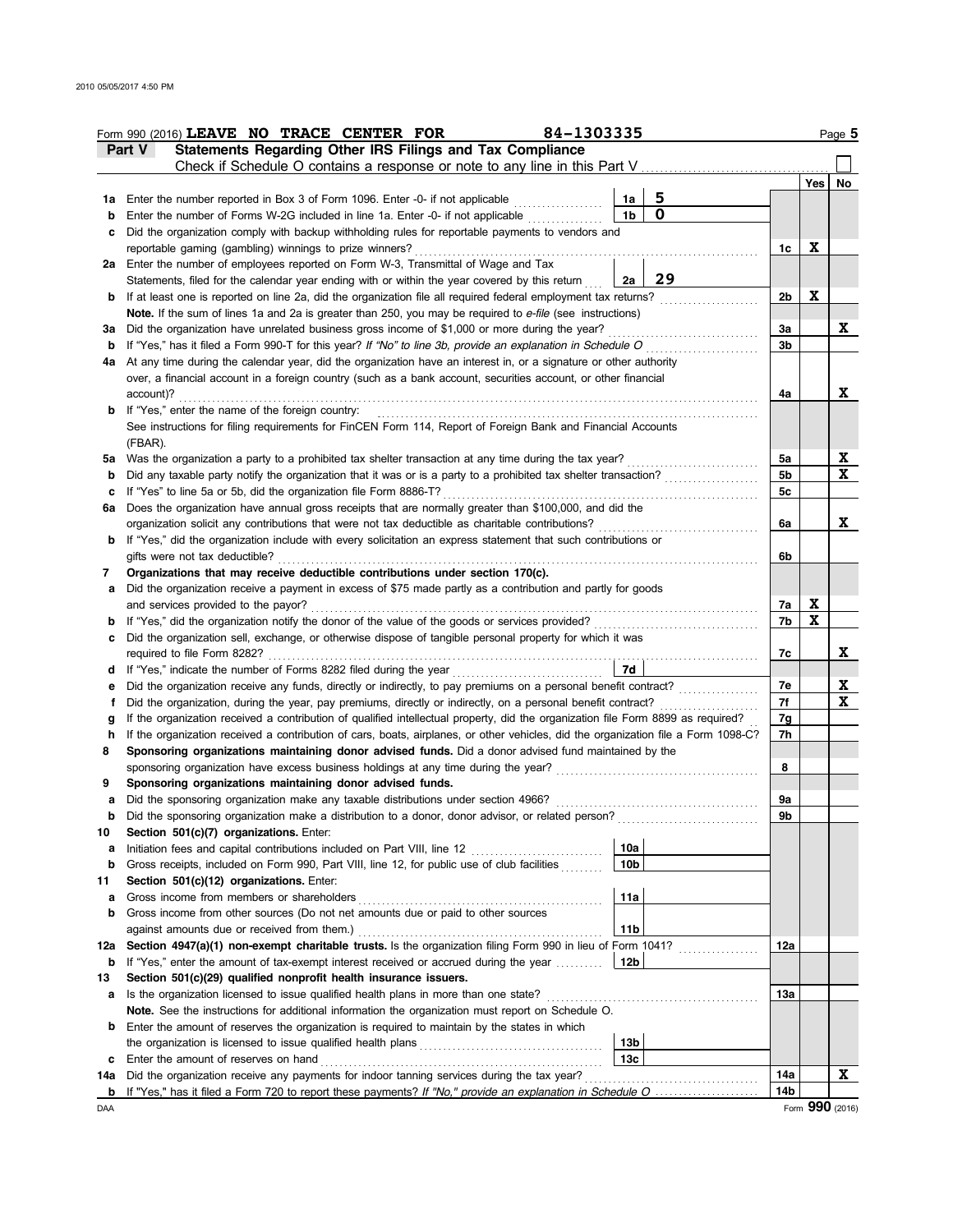|        | 84-1303335<br>Form 990 (2016) LEAVE NO TRACE CENTER FOR                                                                                                                                                                        |                 |              | Page 6                                  |
|--------|--------------------------------------------------------------------------------------------------------------------------------------------------------------------------------------------------------------------------------|-----------------|--------------|-----------------------------------------|
|        | Governance, Management, and Disclosure For each "Yes" response to lines 2 through 7b below, and for a "No"<br>Part VI                                                                                                          |                 |              |                                         |
|        | response to line 8a, 8b, or 10b below, describe the circumstances, processes, or changes in Schedule O. See instructions.                                                                                                      |                 |              |                                         |
|        | Check if Schedule O contains a response or note to any line in this Part VI                                                                                                                                                    |                 |              | $ {\bf X} $                             |
|        | Section A. Governing Body and Management                                                                                                                                                                                       |                 |              |                                         |
|        |                                                                                                                                                                                                                                |                 | Yes          | No                                      |
|        | 12<br>1a Enter the number of voting members of the governing body at the end of the tax year<br>1a                                                                                                                             |                 |              |                                         |
|        | If there are material differences in voting rights among members of the governing body, or                                                                                                                                     |                 |              |                                         |
|        | if the governing body delegated broad authority to an executive committee or similar                                                                                                                                           |                 |              |                                         |
|        | committee, explain in Schedule O.                                                                                                                                                                                              |                 |              |                                         |
| b      | 11<br>1b<br>Enter the number of voting members included in line 1a, above, who are independent                                                                                                                                 |                 |              |                                         |
| 2      | Did any officer, director, trustee, or key employee have a family relationship or a business relationship with                                                                                                                 |                 |              |                                         |
|        | any other officer, director, trustee, or key employee?                                                                                                                                                                         | 2               |              | X                                       |
| 3      | Did the organization delegate control over management duties customarily performed by or under the direct                                                                                                                      |                 |              |                                         |
|        | supervision of officers, directors, or trustees, or key employees to a management company or other person?<br>Did the organization make any significant changes to its governing documents since the prior Form 990 was filed? | 3<br>4          |              | $\mathbf{x}$<br>$\overline{\mathbf{X}}$ |
| 4<br>5 |                                                                                                                                                                                                                                | 5               |              | $\mathbf{x}$                            |
| 6      |                                                                                                                                                                                                                                | 6               |              | X                                       |
| 7a     | Did the organization have members, stockholders, or other persons who had the power to elect or appoint                                                                                                                        |                 |              |                                         |
|        | one or more members of the governing body?                                                                                                                                                                                     | 7а              |              | X                                       |
| b      | Are any governance decisions of the organization reserved to (or subject to approval by) members,                                                                                                                              |                 |              |                                         |
|        | stockholders, or persons other than the governing body?                                                                                                                                                                        | 7b              |              | X.                                      |
| 8      | Did the organization contemporaneously document the meetings held or written actions undertaken during the year by the following:                                                                                              |                 |              |                                         |
| а      | The governing body?                                                                                                                                                                                                            | 8а              | X            |                                         |
| b      |                                                                                                                                                                                                                                | 8b              | X            |                                         |
| 9      | Is there any officer, director, trustee, or key employee listed in Part VII, Section A, who cannot be reached at                                                                                                               |                 |              |                                         |
|        | the organization's mailing address? If "Yes," provide the names and addresses in Schedule O                                                                                                                                    |                 |              | X                                       |
|        | Section B. Policies (This Section B requests information about policies not required by the Internal Revenue Code.)                                                                                                            |                 |              |                                         |
|        |                                                                                                                                                                                                                                |                 | Yes          | No                                      |
|        | <b>10a</b> Did the organization have local chapters, branches, or affiliates?                                                                                                                                                  | 10a             |              | X                                       |
| b      | If "Yes," did the organization have written policies and procedures governing the activities of such chapters,                                                                                                                 |                 |              |                                         |
|        | affiliates, and branches to ensure their operations are consistent with the organization's exempt purposes?                                                                                                                    | 10b             |              |                                         |
| 11a    | Has the organization provided a complete copy of this Form 990 to all members of its governing body before filing the form?                                                                                                    | 11a             | X            |                                         |
| b      | Describe in Schedule O the process, if any, used by the organization to review this Form 990.                                                                                                                                  |                 |              |                                         |
| 12a    | Did the organization have a written conflict of interest policy? If "No," go to line 13                                                                                                                                        | 12a             | X            |                                         |
| b      | Were officers, directors, or trustees, and key employees required to disclose annually interests that could give rise to conflicts?                                                                                            | 12 <sub>b</sub> | X            |                                         |
| c      | Did the organization regularly and consistently monitor and enforce compliance with the policy? If "Yes,"                                                                                                                      |                 |              |                                         |
|        | describe in Schedule O how this was done                                                                                                                                                                                       | 12c             | $\mathbf{x}$ |                                         |
| 13     | Did the organization have a written whistleblower policy?                                                                                                                                                                      | 13              | X            |                                         |
| 14     |                                                                                                                                                                                                                                | 14              | X            |                                         |
| 15     | Did the process for determining compensation of the following persons include a review and approval by<br>independent persons, comparability data, and contemporaneous substantiation of the deliberation and decision?        |                 |              |                                         |
|        | The organization's CEO. Executive Director, or top management official                                                                                                                                                         | 15a l           | x            |                                         |
|        | <b>b</b> Other officers or key employees of the organization                                                                                                                                                                   | 15b             | X            |                                         |
|        | If "Yes" to line 15a or 15b, describe the process in Schedule O (see instructions).                                                                                                                                            |                 |              |                                         |
| 16a    | Did the organization invest in, contribute assets to, or participate in a joint venture or similar arrangement                                                                                                                 |                 |              |                                         |
|        | with a taxable entity during the year?                                                                                                                                                                                         | 16a             |              | X                                       |
|        | <b>b</b> If "Yes," did the organization follow a written policy or procedure requiring the organization to evaluate its                                                                                                        |                 |              |                                         |
|        | participation in joint venture arrangements under applicable federal tax law, and take steps to safeguard the                                                                                                                  |                 |              |                                         |
|        |                                                                                                                                                                                                                                | 16b             |              |                                         |
|        | <b>Section C. Disclosure</b>                                                                                                                                                                                                   |                 |              |                                         |
| 17     | List the states with which a copy of this Form 990 is required to be filed AK, AL, AR, CA, CO, CT, FL, GA, HI, KS, MA, MI, MN                                                                                                  |                 |              |                                         |
| 18     | Section 6104 requires an organization to make its Forms 1023 (or 1024 if applicable), 990, and 990-T (Section 501(c)(3)s only)                                                                                                 |                 |              |                                         |
|        | available for public inspection. Indicate how you made these available. Check all that apply.                                                                                                                                  |                 |              |                                         |
|        | $ \mathbf{X} $ Own website $ \mathbf{X} $ Another's website $ \mathbf{X} $ Upon request<br>Other (explain in Schedule O)                                                                                                       |                 |              |                                         |
| 19     | Describe in Schedule O whether (and if so, how) the organization made its governing documents, conflict of interest policy, and                                                                                                |                 |              |                                         |
|        | financial statements available to the public during the tax year.                                                                                                                                                              |                 |              |                                         |
| 20     | State the name, address, and telephone number of the person who possesses the organization's books and records:<br><b>1000 NOPTH CT</b><br><b>OPCANTZATION</b><br>TUF                                                          |                 |              |                                         |

| THE<br><b>ORGANIZATION</b> | 1000<br><b>NORTH</b><br>` ST. |          |                 |
|----------------------------|-------------------------------|----------|-----------------|
| <b>BOULDER</b>             |                               | CO 80306 | 303-442-8222    |
| DAA                        |                               |          | Form 990 (2016) |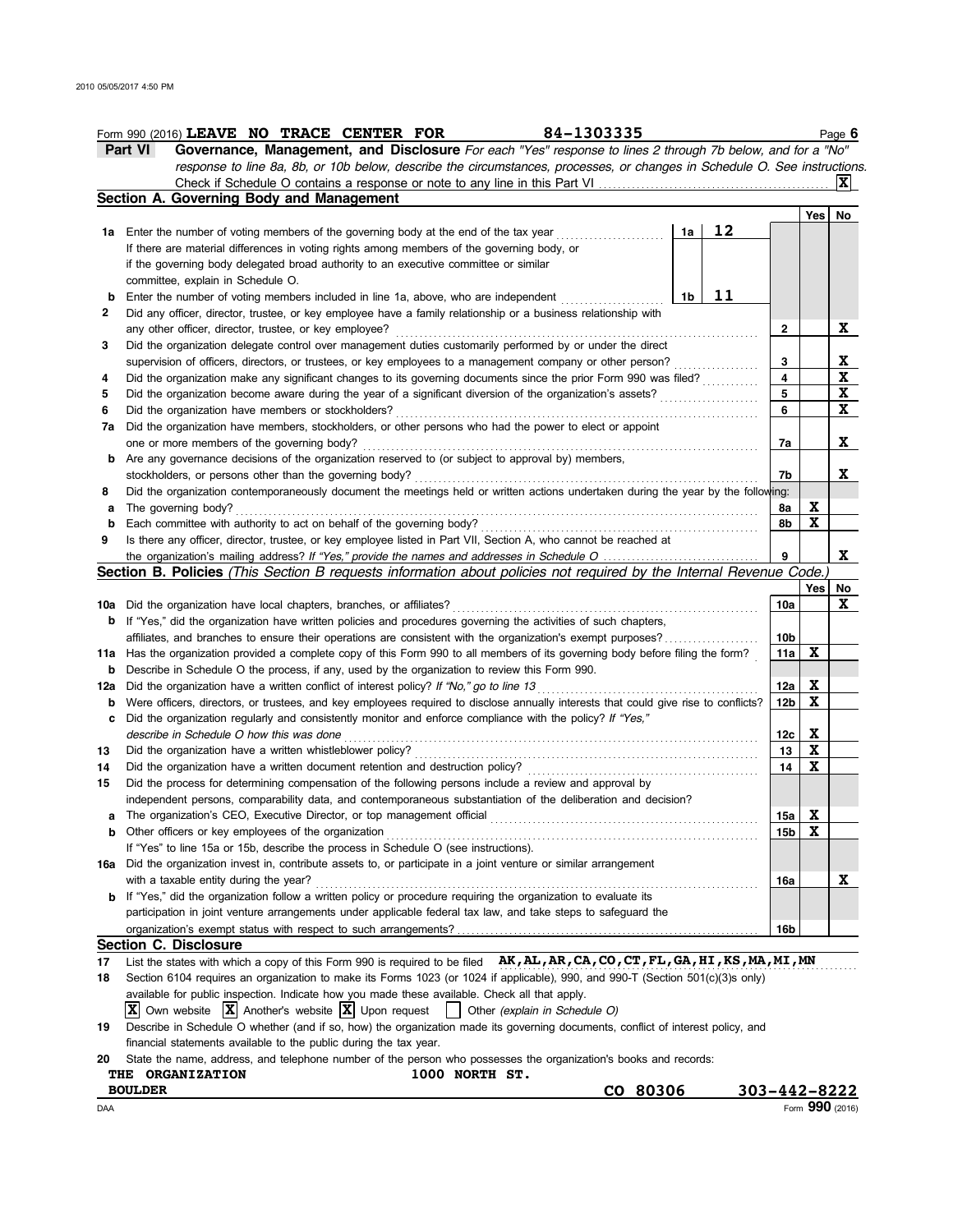**(7) CHRIS ENLOW**

**(8) SUSAN EITEL**

**(10) SKIP RAPP**

**(9) ANTONIO GONZALEZ**

. . . . . . . . . . . . . . . . . . . . . . . . . . . . . . . . . . . . . . . . . . . . . . . . . . . . . **DIRECTOR**

. . . . . . . . . . . . . . . . . . . . . . . . . . . . . . . . . . . . . . . . . . . . . . . . . . . . . **DIRECTOR**

. . . . . . . . . . . . . . . . . . . . . . . . . . . . . . . . . . . . . . . . . . . . . . . . . . . . . **DIRECTOR**

**(11) ROBERT STEPHENS**

| Part VII                 | Form 990 (2016) LEAVE NO TRACE CENTER FOR                                                 |                                                                |                                      |                          |             |                 |                                                                                                 | 84-1303335                                                                                                                                                                                                                                          |                                                                                                                                                                                                                                                             | Page 7<br>Compensation of Officers, Directors, Trustees, Key Employees, Highest Compensated Employees, and |
|--------------------------|-------------------------------------------------------------------------------------------|----------------------------------------------------------------|--------------------------------------|--------------------------|-------------|-----------------|-------------------------------------------------------------------------------------------------|-----------------------------------------------------------------------------------------------------------------------------------------------------------------------------------------------------------------------------------------------------|-------------------------------------------------------------------------------------------------------------------------------------------------------------------------------------------------------------------------------------------------------------|------------------------------------------------------------------------------------------------------------|
|                          | <b>Independent Contractors</b>                                                            |                                                                |                                      |                          |             |                 |                                                                                                 |                                                                                                                                                                                                                                                     |                                                                                                                                                                                                                                                             |                                                                                                            |
|                          |                                                                                           |                                                                |                                      |                          |             |                 |                                                                                                 | Check if Schedule O contains a response or note to any line in this Part VII                                                                                                                                                                        |                                                                                                                                                                                                                                                             |                                                                                                            |
| Section A.               |                                                                                           |                                                                |                                      |                          |             |                 |                                                                                                 | Officers, Directors, Trustees, Key Employees, and Highest Compensated Employees                                                                                                                                                                     |                                                                                                                                                                                                                                                             |                                                                                                            |
| organization's tax year. |                                                                                           |                                                                |                                      |                          |             |                 |                                                                                                 |                                                                                                                                                                                                                                                     | 1a Complete this table for all persons required to be listed. Report compensation for the calendar year ending with or within the                                                                                                                           |                                                                                                            |
|                          | compensation. Enter -0- in columns (D), (E), and (F) if no compensation was paid.         |                                                                |                                      |                          |             |                 |                                                                                                 |                                                                                                                                                                                                                                                     | • List all of the organization's <b>current</b> officers, directors, trustees (whether individuals or organizations), regardless of amount of                                                                                                               |                                                                                                            |
|                          |                                                                                           |                                                                |                                      |                          |             |                 |                                                                                                 | • List all of the organization's current key employees, if any. See instructions for definition of "key employee."                                                                                                                                  |                                                                                                                                                                                                                                                             |                                                                                                            |
|                          | organization and any related organizations.                                               |                                                                |                                      |                          |             |                 |                                                                                                 |                                                                                                                                                                                                                                                     | • List the organization's five current highest compensated employees (other than an officer, director, trustee, or key employee)<br>who received reportable compensation (Box 5 of Form W-2 and/or Box 7 of Form 1099-MISC) of more than \$100,000 from the |                                                                                                            |
|                          | \$100,000 of reportable compensation from the organization and any related organizations. |                                                                |                                      |                          |             |                 |                                                                                                 |                                                                                                                                                                                                                                                     | • List all of the organization's former officers, key employees, and highest compensated employees who received more than                                                                                                                                   |                                                                                                            |
|                          | compensated employees; and former such persons.                                           |                                                                |                                      |                          |             |                 |                                                                                                 | organization, more than \$10,000 of reportable compensation from the organization and any related organizations.<br>List persons in the following order: individual trustees or directors; institutional trustees; officers; key employees; highest | • List all of the organization's former directors or trustees that received, in the capacity as a former director or trustee of the                                                                                                                         |                                                                                                            |
|                          |                                                                                           |                                                                |                                      |                          |             |                 |                                                                                                 |                                                                                                                                                                                                                                                     | Check this box if neither the organization nor any related organization compensated any current officer, director, or trustee.                                                                                                                              |                                                                                                            |
|                          | (A)<br>Name and Title                                                                     | (B)<br>Average<br>hours per<br>week<br>(list any               |                                      |                          | Position    | (C)             | (do not check more than one<br>box, unless person is both an<br>officer and a director/trustee) | (D)<br>Reportable<br>compensation<br>from<br>the                                                                                                                                                                                                    | (E)<br>Reportable<br>compensation from<br>related<br>organizations                                                                                                                                                                                          | (F)<br>Estimated<br>amount of<br>other<br>compensation                                                     |
|                          |                                                                                           | hours for<br>related<br>organizations<br>below dotted<br>line) | Individual<br>or director<br>trustee | Institutional<br>trustee | Officer     | Ķey<br>employee | Highest<br>Highest<br>Former<br>த<br>compensated                                                | organization<br>(W-2/1099-MISC)                                                                                                                                                                                                                     | (W-2/1099-MISC)                                                                                                                                                                                                                                             | from the<br>organization<br>and related<br>organizations                                                   |
| (1) DANA WATTS           |                                                                                           |                                                                |                                      |                          |             |                 |                                                                                                 |                                                                                                                                                                                                                                                     |                                                                                                                                                                                                                                                             |                                                                                                            |
|                          | <b>EXECUTIVE DIRECTOR</b>                                                                 | 40.00<br>0.00                                                  | X                                    |                          | x           |                 |                                                                                                 | 137,268                                                                                                                                                                                                                                             | 0                                                                                                                                                                                                                                                           | 4,118                                                                                                      |
| $(2)$ SHAWN              | <b>TURNER</b>                                                                             | 1.00                                                           |                                      |                          |             |                 |                                                                                                 |                                                                                                                                                                                                                                                     |                                                                                                                                                                                                                                                             |                                                                                                            |
| <b>CHAIR</b>             |                                                                                           | 0.00                                                           | $\boldsymbol{\mathrm{X}}$            |                          | $\mathbf x$ |                 |                                                                                                 | 0                                                                                                                                                                                                                                                   | 0                                                                                                                                                                                                                                                           | 0                                                                                                          |
|                          | (3) JEFF NEITZEL                                                                          |                                                                |                                      |                          |             |                 |                                                                                                 |                                                                                                                                                                                                                                                     |                                                                                                                                                                                                                                                             |                                                                                                            |
|                          |                                                                                           | 1.00                                                           |                                      |                          |             |                 |                                                                                                 |                                                                                                                                                                                                                                                     |                                                                                                                                                                                                                                                             |                                                                                                            |
| <b>TREASURER</b>         |                                                                                           | 0.00                                                           | X                                    |                          | $\mathbf x$ |                 |                                                                                                 | 0                                                                                                                                                                                                                                                   | 0                                                                                                                                                                                                                                                           | 0                                                                                                          |
| (4) SHARI BOYER          |                                                                                           |                                                                |                                      |                          |             |                 |                                                                                                 |                                                                                                                                                                                                                                                     |                                                                                                                                                                                                                                                             |                                                                                                            |
|                          |                                                                                           | 1.00                                                           |                                      |                          |             |                 |                                                                                                 |                                                                                                                                                                                                                                                     |                                                                                                                                                                                                                                                             |                                                                                                            |
| <b>SECRETARY</b>         | (5) ALLISON GOSSELIN                                                                      | 0.00                                                           | $\mathbf x$                          |                          | X           |                 |                                                                                                 | 0                                                                                                                                                                                                                                                   | 0                                                                                                                                                                                                                                                           | 0                                                                                                          |
|                          |                                                                                           | 1.00                                                           |                                      |                          |             |                 |                                                                                                 |                                                                                                                                                                                                                                                     |                                                                                                                                                                                                                                                             |                                                                                                            |
| <b>DIRECTOR</b>          |                                                                                           | 0.00                                                           | X                                    |                          |             |                 |                                                                                                 | 0                                                                                                                                                                                                                                                   | 0                                                                                                                                                                                                                                                           | 0                                                                                                          |
| $(6)$ JULIE              | <b>KLEIN</b>                                                                              | <b>WOODARD</b>                                                 |                                      |                          |             |                 |                                                                                                 |                                                                                                                                                                                                                                                     |                                                                                                                                                                                                                                                             |                                                                                                            |
|                          |                                                                                           | 1.00                                                           |                                      |                          |             |                 |                                                                                                 |                                                                                                                                                                                                                                                     |                                                                                                                                                                                                                                                             |                                                                                                            |
| <b>DIRECTOR</b>          |                                                                                           | 0.00                                                           | X                                    |                          |             |                 |                                                                                                 | 0                                                                                                                                                                                                                                                   | 0                                                                                                                                                                                                                                                           | 0                                                                                                          |

**0.00 X 0 0 0**

**0.00 X 0 0 0**

**0.00 X 0 0 0**

**1.00**

**1.00**

**1.00**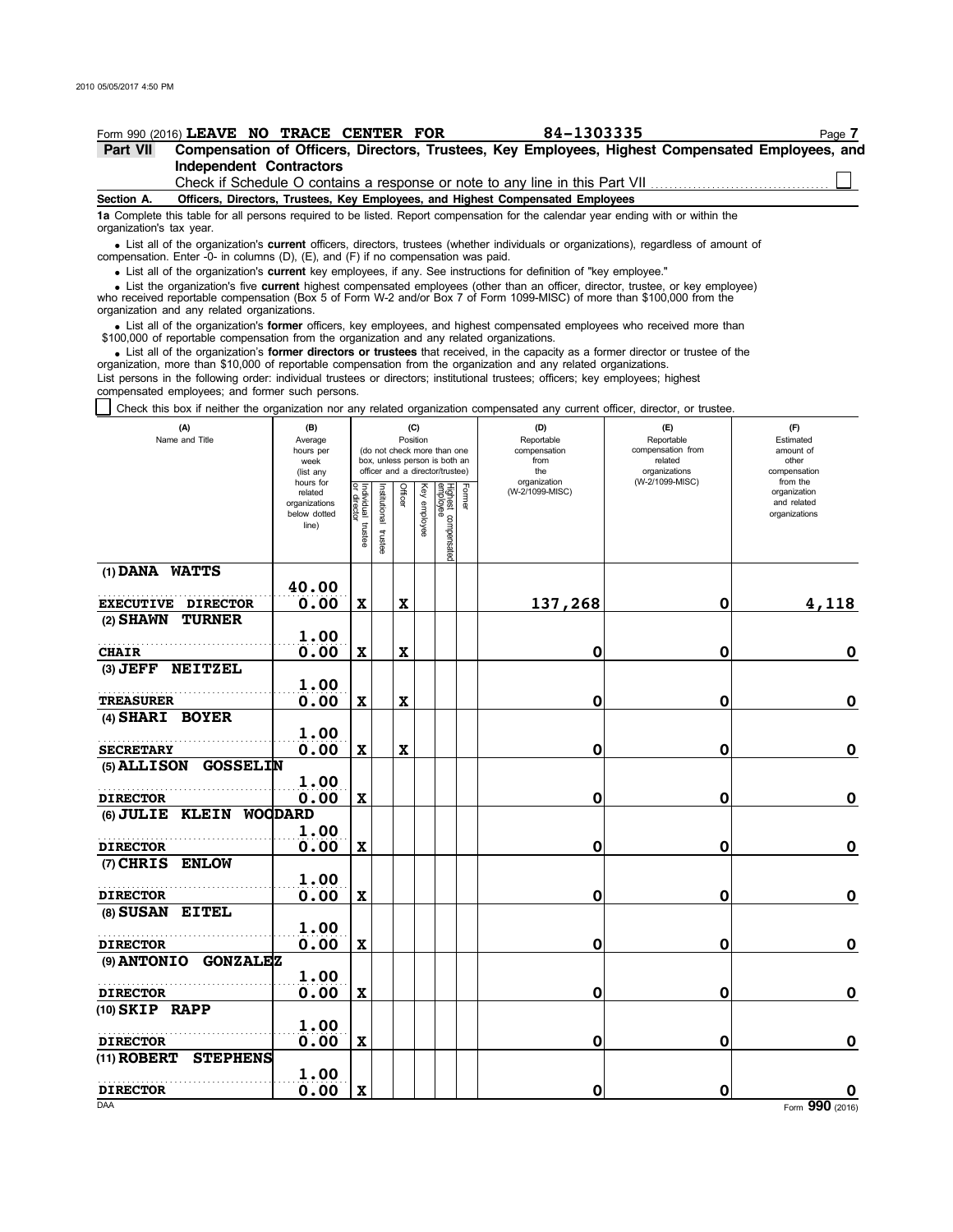## 2010 05/05/2017 4:50 PM

|        |                 | Form 990 (2016) LEAVE NO TRACE CENTER FOR                                                |                                                               |                         |                          |         |                 |                                                                                                 |        | 84-1303335                                                                                                                                                                                                                                                                                                                              |                                                                                       | Page 8                                                             |
|--------|-----------------|------------------------------------------------------------------------------------------|---------------------------------------------------------------|-------------------------|--------------------------|---------|-----------------|-------------------------------------------------------------------------------------------------|--------|-----------------------------------------------------------------------------------------------------------------------------------------------------------------------------------------------------------------------------------------------------------------------------------------------------------------------------------------|---------------------------------------------------------------------------------------|--------------------------------------------------------------------|
|        | Part VII        |                                                                                          |                                                               |                         |                          |         |                 |                                                                                                 |        | Section A. Officers, Directors, Trustees, Key Employees, and Highest Compensated Employees (continued)                                                                                                                                                                                                                                  |                                                                                       |                                                                    |
|        |                 | (A)<br>Name and title                                                                    | (B)<br>Average<br>hours per<br>week<br>(list any<br>hours for |                         |                          |         | (C)<br>Position | (do not check more than one<br>box, unless person is both an<br>officer and a director/trustee) |        | (D)<br>Reportable<br>compensation<br>from<br>the<br>organization                                                                                                                                                                                                                                                                        | (E)<br>Reportable<br>compensation from<br>related<br>organizations<br>(W-2/1099-MISC) | (F)<br>Estimated<br>amount of<br>other<br>compensation<br>from the |
|        |                 |                                                                                          | related<br>organizations<br>below dotted<br>line)             | Individual 1<br>trustee | Institutional<br>trustee | Officer | Key employee    | Highest compensate<br>employee<br>ਕ੍ਰ                                                           | Former | (W-2/1099-MISC)                                                                                                                                                                                                                                                                                                                         |                                                                                       | organization<br>and related<br>organizations                       |
| (12)   | <b>DIRECTOR</b> | <b>JED PAULSON</b>                                                                       | 1.00<br>0.00                                                  | $\mathbf X$             |                          |         |                 |                                                                                                 |        | O                                                                                                                                                                                                                                                                                                                                       | 0                                                                                     | 0                                                                  |
|        |                 |                                                                                          |                                                               |                         |                          |         |                 |                                                                                                 |        |                                                                                                                                                                                                                                                                                                                                         |                                                                                       |                                                                    |
|        |                 |                                                                                          |                                                               |                         |                          |         |                 |                                                                                                 |        |                                                                                                                                                                                                                                                                                                                                         |                                                                                       |                                                                    |
|        |                 |                                                                                          |                                                               |                         |                          |         |                 |                                                                                                 |        |                                                                                                                                                                                                                                                                                                                                         |                                                                                       |                                                                    |
|        |                 |                                                                                          |                                                               |                         |                          |         |                 |                                                                                                 |        |                                                                                                                                                                                                                                                                                                                                         |                                                                                       |                                                                    |
|        |                 |                                                                                          |                                                               |                         |                          |         |                 |                                                                                                 |        |                                                                                                                                                                                                                                                                                                                                         |                                                                                       |                                                                    |
|        |                 |                                                                                          |                                                               |                         |                          |         |                 |                                                                                                 |        |                                                                                                                                                                                                                                                                                                                                         |                                                                                       |                                                                    |
|        |                 |                                                                                          |                                                               |                         |                          |         |                 |                                                                                                 |        | 137,268                                                                                                                                                                                                                                                                                                                                 |                                                                                       | 4,118                                                              |
| c      |                 | Total from continuation sheets to Part VII, Section A                                    |                                                               |                         |                          |         |                 |                                                                                                 |        |                                                                                                                                                                                                                                                                                                                                         |                                                                                       |                                                                    |
| d      |                 | Total (add lines 1b and 1c)                                                              |                                                               |                         |                          |         |                 |                                                                                                 |        | 137,268                                                                                                                                                                                                                                                                                                                                 |                                                                                       | 4,118                                                              |
| 2      |                 | reportable compensation from the organization $2$                                        |                                                               |                         |                          |         |                 |                                                                                                 |        | Total number of individuals (including but not limited to those listed above) who received more than \$100,000 of                                                                                                                                                                                                                       |                                                                                       |                                                                    |
|        |                 |                                                                                          |                                                               |                         |                          |         |                 |                                                                                                 |        |                                                                                                                                                                                                                                                                                                                                         |                                                                                       | Yes<br>No.                                                         |
| 3<br>4 |                 |                                                                                          |                                                               |                         |                          |         |                 |                                                                                                 |        | Did the organization list any <b>former</b> officer, director, or trustee, key employee, or highest compensated<br>For any individual listed on line 1a, is the sum of reportable compensation and other compensation from the<br>organization and related organizations greater than \$150,000? If "Yes," complete Schedule J for such |                                                                                       | X<br>3                                                             |
| 5      | individual      | for services rendered to the organization? If "Yes," complete Schedule J for such person |                                                               |                         |                          |         |                 |                                                                                                 |        | Did any person listed on line 1a receive or accrue compensation from any unrelated organization or individual                                                                                                                                                                                                                           |                                                                                       | <u>x</u><br>4<br>X<br>5                                            |
| 1      |                 | Section B. Independent Contractors                                                       |                                                               |                         |                          |         |                 |                                                                                                 |        | Complete this table for your five highest compensated independent contractors that received more than \$100,000 of                                                                                                                                                                                                                      |                                                                                       |                                                                    |
|        |                 |                                                                                          | (A)<br>Name and business address                              |                         |                          |         |                 |                                                                                                 |        | compensation from the organization. Report compensation for the calendar year ending with or within the organization's tax year.                                                                                                                                                                                                        | (B)<br>Description of services                                                        | (C)<br>Compensation                                                |
|        |                 |                                                                                          |                                                               |                         |                          |         |                 |                                                                                                 |        |                                                                                                                                                                                                                                                                                                                                         |                                                                                       |                                                                    |
|        |                 |                                                                                          |                                                               |                         |                          |         |                 |                                                                                                 |        |                                                                                                                                                                                                                                                                                                                                         |                                                                                       |                                                                    |
|        |                 |                                                                                          |                                                               |                         |                          |         |                 |                                                                                                 |        |                                                                                                                                                                                                                                                                                                                                         |                                                                                       |                                                                    |
|        |                 |                                                                                          |                                                               |                         |                          |         |                 |                                                                                                 |        |                                                                                                                                                                                                                                                                                                                                         |                                                                                       |                                                                    |
| 2      |                 | received more than \$100,000 of compensation from the organization                       |                                                               |                         |                          |         |                 |                                                                                                 |        | Total number of independent contractors (including but not limited to those listed above) who                                                                                                                                                                                                                                           | O                                                                                     |                                                                    |
| DAA    |                 |                                                                                          |                                                               |                         |                          |         |                 |                                                                                                 |        |                                                                                                                                                                                                                                                                                                                                         |                                                                                       | Form 990 (2016)                                                    |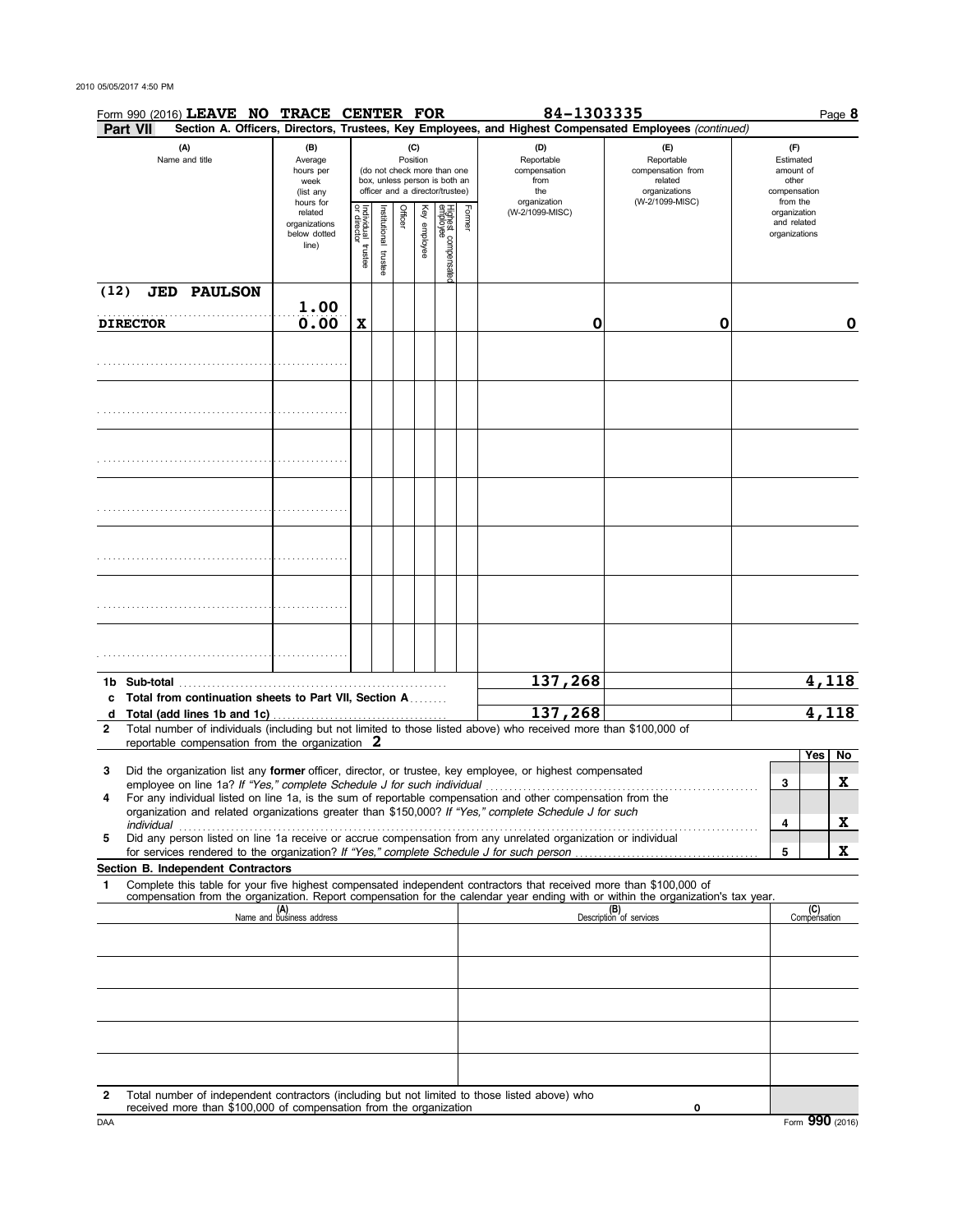|                                                                                                                                                  |                  | Form 990 (2016) LEAVE NO TRACE CENTER FOR                                                                                  |                |                |               |                      | 84-1303335                                         |                                         | Page 9                                                           |
|--------------------------------------------------------------------------------------------------------------------------------------------------|------------------|----------------------------------------------------------------------------------------------------------------------------|----------------|----------------|---------------|----------------------|----------------------------------------------------|-----------------------------------------|------------------------------------------------------------------|
|                                                                                                                                                  | <b>Part VIII</b> | <b>Statement of Revenue</b>                                                                                                |                |                |               |                      |                                                    |                                         |                                                                  |
|                                                                                                                                                  |                  |                                                                                                                            |                |                |               |                      |                                                    |                                         |                                                                  |
|                                                                                                                                                  |                  |                                                                                                                            |                |                |               | (A)<br>Total revenue | (B)<br>Related or<br>exempt<br>function<br>revenue | (C)<br>Unrelated<br>business<br>revenue | (D)<br>Revenue<br>excluded from tax<br>under sections<br>512-514 |
| Program Service Revenu <mark>e</mark> Contributions, Gifts, Grant <mark>s</mark><br>Program Service Revenue <sub>and</sub> Other Similar Amounts |                  | 1a Federated campaigns                                                                                                     |                | 1a             | 2,401         |                      |                                                    |                                         |                                                                  |
|                                                                                                                                                  |                  | <b>b</b> Membership dues                                                                                                   |                | 1b             |               |                      |                                                    |                                         |                                                                  |
|                                                                                                                                                  |                  | c Fundraising events                                                                                                       |                | 1 <sub>c</sub> |               |                      |                                                    |                                         |                                                                  |
|                                                                                                                                                  |                  | d Related organizations                                                                                                    |                | 1 <sub>d</sub> |               |                      |                                                    |                                         |                                                                  |
|                                                                                                                                                  |                  | e Government grants (contributions)                                                                                        |                | 1e             |               |                      |                                                    |                                         |                                                                  |
|                                                                                                                                                  |                  |                                                                                                                            |                |                |               |                      |                                                    |                                         |                                                                  |
|                                                                                                                                                  |                  | f All other contributions, gifts, grants,<br>and similar amounts not included above $\begin{bmatrix} 1 \\ 1 \end{bmatrix}$ |                |                |               |                      |                                                    |                                         |                                                                  |
|                                                                                                                                                  |                  |                                                                                                                            |                |                | 1,276,664     |                      |                                                    |                                         |                                                                  |
|                                                                                                                                                  |                  | <b>g</b> Noncash contributions included in lines 1a-1f: $\frac{1}{2}$ , $\frac{67}{1934}$                                  |                |                |               |                      |                                                    |                                         |                                                                  |
|                                                                                                                                                  |                  |                                                                                                                            |                |                |               | 1,279,065            |                                                    |                                         |                                                                  |
|                                                                                                                                                  |                  |                                                                                                                            |                |                | Busn. Code    |                      |                                                    |                                         |                                                                  |
|                                                                                                                                                  | 2a               | <b>SERVICE FEES</b>                                                                                                        |                |                |               | 75,541               | 75,541                                             |                                         |                                                                  |
|                                                                                                                                                  | b                |                                                                                                                            |                |                |               |                      |                                                    |                                         |                                                                  |
|                                                                                                                                                  | c                |                                                                                                                            |                |                |               |                      |                                                    |                                         |                                                                  |
|                                                                                                                                                  | d                |                                                                                                                            |                |                |               |                      |                                                    |                                         |                                                                  |
|                                                                                                                                                  | е                |                                                                                                                            |                |                |               |                      |                                                    |                                         |                                                                  |
|                                                                                                                                                  |                  | f All other program service revenue                                                                                        |                |                |               |                      |                                                    |                                         |                                                                  |
|                                                                                                                                                  |                  |                                                                                                                            |                |                |               | 75,541               |                                                    |                                         |                                                                  |
|                                                                                                                                                  | 3                | Investment income (including dividends, interest,                                                                          |                |                |               |                      |                                                    |                                         |                                                                  |
|                                                                                                                                                  |                  | and other similar amounts)                                                                                                 |                |                |               |                      |                                                    |                                         |                                                                  |
|                                                                                                                                                  | 4                | Income from investment of tax-exempt bond proceeds                                                                         |                |                |               |                      |                                                    |                                         |                                                                  |
|                                                                                                                                                  | 5                |                                                                                                                            |                |                |               |                      |                                                    |                                         |                                                                  |
|                                                                                                                                                  |                  |                                                                                                                            | (i) Real       |                | (ii) Personal |                      |                                                    |                                         |                                                                  |
|                                                                                                                                                  |                  | 6a Gross rents                                                                                                             |                |                |               |                      |                                                    |                                         |                                                                  |
|                                                                                                                                                  |                  | <b>b</b> Less: rental exps.                                                                                                |                |                |               |                      |                                                    |                                         |                                                                  |
|                                                                                                                                                  |                  | <b>C</b> Rental inc. or (loss)                                                                                             |                |                |               |                      |                                                    |                                         |                                                                  |
|                                                                                                                                                  |                  | d Net rental income or (loss)                                                                                              |                |                |               |                      |                                                    |                                         |                                                                  |
|                                                                                                                                                  |                  | <b>7a</b> Gross amount from<br>sales of assets                                                                             | (i) Securities |                | (ii) Other    |                      |                                                    |                                         |                                                                  |
|                                                                                                                                                  |                  | other than inventory                                                                                                       |                |                | 1,345         |                      |                                                    |                                         |                                                                  |
|                                                                                                                                                  |                  | <b>b</b> Less: cost or other                                                                                               |                |                |               |                      |                                                    |                                         |                                                                  |
|                                                                                                                                                  |                  | basis & sales exps.                                                                                                        |                |                | 470           |                      |                                                    |                                         |                                                                  |
|                                                                                                                                                  |                  | c Gain or (loss)                                                                                                           |                |                | 875           |                      |                                                    |                                         |                                                                  |
|                                                                                                                                                  |                  |                                                                                                                            |                |                |               | 875                  |                                                    |                                         | 875                                                              |
|                                                                                                                                                  |                  | 8a Gross income from fundraising events                                                                                    |                |                |               |                      |                                                    |                                         |                                                                  |
| Revenue                                                                                                                                          |                  | (not including $$$                                                                                                         | .              |                |               |                      |                                                    |                                         |                                                                  |
|                                                                                                                                                  |                  | of contributions reported on line 1c).                                                                                     |                |                |               |                      |                                                    |                                         |                                                                  |
|                                                                                                                                                  |                  | See Part IV, line 18                                                                                                       |                | а              |               |                      |                                                    |                                         |                                                                  |
| <b>Ther</b>                                                                                                                                      |                  | <b>b</b> Less: direct expenses                                                                                             |                | b              |               |                      |                                                    |                                         |                                                                  |
|                                                                                                                                                  |                  | c Net income or (loss) from fundraising events                                                                             |                |                |               |                      |                                                    |                                         |                                                                  |
|                                                                                                                                                  |                  | 9a Gross income from gaming activities.                                                                                    |                |                |               |                      |                                                    |                                         |                                                                  |
|                                                                                                                                                  |                  | See Part IV, line 19                                                                                                       |                | a              |               |                      |                                                    |                                         |                                                                  |
|                                                                                                                                                  |                  | <b>b</b> Less: direct expenses                                                                                             |                | b              |               |                      |                                                    |                                         |                                                                  |
|                                                                                                                                                  |                  | c Net income or (loss) from gaming activities                                                                              |                |                |               |                      |                                                    |                                         |                                                                  |
|                                                                                                                                                  |                  | 10a Gross sales of inventory, less                                                                                         |                |                |               |                      |                                                    |                                         |                                                                  |
|                                                                                                                                                  |                  | returns and allowances                                                                                                     |                | а              | 206,176       |                      |                                                    |                                         |                                                                  |
|                                                                                                                                                  |                  | <b>b</b> Less: cost of goods sold                                                                                          |                | b              | 108,290       |                      |                                                    |                                         |                                                                  |
|                                                                                                                                                  |                  | c Net income or (loss) from sales of inventory                                                                             |                |                |               | 97,886               | 97,886                                             |                                         |                                                                  |
|                                                                                                                                                  |                  | Miscellaneous Revenue                                                                                                      |                |                | Busn. Code    |                      |                                                    |                                         |                                                                  |
|                                                                                                                                                  | 11a              | MISCELLANEOUS                                                                                                              |                |                |               | 3,012                | 3,012                                              |                                         |                                                                  |
|                                                                                                                                                  | b                |                                                                                                                            |                |                |               |                      |                                                    |                                         |                                                                  |
|                                                                                                                                                  | c                |                                                                                                                            |                |                |               |                      |                                                    |                                         |                                                                  |
|                                                                                                                                                  |                  | d All other revenue                                                                                                        |                |                |               |                      |                                                    |                                         |                                                                  |
|                                                                                                                                                  |                  | e Total. Add lines 11a-11d                                                                                                 |                |                |               | 3,012                |                                                    |                                         |                                                                  |
|                                                                                                                                                  |                  | 12 Total revenue. See instructions.                                                                                        |                |                |               | 1,456,379            | 176,439                                            | 0                                       | 875                                                              |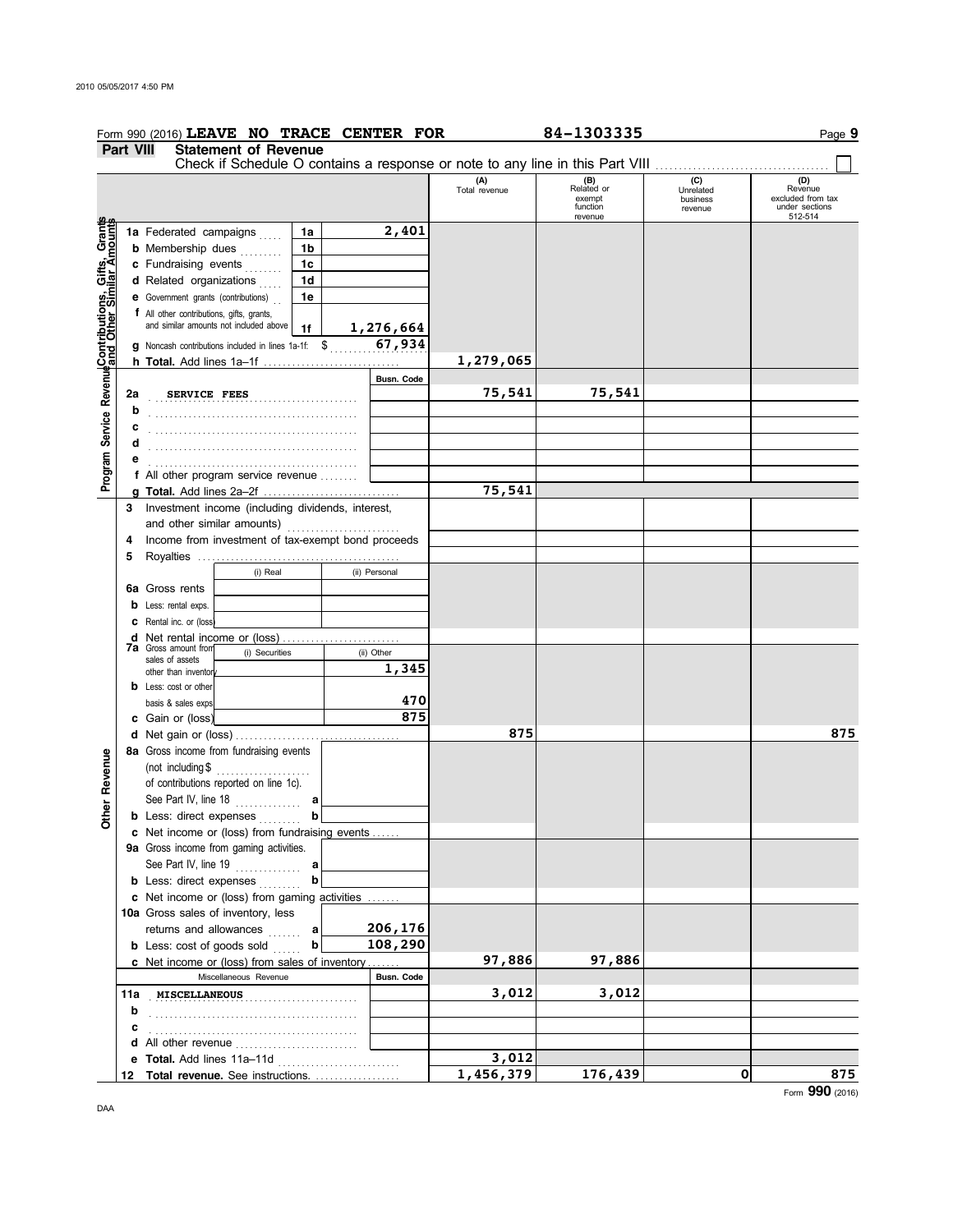|          | Form 990 (2016) LEAVE NO TRACE CENTER FOR                                                                                  |                         | 84-1303335                         |                                           | Page 10                        |
|----------|----------------------------------------------------------------------------------------------------------------------------|-------------------------|------------------------------------|-------------------------------------------|--------------------------------|
|          | Part IX<br><b>Statement of Functional Expenses</b>                                                                         |                         |                                    |                                           |                                |
|          | Section 501(c)(3) and 501(c)(4) organizations must complete all columns. All other organizations must complete column (A). |                         |                                    |                                           |                                |
|          | Check if Schedule O contains a response or note to any line in this Part IX                                                |                         |                                    |                                           |                                |
|          | Do not include amounts reported on lines 6b,<br>7b, 8b, 9b, and 10b of Part VIII.                                          | $(A)$<br>Total expenses | (B)<br>Program service<br>expenses | (C)<br>Management and<br>general expenses | (D)<br>Fundraising<br>expenses |
| 1        | Grants and other assistance to domestic organizations                                                                      |                         |                                    |                                           |                                |
|          | and domestic governments. See Part IV, line 21                                                                             |                         |                                    |                                           |                                |
|          | 2 Grants and other assistance to domestic                                                                                  |                         |                                    |                                           |                                |
|          | individuals. See Part IV, line 22                                                                                          |                         |                                    |                                           |                                |
| 3        | Grants and other assistance to foreign                                                                                     |                         |                                    |                                           |                                |
|          | organizations, foreign governments, and foreign                                                                            |                         |                                    |                                           |                                |
|          | individuals. See Part IV, lines 15 and 16                                                                                  |                         |                                    |                                           |                                |
| 4        | Benefits paid to or for members                                                                                            |                         |                                    |                                           |                                |
| 5        | Compensation of current officers, directors,                                                                               |                         |                                    |                                           |                                |
|          | trustees, and key employees                                                                                                | 141,386                 | 114,060                            | 14,820                                    | 12,506                         |
| 6        | Compensation not included above, to disqualified                                                                           |                         |                                    |                                           |                                |
|          | persons (as defined under section 4958(f)(1)) and                                                                          |                         |                                    |                                           |                                |
|          | persons described in section 4958(c)(3)(B)                                                                                 | 626,569                 | 505,471                            | 65,678                                    | 55,420                         |
| 7        | Other salaries and wages<br>Pension plan accruals and contributions (include                                               |                         |                                    |                                           |                                |
| 8        | section 401(k) and 403(b) employer contributions)                                                                          | 11,228                  | 9,058                              | 1,177                                     | 993                            |
| 9        | Other employee benefits                                                                                                    | 77,204                  | 62,282                             | 8,093                                     | 6,829                          |
| 10       |                                                                                                                            | 62,424                  | 50,360                             | 6, 543                                    | 5,521                          |
| 11       | Fees for services (non-employees):                                                                                         |                         |                                    |                                           |                                |
| а        |                                                                                                                            |                         |                                    |                                           |                                |
| b        | Legal                                                                                                                      |                         |                                    |                                           |                                |
| c        |                                                                                                                            | 9,295                   | 4,385                              | 4,910                                     |                                |
|          |                                                                                                                            |                         |                                    |                                           |                                |
| е        | Professional fundraising services. See Part IV, line 1                                                                     |                         |                                    |                                           |                                |
| f        | Investment management fees                                                                                                 |                         |                                    |                                           |                                |
| g        | Other. (If line 11g amount exceeds 10% of line 25, column                                                                  |                         |                                    |                                           |                                |
|          | (A) amount, list line 11g expenses on Schedule O.)                                                                         | 30,441                  | 30,441                             |                                           |                                |
| 12       | Advertising and promotion                                                                                                  | 2,586                   | 1,293                              |                                           | 1,293                          |
| 13       |                                                                                                                            | 53,929                  | 44,814                             | 4,352                                     | 4,763                          |
| 14       | Information technology                                                                                                     | 13,845                  | 12,428                             | 542                                       | 875                            |
| 15       |                                                                                                                            |                         |                                    |                                           |                                |
| 16       | Occupancy                                                                                                                  | 69,603                  | 57,540                             | 4,614                                     | 7,449                          |
| 17       | Travel                                                                                                                     | 125,368                 | 112,396                            | 850                                       | 12,122                         |
| 18       | Payments of travel or entertainment expenses                                                                               |                         |                                    |                                           |                                |
|          | for any federal, state, or local public officials                                                                          | 8,769                   | 7,872                              | 343                                       | 554                            |
| 19       | Conferences, conventions, and meetings                                                                                     |                         |                                    |                                           |                                |
| 20<br>21 | Interest<br>Payments to affiliates                                                                                         |                         |                                    |                                           |                                |
| 22       | Depreciation, depletion, and amortization                                                                                  | 23,830                  | 21,390                             | 933                                       | 1,507                          |
| 23       | Insurance                                                                                                                  | 27,833                  | 24,983                             | 1,090                                     | 1,760                          |
| 24       | Other expenses. Itemize expenses not covered                                                                               |                         |                                    |                                           |                                |
|          | above (List miscellaneous expenses in line 24e. If                                                                         |                         |                                    |                                           |                                |
|          | line 24e amount exceeds 10% of line 25, column                                                                             |                         |                                    |                                           |                                |
|          | (A) amount, list line 24e expenses on Schedule O.)                                                                         |                         |                                    |                                           |                                |
| a        | EDUCATIONAL PROGRAMS                                                                                                       | 155,405                 | 155,405                            |                                           |                                |
| b        | MEMBERSHIP PROGRAM                                                                                                         | 64,693                  | 32,346                             |                                           | 32,347                         |
| c        | <b>AUTO</b>                                                                                                                | 37,624                  | 35,743                             | 1,881                                     |                                |
| d        | <b>SHOW EXPENSES</b>                                                                                                       | 17,352                  | 13,882                             |                                           | 3,470                          |
| е        | All other expenses                                                                                                         | 3,486                   | 3,337                              | 57                                        | 92                             |
| 25       | Total functional expenses. Add lines 1 through 24e                                                                         | 1,562,870               | 1,299,486                          | 115,883                                   | 147,501                        |
| 26       | Joint costs. Complete this line only if the<br>organization reported in column (B) joint costs                             |                         |                                    |                                           |                                |
|          | from a combined educational campaign and                                                                                   |                         |                                    |                                           |                                |
|          | fundraising solicitation. Check here<br>if.                                                                                |                         |                                    |                                           |                                |
|          | following SOP 98-2 (ASC 958-720)                                                                                           |                         |                                    |                                           |                                |

DAA Form **990** (2016)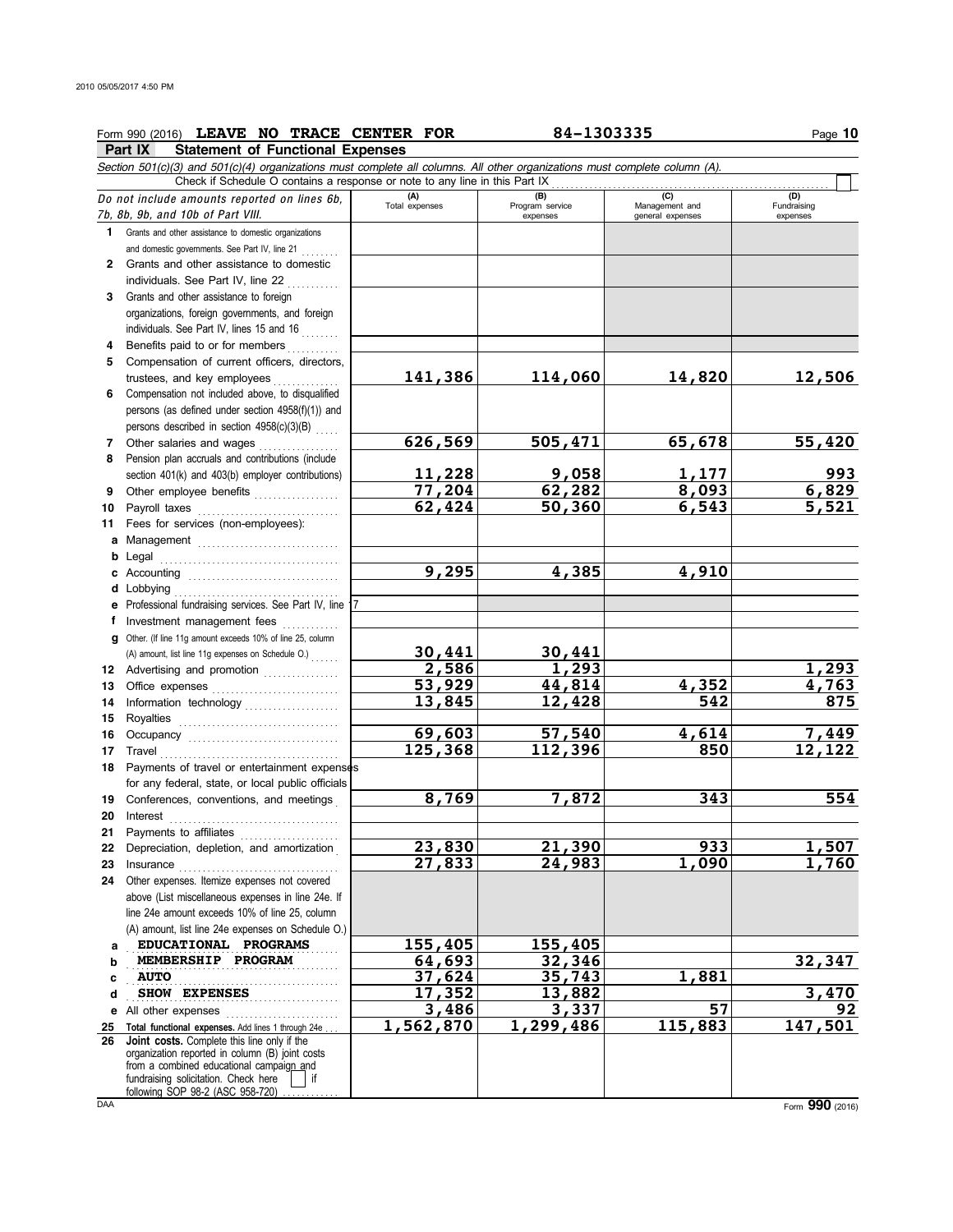|               |        | Form 990 (2016) LEAVE NO TRACE CENTER FOR                                                                                                                                                                                           |         |                | 84-1303335               |                 | Page 11            |
|---------------|--------|-------------------------------------------------------------------------------------------------------------------------------------------------------------------------------------------------------------------------------------|---------|----------------|--------------------------|-----------------|--------------------|
|               | Part X | <b>Balance Sheet</b>                                                                                                                                                                                                                |         |                |                          |                 |                    |
|               |        | Check if Schedule O contains a response or note to any line in this Part X                                                                                                                                                          |         |                |                          |                 |                    |
|               |        |                                                                                                                                                                                                                                     |         |                | (A)<br>Beginning of year |                 | (B)<br>End of year |
|               | 1      |                                                                                                                                                                                                                                     |         |                | 325,421                  | $\mathbf{1}$    | 178,441            |
|               | 2      |                                                                                                                                                                                                                                     |         |                | 3,177                    | $\overline{2}$  | 981                |
|               | 3      |                                                                                                                                                                                                                                     |         |                | 1,500                    | $\mathbf{3}$    |                    |
|               | 4      |                                                                                                                                                                                                                                     |         |                | 72,189                   | $\overline{4}$  | 103,144            |
|               | 5      | Loans and other receivables from current and former officers, directors,                                                                                                                                                            |         |                |                          |                 |                    |
|               |        | trustees, key employees, and highest compensated employees.                                                                                                                                                                         |         |                |                          |                 |                    |
|               |        | Complete Part II of Schedule L                                                                                                                                                                                                      |         |                |                          | 5               |                    |
|               | 6      | Loans and other receivables from other disqualified persons (as defined under section                                                                                                                                               |         |                |                          |                 |                    |
|               |        | $4958(f)(1)$ ), persons described in section $4958(c)(3)(B)$ , and contributing employers and                                                                                                                                       |         |                |                          |                 |                    |
|               |        | sponsoring organizations of section 501(c)(9) voluntary employees' beneficiary                                                                                                                                                      |         |                |                          |                 |                    |
|               |        | organizations (see instructions). Complete Part II of Schedule L [111] [11]                                                                                                                                                         |         | 6              |                          |                 |                    |
| Assets        |        |                                                                                                                                                                                                                                     |         | $\overline{7}$ |                          |                 |                    |
|               | 8      | Inventories for sale or use <i>communically contained as a member of selection</i> and the selection of the selection                                                                                                               | 119,043 | 8              | 111,059                  |                 |                    |
|               | 9      |                                                                                                                                                                                                                                     |         |                | 17,808                   | 9               | 32,616             |
|               |        | 10a Land, buildings, and equipment: cost or                                                                                                                                                                                         |         |                |                          |                 |                    |
|               |        | other basis. Complete Part VI of Schedule D  10a   91,867                                                                                                                                                                           |         |                |                          |                 |                    |
|               |        |                                                                                                                                                                                                                                     |         |                | 51,324                   | 10 <sub>c</sub> | 41,999             |
|               | 11     |                                                                                                                                                                                                                                     |         | 11             |                          |                 |                    |
|               | 12     |                                                                                                                                                                                                                                     |         |                | 12                       |                 |                    |
|               | 13     |                                                                                                                                                                                                                                     |         |                | 13                       |                 |                    |
|               | 14     | Intangible assets                                                                                                                                                                                                                   |         |                | 14                       |                 |                    |
|               | 15     | Other assets. See Part IV, line 11                                                                                                                                                                                                  |         |                |                          | 15              |                    |
|               | 16     |                                                                                                                                                                                                                                     |         |                | 590,462                  | 16              | 468,240            |
|               | 17     |                                                                                                                                                                                                                                     | 45,809  | 17             | 30,078                   |                 |                    |
|               | 18     | Grants payable                                                                                                                                                                                                                      |         | 18             |                          |                 |                    |
|               | 19     | Deferred revenue <b>construction and construction of the construction</b> of the construction of the construction of the construction of the construction of the construction of the construction of the construction of the constr |         |                |                          | 19              |                    |
|               | 20     |                                                                                                                                                                                                                                     |         |                |                          | 20              |                    |
|               | 21     | Escrow or custodial account liability. Complete Part IV of Schedule D                                                                                                                                                               |         |                |                          | 21              |                    |
| Liabilities   | 22     | Loans and other payables to current and former officers, directors,                                                                                                                                                                 |         |                |                          |                 |                    |
|               |        | trustees, key employees, highest compensated employees, and                                                                                                                                                                         |         |                |                          | 22              |                    |
|               |        |                                                                                                                                                                                                                                     |         |                |                          | 23              |                    |
|               | 24     | Unsecured notes and loans payable to unrelated third parties                                                                                                                                                                        |         |                |                          | 24              |                    |
|               | 25     | Other liabilities (including federal income tax, payables to related third                                                                                                                                                          |         |                |                          |                 |                    |
|               |        | parties, and other liabilities not included on lines 17-24). Complete Part X                                                                                                                                                        |         |                |                          |                 |                    |
|               |        |                                                                                                                                                                                                                                     |         |                |                          | 25              |                    |
|               | 26     |                                                                                                                                                                                                                                     |         |                | 45,809                   | 26              | 30,078             |
| 3             |        | Organizations that follow SFAS 117 (ASC 958), check here $\overline{X}$ and                                                                                                                                                         |         |                |                          |                 |                    |
|               |        | complete lines 27 through 29, and lines 33 and 34.                                                                                                                                                                                  |         |                |                          |                 |                    |
|               | 27     | Unrestricted net assets                                                                                                                                                                                                             |         |                | 388,704                  | 27              | 406,841            |
|               | 28     | Temporarily restricted net assets                                                                                                                                                                                                   |         |                | 155,949                  | 28              | 31,321             |
| Fund Balance  | 29     | Permanently restricted net assets                                                                                                                                                                                                   |         |                |                          | 29              |                    |
|               |        | Organizations that do not follow SFAS 117 (ASC 958), check here                                                                                                                                                                     |         | and            |                          |                 |                    |
| Net Assets or |        | complete lines 30 through 34.                                                                                                                                                                                                       |         |                |                          |                 |                    |
|               | 30     | Capital stock or trust principal, or current funds                                                                                                                                                                                  |         |                |                          | 30              |                    |
|               | 31     |                                                                                                                                                                                                                                     |         |                |                          | 31              |                    |
|               | 32     | Retained earnings, endowment, accumulated income, or other funds                                                                                                                                                                    |         |                |                          | 32              |                    |
|               | 33     | Total net assets or fund balances                                                                                                                                                                                                   |         |                | 544,653                  | 33              | 438,162            |
|               | 34     |                                                                                                                                                                                                                                     |         |                | 590,462                  | 34              | 468,240            |

Form **990** (2016)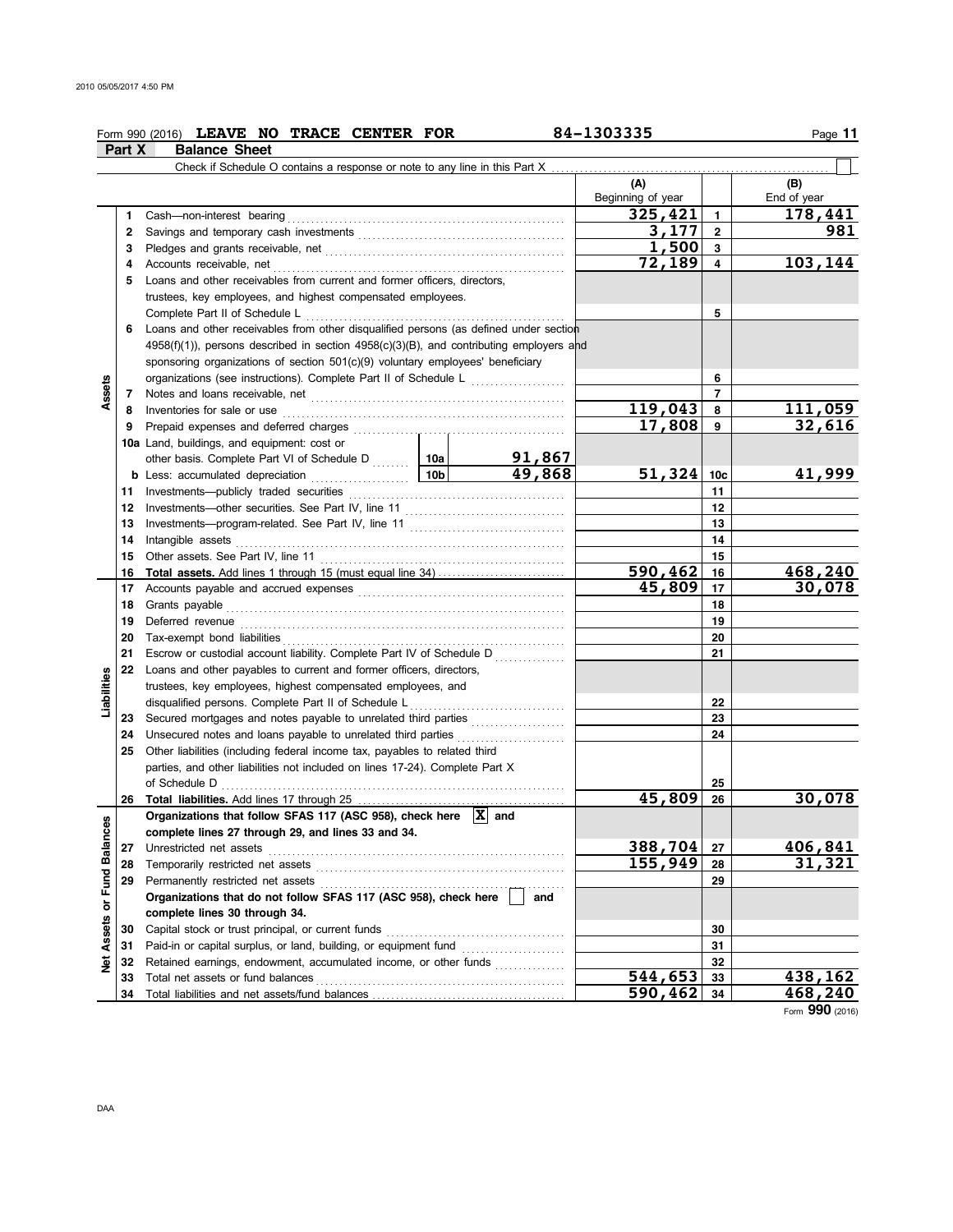|    | 84-1303335<br>Form 990 (2016) LEAVE NO TRACE CENTER FOR                                                                                                                                                                       |                |                        |              | Page 12 |
|----|-------------------------------------------------------------------------------------------------------------------------------------------------------------------------------------------------------------------------------|----------------|------------------------|--------------|---------|
|    | <b>Reconciliation of Net Assets</b><br>Part XI                                                                                                                                                                                |                |                        |              |         |
|    | Check if Schedule O contains a response or note to any line in this Part XI [11] Check if Schedule O contains a response or note to any line in this Part XI                                                                  |                |                        |              |         |
| 1. |                                                                                                                                                                                                                               | $\mathbf{1}$   | $\overline{1,456,379}$ |              |         |
| 2  |                                                                                                                                                                                                                               | $\overline{2}$ | 1,562,870              |              |         |
| 3  | Revenue less expenses. Subtract line 2 from line 1                                                                                                                                                                            | 3              |                        | $-106, 491$  |         |
| 4  | Net assets or fund balances at beginning of year (must equal Part X, line 33, column (A))                                                                                                                                     | 4              |                        | 544,653      |         |
| 5  | Net unrealized gains (losses) on investments [11] match match and match and match and match and match and match and match and match and match and match and match and match and match and match and match and match and match | 5              |                        |              |         |
| 6  | Donated services and use of facilities                                                                                                                                                                                        | 6              |                        |              |         |
| 7  | Investment expenses                                                                                                                                                                                                           | $\overline{7}$ |                        |              |         |
| 8  | Prior period adjustments                                                                                                                                                                                                      | 8              |                        |              |         |
| 9  | Other changes in net assets or fund balances (explain in Schedule O)                                                                                                                                                          | 9              |                        |              |         |
| 10 | Net assets or fund balances at end of year. Combine lines 3 through 9 (must equal Part X, line                                                                                                                                |                |                        |              |         |
|    | 33, column (B))                                                                                                                                                                                                               | 10             |                        | 438,162      |         |
|    | <b>Financial Statements and Reporting</b><br>Part XII                                                                                                                                                                         |                |                        |              |         |
|    |                                                                                                                                                                                                                               |                |                        |              |         |
|    |                                                                                                                                                                                                                               |                |                        | <b>Yes</b>   | No      |
|    | $ \mathbf{x} $<br>1 Accounting method used to prepare the Form 990:    <br>Cash<br>Accrual<br>Other                                                                                                                           |                |                        |              |         |
|    | If the organization changed its method of accounting from a prior year or checked "Other," explain in                                                                                                                         |                |                        |              |         |
|    | Schedule O.                                                                                                                                                                                                                   |                |                        |              |         |
|    | 2a Were the organization's financial statements compiled or reviewed by an independent accountant?                                                                                                                            |                | 2a                     |              | X       |
|    | If "Yes," check a box below to indicate whether the financial statements for the year were compiled or                                                                                                                        |                |                        |              |         |
|    | reviewed on a separate basis, consolidated basis, or both:                                                                                                                                                                    |                |                        |              |         |
|    | Separate basis<br>Consolidated basis<br>Both consolidated and separate basis                                                                                                                                                  |                |                        |              |         |
|    | <b>b</b> Were the organization's financial statements audited by an independent accountant?                                                                                                                                   |                | 2b                     | X            |         |
|    | If "Yes," check a box below to indicate whether the financial statements for the year were audited on a                                                                                                                       |                |                        |              |         |
|    | separate basis, consolidated basis, or both:                                                                                                                                                                                  |                |                        |              |         |
|    | $ \mathbf{X} $ Separate basis<br>Both consolidated and separate basis<br>Consolidated basis                                                                                                                                   |                |                        |              |         |
|    | c If "Yes" to line 2a or 2b, does the organization have a committee that assumes responsibility for oversight                                                                                                                 |                |                        |              |         |
|    | of the audit, review, or compilation of its financial statements and selection of an independent accountant?                                                                                                                  |                | 2c                     | X            |         |
|    | If the organization changed either its oversight process or selection process during the tax year, explain in                                                                                                                 |                |                        |              |         |
|    | Schedule O.                                                                                                                                                                                                                   |                |                        |              |         |
|    | 3a As a result of a federal award, was the organization required to undergo an audit or audits as set forth in                                                                                                                |                |                        |              |         |
|    | the Single Audit Act and OMB Circular A-133?                                                                                                                                                                                  |                | За                     |              | x       |
|    | <b>b</b> If "Yes," did the organization undergo the required audit or audits? If the organization did not undergo the                                                                                                         |                |                        |              |         |
|    | required audit or audits, explain why in Schedule O and describe any steps taken to undergo such audits.                                                                                                                      |                | 3b                     | $\mathbf{a}$ |         |

Form **990** (2016)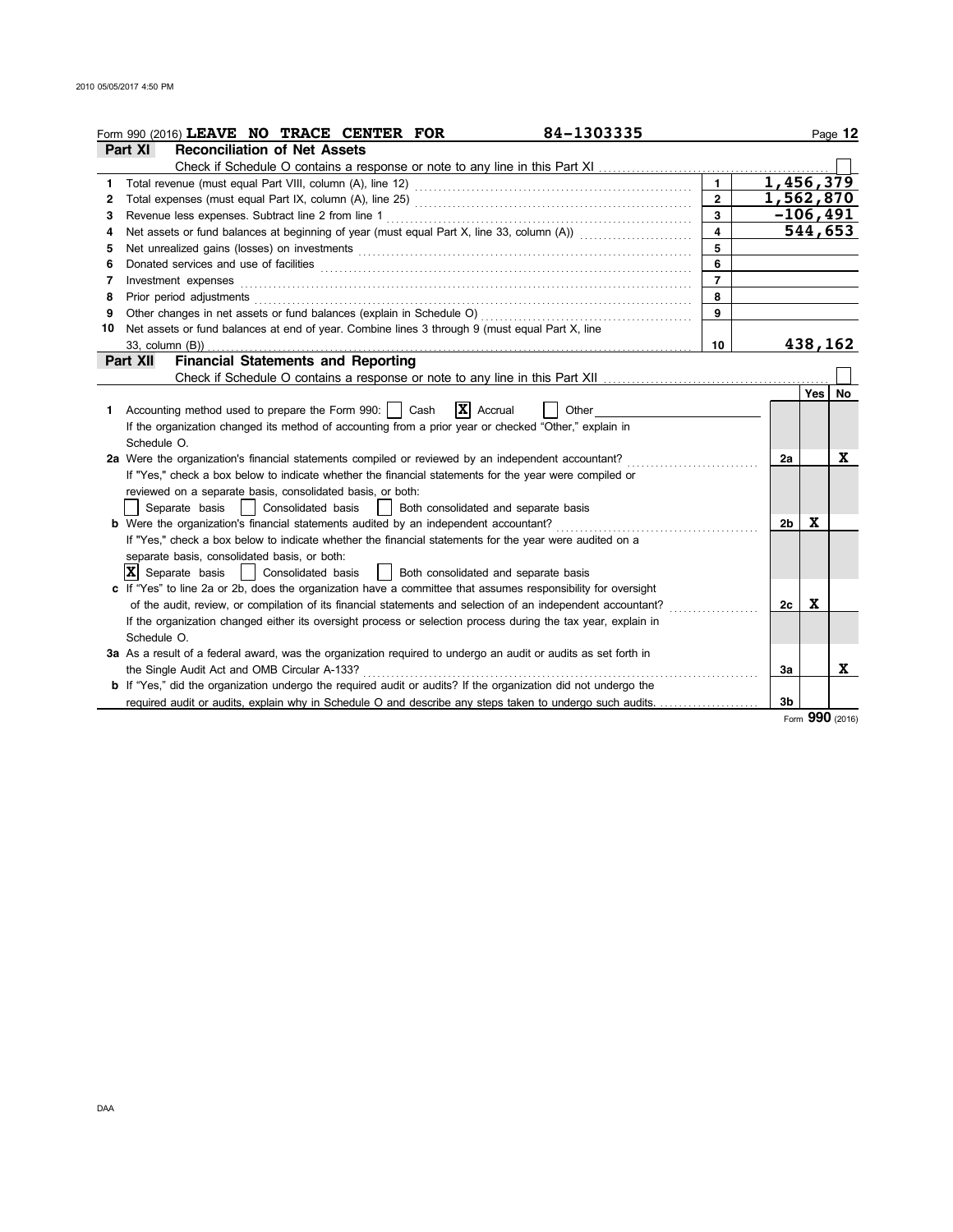| <b>SCHEDULE A</b>                                                                                                                                                                                          |                                                                                                                                                                                                    | <b>Public Charity Status and Public Support</b>                                                                                                                                                                                                                                                                                                                                                                                                                                                                                                                                                                                                                                                                                                                                                                                                                                                                                                                                                                                                                                                                                                                                                                                                                                                                                                                                                                                                                                                                                                                  |                                                                                |                                                                                                                                                                                                                                                                                                                                                                                                                                                                                                                                                                                                                                                                                                                                                                                                                                                                                                                                                                                                                                                                                                                                                                                                                                                                                                                                                                                                                                                                                                                                                                                                                                                                                                                                                                                                                                                                                                                                                                                                                                                                                                                                                                                                                                                                                                                                                                                                                                                                                        | OMB No. 1545-0047                                     |
|------------------------------------------------------------------------------------------------------------------------------------------------------------------------------------------------------------|----------------------------------------------------------------------------------------------------------------------------------------------------------------------------------------------------|------------------------------------------------------------------------------------------------------------------------------------------------------------------------------------------------------------------------------------------------------------------------------------------------------------------------------------------------------------------------------------------------------------------------------------------------------------------------------------------------------------------------------------------------------------------------------------------------------------------------------------------------------------------------------------------------------------------------------------------------------------------------------------------------------------------------------------------------------------------------------------------------------------------------------------------------------------------------------------------------------------------------------------------------------------------------------------------------------------------------------------------------------------------------------------------------------------------------------------------------------------------------------------------------------------------------------------------------------------------------------------------------------------------------------------------------------------------------------------------------------------------------------------------------------------------|--------------------------------------------------------------------------------|----------------------------------------------------------------------------------------------------------------------------------------------------------------------------------------------------------------------------------------------------------------------------------------------------------------------------------------------------------------------------------------------------------------------------------------------------------------------------------------------------------------------------------------------------------------------------------------------------------------------------------------------------------------------------------------------------------------------------------------------------------------------------------------------------------------------------------------------------------------------------------------------------------------------------------------------------------------------------------------------------------------------------------------------------------------------------------------------------------------------------------------------------------------------------------------------------------------------------------------------------------------------------------------------------------------------------------------------------------------------------------------------------------------------------------------------------------------------------------------------------------------------------------------------------------------------------------------------------------------------------------------------------------------------------------------------------------------------------------------------------------------------------------------------------------------------------------------------------------------------------------------------------------------------------------------------------------------------------------------------------------------------------------------------------------------------------------------------------------------------------------------------------------------------------------------------------------------------------------------------------------------------------------------------------------------------------------------------------------------------------------------------------------------------------------------------------------------------------------------|-------------------------------------------------------|
| (Form 990 or 990-EZ)                                                                                                                                                                                       |                                                                                                                                                                                                    | Complete if the organization is a section $501(c)(3)$ organization or a section $4947(a)(1)$ nonexempt charitable trust.                                                                                                                                                                                                                                                                                                                                                                                                                                                                                                                                                                                                                                                                                                                                                                                                                                                                                                                                                                                                                                                                                                                                                                                                                                                                                                                                                                                                                                         |                                                                                |                                                                                                                                                                                                                                                                                                                                                                                                                                                                                                                                                                                                                                                                                                                                                                                                                                                                                                                                                                                                                                                                                                                                                                                                                                                                                                                                                                                                                                                                                                                                                                                                                                                                                                                                                                                                                                                                                                                                                                                                                                                                                                                                                                                                                                                                                                                                                                                                                                                                                        | 6                                                     |
| Department of the Treasury                                                                                                                                                                                 |                                                                                                                                                                                                    | Attach to Form 990 or Form 990-EZ.                                                                                                                                                                                                                                                                                                                                                                                                                                                                                                                                                                                                                                                                                                                                                                                                                                                                                                                                                                                                                                                                                                                                                                                                                                                                                                                                                                                                                                                                                                                               |                                                                                |                                                                                                                                                                                                                                                                                                                                                                                                                                                                                                                                                                                                                                                                                                                                                                                                                                                                                                                                                                                                                                                                                                                                                                                                                                                                                                                                                                                                                                                                                                                                                                                                                                                                                                                                                                                                                                                                                                                                                                                                                                                                                                                                                                                                                                                                                                                                                                                                                                                                                        | Open to Public                                        |
| Internal Revenue Service                                                                                                                                                                                   |                                                                                                                                                                                                    |                                                                                                                                                                                                                                                                                                                                                                                                                                                                                                                                                                                                                                                                                                                                                                                                                                                                                                                                                                                                                                                                                                                                                                                                                                                                                                                                                                                                                                                                                                                                                                  |                                                                                | Information about Schedule A (Form 990 or 990-EZ) and its instructions is at www.irs.gov/form990.                                                                                                                                                                                                                                                                                                                                                                                                                                                                                                                                                                                                                                                                                                                                                                                                                                                                                                                                                                                                                                                                                                                                                                                                                                                                                                                                                                                                                                                                                                                                                                                                                                                                                                                                                                                                                                                                                                                                                                                                                                                                                                                                                                                                                                                                                                                                                                                      | Inspection                                            |
| LEAVE NO TRACE CENTER FOR<br>Name of the organization                                                                                                                                                      |                                                                                                                                                                                                    |                                                                                                                                                                                                                                                                                                                                                                                                                                                                                                                                                                                                                                                                                                                                                                                                                                                                                                                                                                                                                                                                                                                                                                                                                                                                                                                                                                                                                                                                                                                                                                  |                                                                                |                                                                                                                                                                                                                                                                                                                                                                                                                                                                                                                                                                                                                                                                                                                                                                                                                                                                                                                                                                                                                                                                                                                                                                                                                                                                                                                                                                                                                                                                                                                                                                                                                                                                                                                                                                                                                                                                                                                                                                                                                                                                                                                                                                                                                                                                                                                                                                                                                                                                                        |                                                       |
| Part I                                                                                                                                                                                                     |                                                                                                                                                                                                    |                                                                                                                                                                                                                                                                                                                                                                                                                                                                                                                                                                                                                                                                                                                                                                                                                                                                                                                                                                                                                                                                                                                                                                                                                                                                                                                                                                                                                                                                                                                                                                  |                                                                                | <b>Reason for Public Charity Status</b> (All organizations must complete this part.) See instructions.                                                                                                                                                                                                                                                                                                                                                                                                                                                                                                                                                                                                                                                                                                                                                                                                                                                                                                                                                                                                                                                                                                                                                                                                                                                                                                                                                                                                                                                                                                                                                                                                                                                                                                                                                                                                                                                                                                                                                                                                                                                                                                                                                                                                                                                                                                                                                                                 |                                                       |
| 1<br>2<br>3<br>4<br>city, and state:<br>5<br>6<br>X<br>$\overline{7}$<br>8<br>9<br>university:<br>10<br>11<br>12<br>a<br>b<br>c<br>d<br>е<br>f<br>g<br>(i) Name of supported<br>organization<br>(A)<br>(B) | <b>OUTDOOR ETHICS</b><br>section $170(b)(1)(A)(iv)$ . (Complete Part II.)<br>described in section 170(b)(1)(A)(vi). (Complete Part II.)<br>Enter the number of supported organizations<br>(ii) EIN | The organization is not a private foundation because it is: (For lines 1 through 12, check only one box.)<br>A church, convention of churches, or association of churches described in section 170(b)(1)(A)(i).<br>A school described in <b>section 170(b)(1)(A)(ii).</b> (Attach Schedule E (Form 990 or 990-EZ).)<br>A hospital or a cooperative hospital service organization described in section $170(b)(1)(A)(iii)$ .<br>A federal, state, or local government or governmental unit described in section $170(b)(1)(A)(v)$ .<br>A community trust described in section $170(b)(1)(A)(vi)$ . (Complete Part II.)<br>acquired by the organization after June 30, 1975. See section 509(a)(2). (Complete Part III.)<br>An organization organized and operated exclusively to test for public safety. See section 509(a)(4).<br>the supported organization(s) the power to regularly appoint or elect a majority of the directors or trustees of the<br>supporting organization. You must complete Part IV, Sections A and B.<br>organization(s). You must complete Part IV, Sections A and C.<br>its supported organization(s) (see instructions). You must complete Part IV, Sections A, D, and E.<br>requirement (see instructions). You must complete Part IV, Sections A and D, and Part V.<br>functionally integrated, or Type III non-functionally integrated supporting organization.<br>Provide the following information about the supported organization(s).<br>(iii) Type of organization<br>(described on lines 1-10<br>above (see instructions)) | (iv) Is the organization<br>listed in your governing<br>document?<br>Yes<br>No | Employer identification number<br>84-1303335<br>A medical research organization operated in conjunction with a hospital described in section 170(b)(1)(A)(iii). Enter the hospital's name,<br>An organization operated for the benefit of a college or university owned or operated by a governmental unit described in<br>An organization that normally receives a substantial part of its support from a governmental unit or from the general public<br>An agricultural research organization described in section 170(b)(1)(A)(ix) operated in conjunction with a land-grant college<br>or university or a non-land grant college of agriculture (see instructions). Enter the name, city, and state of the college or<br>An organization that normally receives: (1) more than 33 1/3% of its support from contributions, membership fees, and gross<br>receipts from activities related to its exempt functions—subject to certain exceptions, and (2) no more than 33 1/3% of its<br>support from gross investment income and unrelated business taxable income (less section 511 tax) from businesses<br>An organization organized and operated exclusively for the benefit of, to perform the functions of, or to carry out the purposes<br>of one or more publicly supported organizations described in section 509(a)(1) or section 509(a)(2). See section 509(a)(3).<br>Check the box in lines 12a through 12d that describes the type of supporting organization and complete lines 12e, 12f, and 12g.<br>Type I. A supporting organization operated, supervised, or controlled by its supported organization(s), typically by giving<br>Type II. A supporting organization supervised or controlled in connection with its supported organization(s), by having<br>control or management of the supporting organization vested in the same persons that control or manage the supported<br>Type III functionally integrated. A supporting organization operated in connection with, and functionally integrated with,<br>Type III non-functionally integrated. A supporting organization operated in connection with its supported organization(s)<br>that is not functionally integrated. The organization generally must satisfy a distribution reguirement and an attentiveness<br>Check this box if the organization received a written determination from the IRS that it is a Type I, Type II, Type III<br>(v) Amount of monetary<br>support (see<br>instructions) | (vi) Amount of<br>other support (see<br>instructions) |
|                                                                                                                                                                                                            |                                                                                                                                                                                                    |                                                                                                                                                                                                                                                                                                                                                                                                                                                                                                                                                                                                                                                                                                                                                                                                                                                                                                                                                                                                                                                                                                                                                                                                                                                                                                                                                                                                                                                                                                                                                                  |                                                                                |                                                                                                                                                                                                                                                                                                                                                                                                                                                                                                                                                                                                                                                                                                                                                                                                                                                                                                                                                                                                                                                                                                                                                                                                                                                                                                                                                                                                                                                                                                                                                                                                                                                                                                                                                                                                                                                                                                                                                                                                                                                                                                                                                                                                                                                                                                                                                                                                                                                                                        |                                                       |
| (C)                                                                                                                                                                                                        |                                                                                                                                                                                                    |                                                                                                                                                                                                                                                                                                                                                                                                                                                                                                                                                                                                                                                                                                                                                                                                                                                                                                                                                                                                                                                                                                                                                                                                                                                                                                                                                                                                                                                                                                                                                                  |                                                                                |                                                                                                                                                                                                                                                                                                                                                                                                                                                                                                                                                                                                                                                                                                                                                                                                                                                                                                                                                                                                                                                                                                                                                                                                                                                                                                                                                                                                                                                                                                                                                                                                                                                                                                                                                                                                                                                                                                                                                                                                                                                                                                                                                                                                                                                                                                                                                                                                                                                                                        |                                                       |
| (D)                                                                                                                                                                                                        |                                                                                                                                                                                                    |                                                                                                                                                                                                                                                                                                                                                                                                                                                                                                                                                                                                                                                                                                                                                                                                                                                                                                                                                                                                                                                                                                                                                                                                                                                                                                                                                                                                                                                                                                                                                                  |                                                                                |                                                                                                                                                                                                                                                                                                                                                                                                                                                                                                                                                                                                                                                                                                                                                                                                                                                                                                                                                                                                                                                                                                                                                                                                                                                                                                                                                                                                                                                                                                                                                                                                                                                                                                                                                                                                                                                                                                                                                                                                                                                                                                                                                                                                                                                                                                                                                                                                                                                                                        |                                                       |
| (E)                                                                                                                                                                                                        |                                                                                                                                                                                                    |                                                                                                                                                                                                                                                                                                                                                                                                                                                                                                                                                                                                                                                                                                                                                                                                                                                                                                                                                                                                                                                                                                                                                                                                                                                                                                                                                                                                                                                                                                                                                                  |                                                                                |                                                                                                                                                                                                                                                                                                                                                                                                                                                                                                                                                                                                                                                                                                                                                                                                                                                                                                                                                                                                                                                                                                                                                                                                                                                                                                                                                                                                                                                                                                                                                                                                                                                                                                                                                                                                                                                                                                                                                                                                                                                                                                                                                                                                                                                                                                                                                                                                                                                                                        |                                                       |
| Total                                                                                                                                                                                                      |                                                                                                                                                                                                    |                                                                                                                                                                                                                                                                                                                                                                                                                                                                                                                                                                                                                                                                                                                                                                                                                                                                                                                                                                                                                                                                                                                                                                                                                                                                                                                                                                                                                                                                                                                                                                  |                                                                                |                                                                                                                                                                                                                                                                                                                                                                                                                                                                                                                                                                                                                                                                                                                                                                                                                                                                                                                                                                                                                                                                                                                                                                                                                                                                                                                                                                                                                                                                                                                                                                                                                                                                                                                                                                                                                                                                                                                                                                                                                                                                                                                                                                                                                                                                                                                                                                                                                                                                                        |                                                       |

**For Paperwork Reduction Act Notice, see the Instructions for Form 990 or 990-EZ.**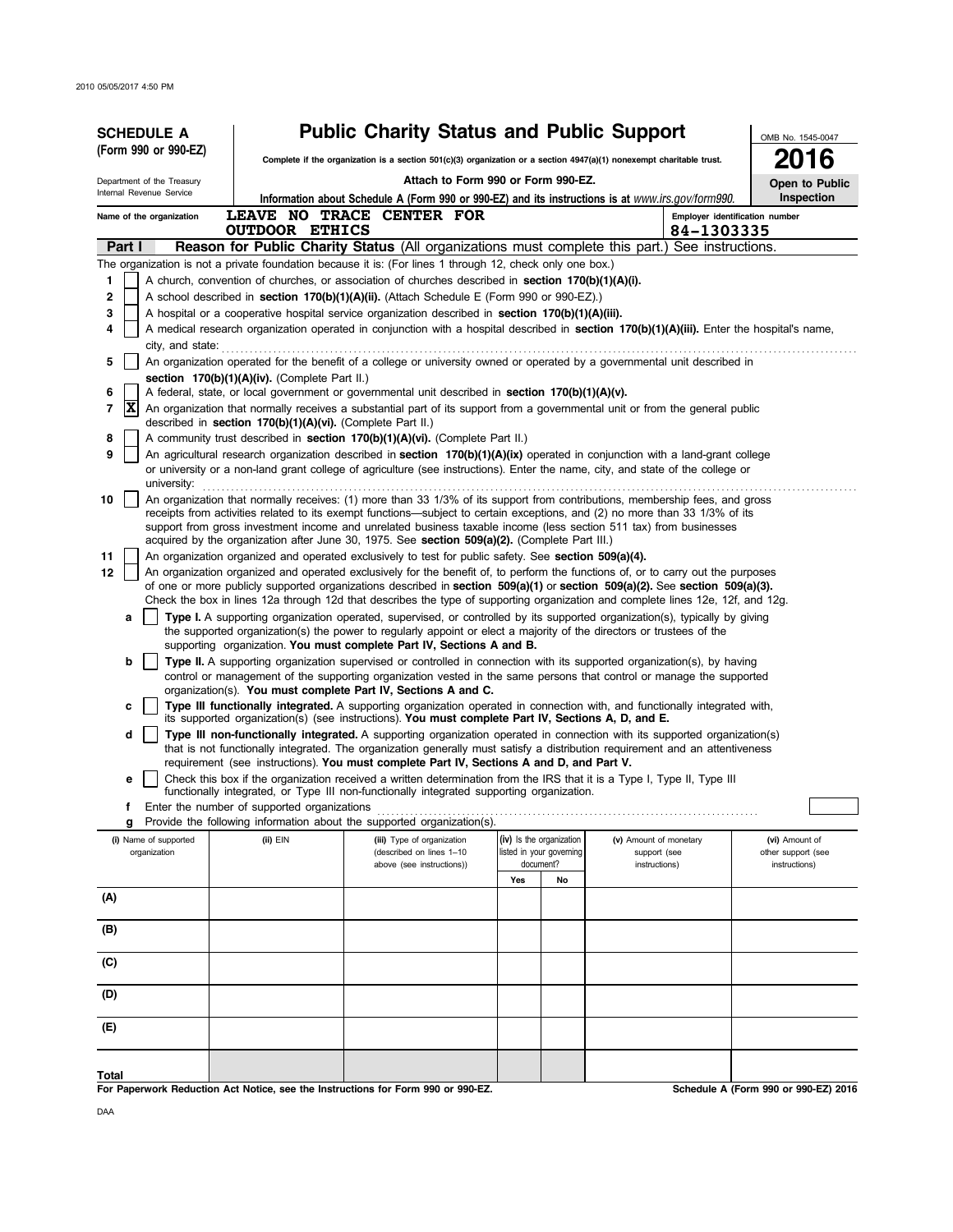|     | Schedule A (Form 990 or 990-EZ) 2016                                                                                                                                                                                                                 | LEAVE NO TRACE CENTER FOR |           |            |            | 84-1303335                           | Page 2                                   |  |  |  |
|-----|------------------------------------------------------------------------------------------------------------------------------------------------------------------------------------------------------------------------------------------------------|---------------------------|-----------|------------|------------|--------------------------------------|------------------------------------------|--|--|--|
|     | Support Schedule for Organizations Described in Sections 170(b)(1)(A)(iv) and 170(b)(1)(A)(vi)<br>Part II                                                                                                                                            |                           |           |            |            |                                      |                                          |  |  |  |
|     | (Complete only if you checked the box on line 5, 7, or 8 of Part I or if the organization failed to qualify under                                                                                                                                    |                           |           |            |            |                                      |                                          |  |  |  |
|     | Part III. If the organization fails to qualify under the tests listed below, please complete Part III.)                                                                                                                                              |                           |           |            |            |                                      |                                          |  |  |  |
|     | Section A. Public Support                                                                                                                                                                                                                            |                           |           |            |            |                                      |                                          |  |  |  |
|     | Calendar year (or fiscal year beginning in)                                                                                                                                                                                                          | (a) 2012                  | (b) 2013  | $(c)$ 2014 | $(d)$ 2015 | $(e)$ 2016                           | (f) Total                                |  |  |  |
| 1   | Gifts, grants, contributions, and                                                                                                                                                                                                                    |                           |           |            |            |                                      |                                          |  |  |  |
|     | membership fees received. (Do not                                                                                                                                                                                                                    |                           |           |            |            |                                      |                                          |  |  |  |
|     | include any "unusual grants.")                                                                                                                                                                                                                       | 959,259                   | 1,219,614 | 1,211,510  | 1,344,916  | 1,279,065                            | 6,014,364                                |  |  |  |
| 2   | Tax revenues levied for the<br>organization's benefit and either paid                                                                                                                                                                                |                           |           |            |            |                                      |                                          |  |  |  |
|     | to or expended on its behalf                                                                                                                                                                                                                         |                           |           |            |            |                                      |                                          |  |  |  |
| 3   | The value of services or facilities<br>furnished by a governmental unit to the<br>organization without charge                                                                                                                                        |                           |           |            |            |                                      |                                          |  |  |  |
| 4   | Total. Add lines 1 through 3                                                                                                                                                                                                                         | 959,259                   | 1,219,614 | 1,211,510  | 1,344,916  | 1,279,065                            | 6,014,364                                |  |  |  |
| 5   | The portion of total contributions by                                                                                                                                                                                                                |                           |           |            |            |                                      |                                          |  |  |  |
|     | each person (other than a                                                                                                                                                                                                                            |                           |           |            |            |                                      |                                          |  |  |  |
|     | governmental unit or publicly<br>supported organization) included on                                                                                                                                                                                 |                           |           |            |            |                                      |                                          |  |  |  |
|     | line 1 that exceeds 2% of the amount                                                                                                                                                                                                                 |                           |           |            |            |                                      |                                          |  |  |  |
|     | shown on line 11, column $(f)$                                                                                                                                                                                                                       |                           |           |            |            |                                      | 2,328,133                                |  |  |  |
| 6   | Public support. Subtract line 5 from line 4.                                                                                                                                                                                                         |                           |           |            |            |                                      | 3,686,231                                |  |  |  |
|     | Section B. Total Support                                                                                                                                                                                                                             |                           |           |            |            |                                      |                                          |  |  |  |
|     | Calendar year (or fiscal year beginning in)                                                                                                                                                                                                          | (a) 2012                  | (b) 2013  | $(c)$ 2014 | $(d)$ 2015 | $(e)$ 2016                           | (f) Total                                |  |  |  |
| 7   | Amounts from line 4                                                                                                                                                                                                                                  | 959,259                   | 1,219,614 | 1,211,510  | 1,344,916  | 1,279,065                            | 6,014,364                                |  |  |  |
| 8   | Gross income from interest, dividends,<br>payments received on securities loans,<br>rents, royalties and income from similar                                                                                                                         | 7                         |           |            |            |                                      | 8                                        |  |  |  |
| 9   | Net income from unrelated business<br>activities, whether or not the business                                                                                                                                                                        |                           |           |            |            |                                      |                                          |  |  |  |
|     | is regularly carried on                                                                                                                                                                                                                              |                           |           |            |            |                                      |                                          |  |  |  |
| 10  | Other income. Do not include gain or                                                                                                                                                                                                                 |                           |           |            |            |                                      |                                          |  |  |  |
|     | loss from the sale of capital assets                                                                                                                                                                                                                 |                           |           |            |            |                                      |                                          |  |  |  |
|     | (Explain in Part VI.) $\ldots$                                                                                                                                                                                                                       | 10,636                    | 20,126    | 42,191     | 26,096     | 3,012                                | 102,061                                  |  |  |  |
| 11  | Total support. Add lines 7 through 10                                                                                                                                                                                                                |                           |           |            |            |                                      | 6, 116, 433                              |  |  |  |
| 12  |                                                                                                                                                                                                                                                      |                           |           |            |            | 12                                   | 1,327,392                                |  |  |  |
| 13  | First five years. If the Form 990 is for the organization's first, second, third, fourth, or fifth tax year as a section 501(c)(3)                                                                                                                   |                           |           |            |            |                                      |                                          |  |  |  |
|     | organization, check this box and stop here                                                                                                                                                                                                           |                           |           |            |            |                                      |                                          |  |  |  |
|     | Section C. Computation of Public Support Percentage                                                                                                                                                                                                  |                           |           |            |            |                                      |                                          |  |  |  |
| 14  |                                                                                                                                                                                                                                                      |                           |           |            |            | 14                                   | 60.27%                                   |  |  |  |
| 15  |                                                                                                                                                                                                                                                      |                           |           |            |            | 15                                   | 57.24%                                   |  |  |  |
| 16a | 33 1/3% support test-2016. If the organization did not check the box on line 13, and line 14 is 33 1/3% or more, check this                                                                                                                          |                           |           |            |            |                                      |                                          |  |  |  |
|     | box and stop here. The organization qualifies as a publicly supported organization                                                                                                                                                                   |                           |           |            |            |                                      | $\blacktriangleright \boxed{\mathbf{X}}$ |  |  |  |
| b   | 33 1/3% support test-2015. If the organization did not check a box on line 13 or 16a, and line 15 is 33 1/3% or more, check                                                                                                                          |                           |           |            |            |                                      |                                          |  |  |  |
|     | this box and <b>stop here.</b> The organization qualifies as a publicly supported organization                                                                                                                                                       |                           |           |            |            |                                      |                                          |  |  |  |
|     | 17a 10%-facts-and-circumstances test-2016. If the organization did not check a box on line 13, 16a, or 16b, and line 14 is                                                                                                                           |                           |           |            |            |                                      |                                          |  |  |  |
|     | 10% or more, and if the organization meets the "facts-and-circumstances" test, check this box and stop here. Explain in<br>Part VI how the organization meets the "facts-and-circumstances" test. The organization qualifies as a publicly supported |                           |           |            |            |                                      |                                          |  |  |  |
|     |                                                                                                                                                                                                                                                      |                           |           |            |            |                                      |                                          |  |  |  |
| b   | 10%-facts-and-circumstances test-2015. If the organization did not check a box on line 13, 16a, 16b, or 17a, and line                                                                                                                                |                           |           |            |            |                                      |                                          |  |  |  |
|     | 15 is 10% or more, and if the organization meets the "facts-and-circumstances" test, check this box and stop here.                                                                                                                                   |                           |           |            |            |                                      |                                          |  |  |  |
|     | Explain in Part VI how the organization meets the "facts-and-circumstances" test. The organization qualifies as a publicly                                                                                                                           |                           |           |            |            |                                      |                                          |  |  |  |
|     | supported organization                                                                                                                                                                                                                               |                           |           |            |            |                                      |                                          |  |  |  |
| 18  | Private foundation. If the organization did not check a box on line 13, 16a, 16b, 17a, or 17b, check this box and see                                                                                                                                |                           |           |            |            |                                      |                                          |  |  |  |
|     |                                                                                                                                                                                                                                                      |                           |           |            |            |                                      |                                          |  |  |  |
|     |                                                                                                                                                                                                                                                      |                           |           |            |            | Cohodulo A (Form 000 or 000 F7) 2016 |                                          |  |  |  |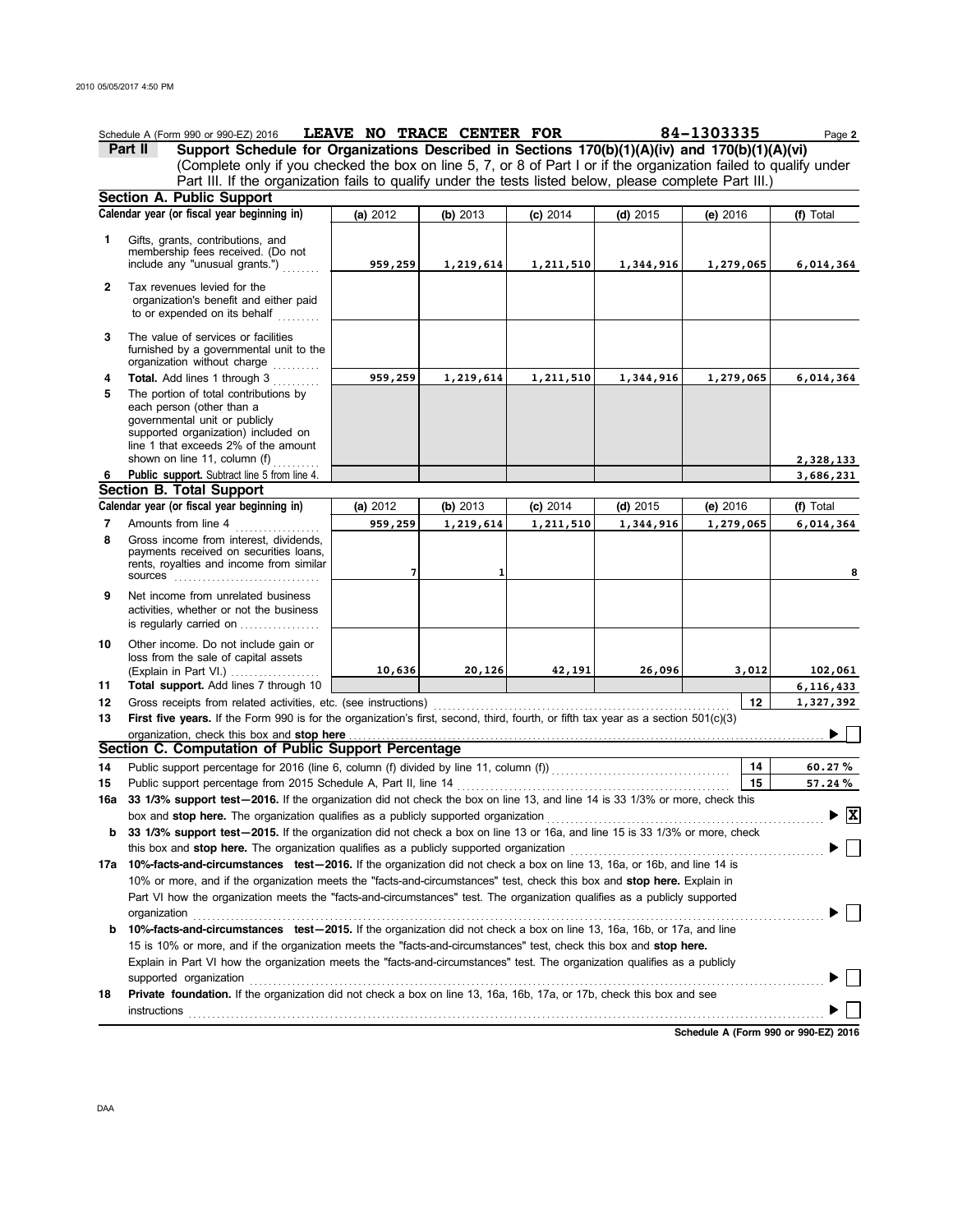|              | Schedule A (Form 990 or 990-EZ) 2016                                                                                                                                              |          |          | LEAVE NO TRACE CENTER FOR |            | 84-1303335 | Page 3    |  |
|--------------|-----------------------------------------------------------------------------------------------------------------------------------------------------------------------------------|----------|----------|---------------------------|------------|------------|-----------|--|
|              | Part III<br>Support Schedule for Organizations Described in Section 509(a)(2)                                                                                                     |          |          |                           |            |            |           |  |
|              | (Complete only if you checked the box on line 10 of Part I or if the organization failed to qualify under Part II.                                                                |          |          |                           |            |            |           |  |
|              | If the organization fails to qualify under the tests listed below, please complete Part II.)                                                                                      |          |          |                           |            |            |           |  |
|              | Section A. Public Support                                                                                                                                                         |          |          |                           |            |            |           |  |
|              | Calendar year (or fiscal year beginning in)                                                                                                                                       | (a) 2012 | (b) 2013 | $(c)$ 2014                | $(d)$ 2015 | (e) 2016   | (f) Total |  |
| 1            | Gifts, grants, contributions, and membership<br>fees received. (Do not include any "unusual grants.")                                                                             |          |          |                           |            |            |           |  |
| $\mathbf{2}$ | Gross receipts from admissions, merchandise<br>sold or services performed, or facilities<br>furnished in any activity that is related to the<br>organization's tax-exempt purpose |          |          |                           |            |            |           |  |
| 3            | Gross receipts from activities that are not an<br>unrelated trade or business under section 513                                                                                   |          |          |                           |            |            |           |  |
| 4            | Tax revenues levied for the<br>organization's benefit and either paid<br>to or expended on its behalf                                                                             |          |          |                           |            |            |           |  |
| 5            | The value of services or facilities<br>furnished by a governmental unit to the<br>organization without charge                                                                     |          |          |                           |            |            |           |  |
| 6            | Total. Add lines 1 through 5                                                                                                                                                      |          |          |                           |            |            |           |  |
|              | 7a Amounts included on lines 1, 2, and 3<br>received from disqualified persons                                                                                                    |          |          |                           |            |            |           |  |
| b            | Amounts included on lines 2 and 3<br>received from other than disqualified<br>persons that exceed the greater of \$5,000<br>or 1% of the amount on line 13 for the year           |          |          |                           |            |            |           |  |
|              | c Add lines 7a and 7b<br>.                                                                                                                                                        |          |          |                           |            |            |           |  |
| 8            | Public support. (Subtract line 7c from<br>line $6.$ )                                                                                                                             |          |          |                           |            |            |           |  |
|              | Section B. Total Support                                                                                                                                                          |          |          |                           |            |            |           |  |
|              | Calendar year (or fiscal year beginning in)                                                                                                                                       | (a) 2012 | (b) 2013 | $(c)$ 2014                | $(d)$ 2015 | (e) $2016$ | (f) Total |  |
| 9            | Amounts from line 6<br>. <b>.</b> .                                                                                                                                               |          |          |                           |            |            |           |  |
|              | <b>10a</b> Gross income from interest, dividends,<br>payments received on securities loans, rents,<br>royalties and income from similar sources                                   |          |          |                           |            |            |           |  |
| b            | Unrelated business taxable income (less<br>section 511 taxes) from businesses<br>acquired after June 30, 1975                                                                     |          |          |                           |            |            |           |  |
| c            | Add lines 10a and 10b                                                                                                                                                             |          |          |                           |            |            |           |  |
| 11           | Net income from unrelated business<br>activities not included in line 10b, whether<br>or not the business is regularly carried on                                                 |          |          |                           |            |            |           |  |
| 12           | Other income. Do not include gain or<br>loss from the sale of capital assets<br>(Explain in Part VI.)                                                                             |          |          |                           |            |            |           |  |
| 13           | Total support. (Add lines 9, 10c, 11,<br>and 12.)                                                                                                                                 |          |          |                           |            |            |           |  |
| 14           | First five years. If the Form 990 is for the organization's first, second, third, fourth, or fifth tax year as a section 501(c)(3)<br>organization, check this box and stop here  |          |          |                           |            |            |           |  |
|              | Section C. Computation of Public Support Percentage                                                                                                                               |          |          |                           |            |            |           |  |
| 15           |                                                                                                                                                                                   |          |          |                           |            | 15         | %         |  |
| 16           | Public support percentage from 2015 Schedule A, Part III, line 15                                                                                                                 |          |          |                           |            | 16         | %         |  |
|              | Section D. Computation of Investment Income Percentage                                                                                                                            |          |          |                           |            |            |           |  |
| 17           |                                                                                                                                                                                   |          |          |                           |            | 17         | %         |  |
| 18           | Investment income percentage from 2015 Schedule A, Part III, line 17                                                                                                              |          |          |                           |            | 18         | $\%$      |  |
| 19а          | 33 1/3% support tests-2016. If the organization did not check the box on line 14, and line 15 is more than 33 1/3%, and line                                                      |          |          |                           |            |            |           |  |
|              | 17 is not more than 33 1/3%, check this box and <b>stop here.</b> The organization qualifies as a publicly supported organization                                                 |          |          |                           |            |            | $\sim$    |  |
| b            | 33 1/3% support tests - 2015. If the organization did not check a box on line 14 or line 19a, and line 16 is more than 33 1/3%, and                                               |          |          |                           |            |            |           |  |
|              | line 18 is not more than 33 1/3%, check this box and stop here. The organization qualifies as a publicly supported organization                                                   |          |          |                           |            |            |           |  |
| 20           |                                                                                                                                                                                   |          |          |                           |            |            |           |  |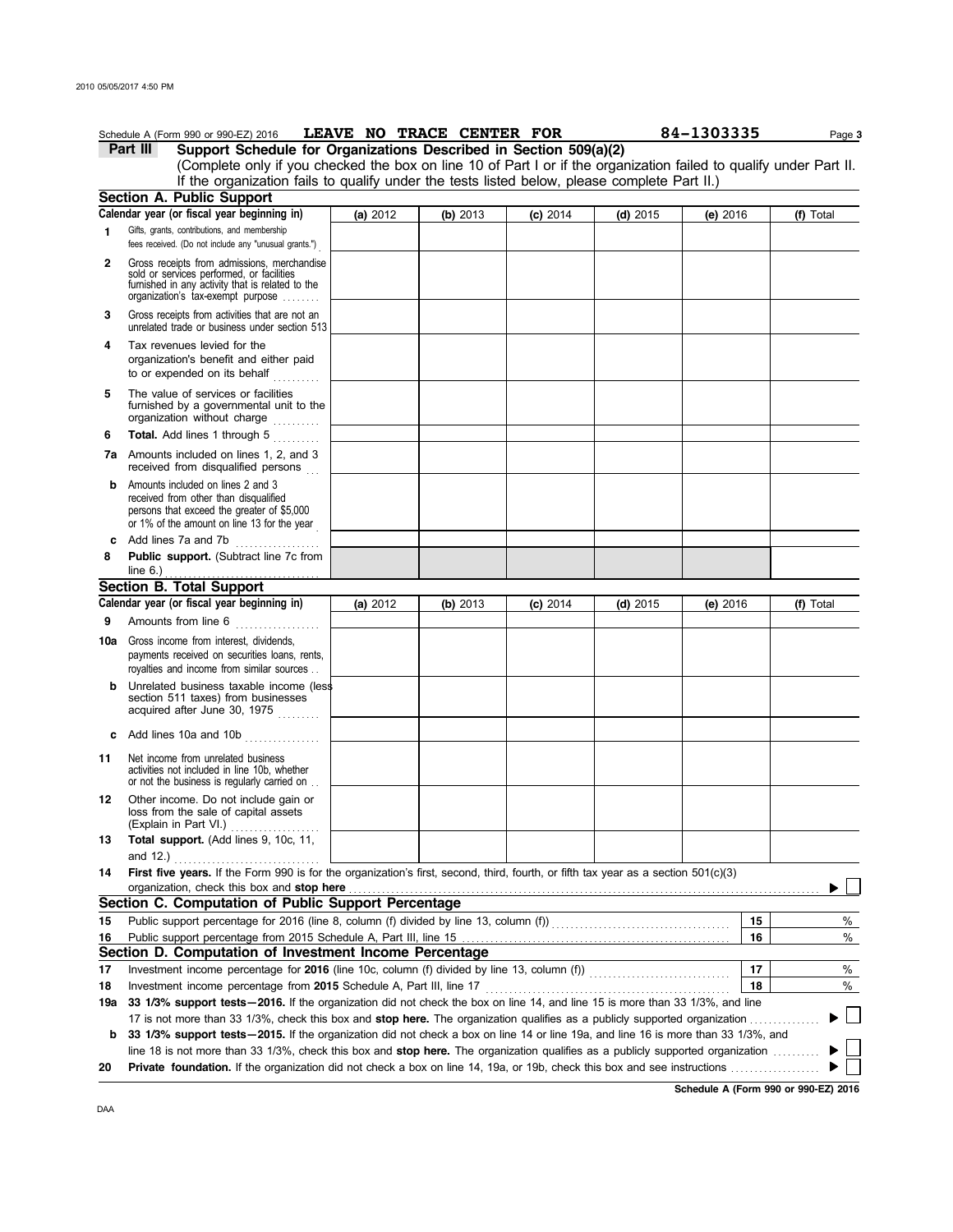DAA

|     | 84-1303335<br><b>LEAVE NO TRACE CENTER FOR</b><br>Schedule A (Form 990 or 990-EZ) 2016                              |     |     | Page 4 |
|-----|---------------------------------------------------------------------------------------------------------------------|-----|-----|--------|
|     | <b>Part IV</b><br><b>Supporting Organizations</b>                                                                   |     |     |        |
|     | (Complete only if you checked a box in line 12 on Part I. If you checked 12a of Part I, complete Sections A         |     |     |        |
|     | and B. If you checked 12b of Part I, complete Sections A and C. If you checked 12c of Part I, complete              |     |     |        |
|     | Sections A, D, and E. If you checked 12d of Part I, complete Sections A and D, and complete Part V.)                |     |     |        |
|     | Section A. All Supporting Organizations                                                                             |     |     |        |
|     |                                                                                                                     |     | Yes | No     |
| 1   | Are all of the organization's supported organizations listed by name in the organization's governing                |     |     |        |
|     | documents? If "No," describe in Part VI how the supported organizations are designated. If designated by            |     |     |        |
|     | class or purpose, describe the designation. If historic and continuing relationship, explain.                       | 1   |     |        |
| 2   | Did the organization have any supported organization that does not have an IRS determination of status              |     |     |        |
|     | under section $509(a)(1)$ or (2)? If "Yes," explain in Part VI how the organization determined that the supported   |     |     |        |
|     | organization was described in section 509(a)(1) or (2).                                                             | 2   |     |        |
| За  | Did the organization have a supported organization described in section $501(c)(4)$ , (5), or (6)? If "Yes," answer |     |     |        |
|     |                                                                                                                     | За  |     |        |
|     | $(b)$ and $(c)$ below.                                                                                              |     |     |        |
| b   | Did the organization confirm that each supported organization qualified under section 501(c)(4), (5), or (6) and    |     |     |        |
|     | satisfied the public support tests under section 509(a)(2)? If "Yes," describe in Part VI when and how the          |     |     |        |
|     | organization made the determination.                                                                                | 3b  |     |        |
| c   | Did the organization ensure that all support to such organizations was used exclusively for section $170(c)(2)(B)$  |     |     |        |
|     | purposes? If "Yes," explain in Part VI what controls the organization put in place to ensure such use.              | Зс  |     |        |
| 4a  | Was any supported organization not organized in the United States ("foreign supported organization")? If            |     |     |        |
|     | "Yes," and if you checked 12a or 12b in Part I, answer (b) and (c) below.                                           | 4a  |     |        |
| b   | Did the organization have ultimate control and discretion in deciding whether to make grants to the foreign         |     |     |        |
|     | supported organization? If "Yes," describe in Part VI how the organization had such control and discretion          |     |     |        |
|     | despite being controlled or supervised by or in connection with its supported organizations.                        | 4b  |     |        |
| c   | Did the organization support any foreign supported organization that does not have an IRS determination             |     |     |        |
|     | under sections $501(c)(3)$ and $509(a)(1)$ or (2)? If "Yes," explain in Part VI what controls the organization used |     |     |        |
|     | to ensure that all support to the foreign supported organization was used exclusively for section $170(c)(2)(B)$    |     |     |        |
|     | purposes.                                                                                                           | 4с  |     |        |
| 5a  | Did the organization add, substitute, or remove any supported organizations during the tax year? If "Yes,"          |     |     |        |
|     | answer (b) and (c) below (if applicable). Also, provide detail in Part VI, including (i) the names and EIN          |     |     |        |
|     | numbers of the supported organizations added, substituted, or removed; (ii) the reasons for each such action;       |     |     |        |
|     | (iii) the authority under the organization's organizing document authorizing such action; and (iv) how the action   |     |     |        |
|     | was accomplished (such as by amendment to the organizing document).                                                 | 5a  |     |        |
| b   | Type I or Type II only. Was any added or substituted supported organization part of a class already                 |     |     |        |
|     | designated in the organization's organizing document?                                                               | 5b  |     |        |
| c   | <b>Substitutions only.</b> Was the substitution the result of an event beyond the organization's control?           | 5с  |     |        |
| 6   | Did the organization provide support (whether in the form of grants or the provision of services or facilities) to  |     |     |        |
|     | anyone other than (i) its supported organizations, (ii) individuals that are part of the charitable class benefited |     |     |        |
|     |                                                                                                                     |     |     |        |
|     | by one or more of its supported organizations, or (iii) other supporting organizations that also support or         |     |     |        |
|     | benefit one or more of the filing organization's supported organizations? If "Yes," provide detail in Part VI.      | 6   |     |        |
| 7   | Did the organization provide a grant, loan, compensation, or other similar payment to a substantial contributor     |     |     |        |
|     | (defined in section 4958(c)(3)(C)), a family member of a substantial contributor, or a 35% controlled entity with   |     |     |        |
|     | regard to a substantial contributor? If "Yes," complete Part I of Schedule L (Form 990 or 990-EZ).                  | 7   |     |        |
| 8   | Did the organization make a loan to a disqualified person (as defined in section 4958) not described in line 7?     |     |     |        |
|     | If "Yes," complete Part I of Schedule L (Form 990 or 990-EZ).                                                       | 8   |     |        |
| 9а  | Was the organization controlled directly or indirectly at any time during the tax year by one or more               |     |     |        |
|     | disqualified persons as defined in section 4946 (other than foundation managers and organizations described         |     |     |        |
|     | in section 509(a)(1) or (2))? If "Yes," provide detail in Part VI.                                                  | 9а  |     |        |
| b   | Did one or more disqualified persons (as defined in line 9a) hold a controlling interest in any entity in which     |     |     |        |
|     | the supporting organization had an interest? If "Yes," provide detail in Part VI.                                   | 9b  |     |        |
| c   | Did a disqualified person (as defined in line 9a) have an ownership interest in, or derive any personal benefit     |     |     |        |
|     | from, assets in which the supporting organization also had an interest? If "Yes," provide detail in Part VI.        | 9с  |     |        |
| 10a | Was the organization subject to the excess business holdings rules of section 4943 because of section               |     |     |        |
|     | 4943(f) (regarding certain Type II supporting organizations, and all Type III non-functionally integrated           |     |     |        |
|     | supporting organizations)? If "Yes," answer 10b below.                                                              | 10a |     |        |
| b   | Did the organization have any excess business holdings in the tax year? (Use Schedule C, Form 4720, to              |     |     |        |
|     | determine whether the organization had excess business holdings.)                                                   | 10b |     |        |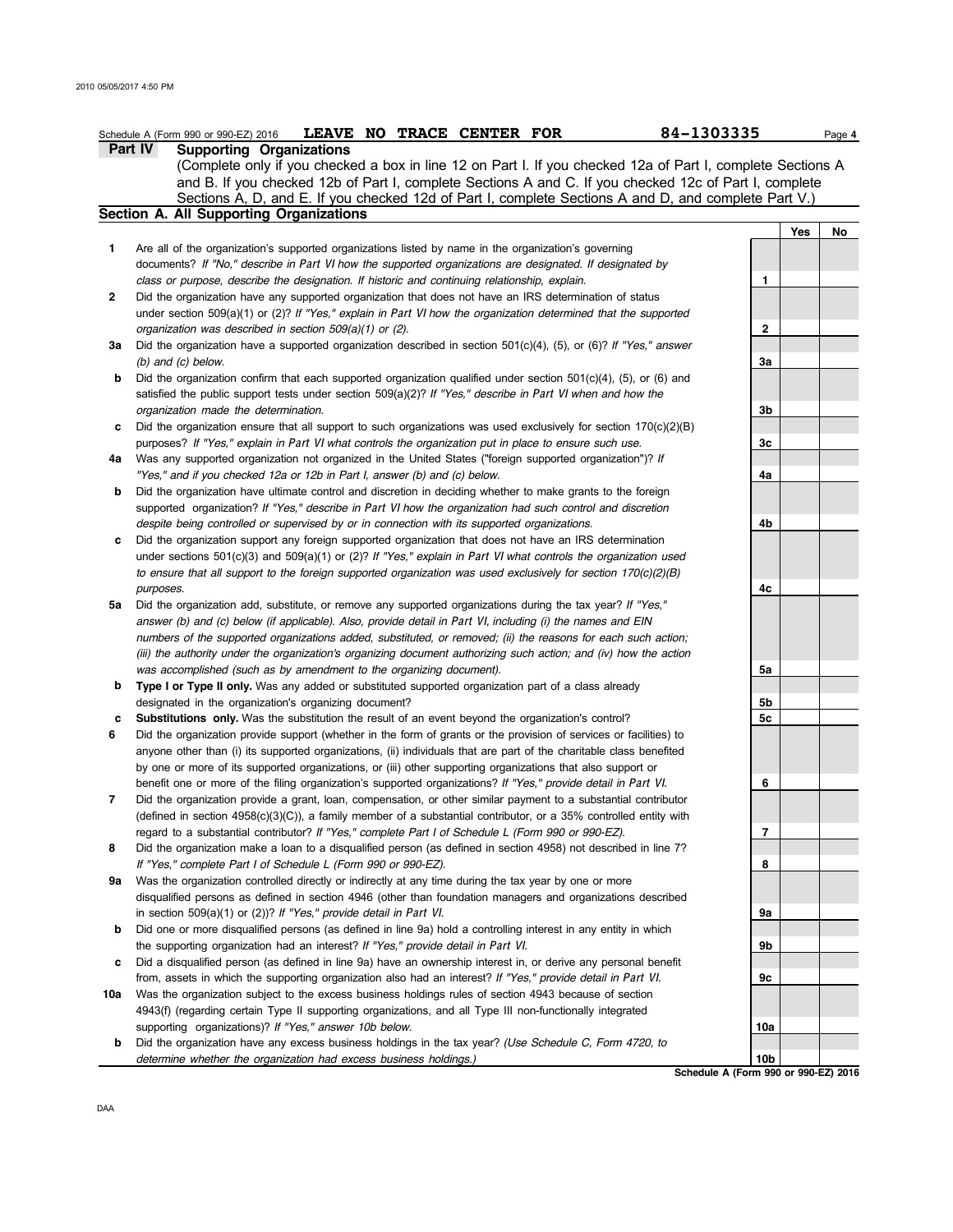|    | 84-1303335<br>LEAVE NO TRACE CENTER FOR<br>Schedule A (Form 990 or 990-EZ) 2016                                                          |                 |     | Page 5 |  |  |  |  |  |
|----|------------------------------------------------------------------------------------------------------------------------------------------|-----------------|-----|--------|--|--|--|--|--|
|    | Part IV<br>Supporting Organizations (continued)                                                                                          |                 |     |        |  |  |  |  |  |
|    |                                                                                                                                          |                 | Yes | No     |  |  |  |  |  |
| 11 | Has the organization accepted a gift or contribution from any of the following persons?                                                  |                 |     |        |  |  |  |  |  |
| а  | A person who directly or indirectly controls, either alone or together with persons described in (b) and (c)                             |                 |     |        |  |  |  |  |  |
|    | below, the governing body of a supported organization?                                                                                   | 11a             |     |        |  |  |  |  |  |
|    | <b>b</b> A family member of a person described in (a) above?                                                                             | 11 <sub>b</sub> |     |        |  |  |  |  |  |
| с  | A 35% controlled entity of a person described in (a) or (b) above? If "Yes" to a, b, or c, provide detail in Part VI.                    | 11c             |     |        |  |  |  |  |  |
|    | Section B. Type I Supporting Organizations                                                                                               |                 |     |        |  |  |  |  |  |
|    |                                                                                                                                          |                 | Yes | No     |  |  |  |  |  |
| 1  | Did the directors, trustees, or membership of one or more supported organizations have the power to                                      |                 |     |        |  |  |  |  |  |
|    | regularly appoint or elect at least a majority of the organization's directors or trustees at all times during the                       |                 |     |        |  |  |  |  |  |
|    | tax year? If "No," describe in Part VI how the supported organization(s) effectively operated, supervised, or                            |                 |     |        |  |  |  |  |  |
|    | controlled the organization's activities. If the organization had more than one supported organization,                                  |                 |     |        |  |  |  |  |  |
|    | describe how the powers to appoint and/or remove directors or trustees were allocated among the supported                                |                 |     |        |  |  |  |  |  |
|    | organizations and what conditions or restrictions, if any, applied to such powers during the tax year.                                   | 1               |     |        |  |  |  |  |  |
| 2  | Did the organization operate for the benefit of any supported organization other than the supported                                      |                 |     |        |  |  |  |  |  |
|    | organization(s) that operated, supervised, or controlled the supporting organization? If "Yes," explain in Part                          |                 |     |        |  |  |  |  |  |
|    | VI how providing such benefit carried out the purposes of the supported organization(s) that operated,                                   |                 |     |        |  |  |  |  |  |
|    | supervised, or controlled the supporting organization.                                                                                   | 2               |     |        |  |  |  |  |  |
|    | Section C. Type II Supporting Organizations                                                                                              |                 |     |        |  |  |  |  |  |
|    |                                                                                                                                          |                 | Yes | No     |  |  |  |  |  |
| 1  | Were a majority of the organization's directors or trustees during the tax year also a majority of the directors                         |                 |     |        |  |  |  |  |  |
|    | or trustees of each of the organization's supported organization(s)? If "No," describe in Part VI how control                            |                 |     |        |  |  |  |  |  |
|    | or management of the supporting organization was vested in the same persons that controlled or managed<br>the supported organization(s). | 1               |     |        |  |  |  |  |  |
|    | Section D. All Type III Supporting Organizations                                                                                         |                 |     |        |  |  |  |  |  |
|    |                                                                                                                                          |                 | Yes | No     |  |  |  |  |  |
| 1  | Did the organization provide to each of its supported organizations, by the last day of the fifth month of the                           |                 |     |        |  |  |  |  |  |
|    | organization's tax year, (i) a written notice describing the type and amount of support provided during the prior tax                    |                 |     |        |  |  |  |  |  |
|    | year, (ii) a copy of the Form 990 that was most recently filed as of the date of notification, and (iii) copies of the                   |                 |     |        |  |  |  |  |  |
|    | organization's governing documents in effect on the date of notification, to the extent not previously provided?                         | 1               |     |        |  |  |  |  |  |
| 2  | Were any of the organization's officers, directors, or trustees either (i) appointed or elected by the supported                         |                 |     |        |  |  |  |  |  |
|    | organization(s) or (ii) serving on the governing body of a supported organization? If "No," explain in Part VI how                       |                 |     |        |  |  |  |  |  |
|    | the organization maintained a close and continuous working relationship with the supported organization(s).                              | 2               |     |        |  |  |  |  |  |
| 3  | By reason of the relationship described in (2), did the organization's supported organizations have a                                    |                 |     |        |  |  |  |  |  |
|    | significant voice in the organization's investment policies and in directing the use of the organization's                               |                 |     |        |  |  |  |  |  |
|    | income or assets at all times during the tax year? If "Yes," describe in Part VI the role the organization's                             |                 |     |        |  |  |  |  |  |
|    | supported organizations played in this regard.                                                                                           | 3               |     |        |  |  |  |  |  |
|    | Section E. Type III Functionally-Integrated Supporting Organizations                                                                     |                 |     |        |  |  |  |  |  |
| 1  | Check the box next to the method that the organization used to satisfy the Integral Part Test during the year (see instructions).        |                 |     |        |  |  |  |  |  |
| a  | The organization satisfied the Activities Test. Complete line 2 below.                                                                   |                 |     |        |  |  |  |  |  |
| b  | The organization is the parent of each of its supported organizations. Complete line 3 below.                                            |                 |     |        |  |  |  |  |  |
| c  | The organization supported a governmental entity. Describe in Part VI how you supported a government entity (see instructions).          |                 |     |        |  |  |  |  |  |
|    |                                                                                                                                          |                 |     |        |  |  |  |  |  |
|    | 2 Activities Test. Answer (a) and (b) below.                                                                                             |                 | Yes | No     |  |  |  |  |  |
| а  | Did substantially all of the organization's activities during the tax year directly further the exempt purposes of                       |                 |     |        |  |  |  |  |  |
|    | the supported organization(s) to which the organization was responsive? If "Yes," then in Part VI identify                               |                 |     |        |  |  |  |  |  |
|    | those supported organizations and explain how these activities directly furthered their exempt purposes,                                 |                 |     |        |  |  |  |  |  |
|    | how the organization was responsive to those supported organizations, and how the organization determined                                |                 |     |        |  |  |  |  |  |
|    | that these activities constituted substantially all of its activities.                                                                   | 2a              |     |        |  |  |  |  |  |
|    | <b>b</b> Did the activities described in (a) constitute activities that, but for the organization's involvement, one or more             |                 |     |        |  |  |  |  |  |
|    | of the organization's supported organization(s) would have been engaged in? If "Yes," explain in Part VI the                             |                 |     |        |  |  |  |  |  |
|    | reasons for the organization's position that its supported organization(s) would have engaged in these                                   |                 |     |        |  |  |  |  |  |
|    | activities but for the organization's involvement.                                                                                       | 2b              |     |        |  |  |  |  |  |
| 3  | Parent of Supported Organizations. Answer (a) and (b) below.                                                                             |                 |     |        |  |  |  |  |  |
| а  | Did the organization have the power to regularly appoint or elect a majority of the officers, directors, or                              |                 |     |        |  |  |  |  |  |
|    | trustees of each of the supported organizations? Provide details in Part VI.                                                             | За              |     |        |  |  |  |  |  |

**b** Did the organization exercise a substantial degree of direction over the policies, programs, and activities of each of its supported organizations? *If "Yes," describe in* Par<sup>t</sup> VI *the role played by the organization in this regard.*

DAA **Schedule A (Form 990 or 990-EZ) 2016**<br>DAA **Schedule A (Form 990 or 990-EZ) 2016 3b**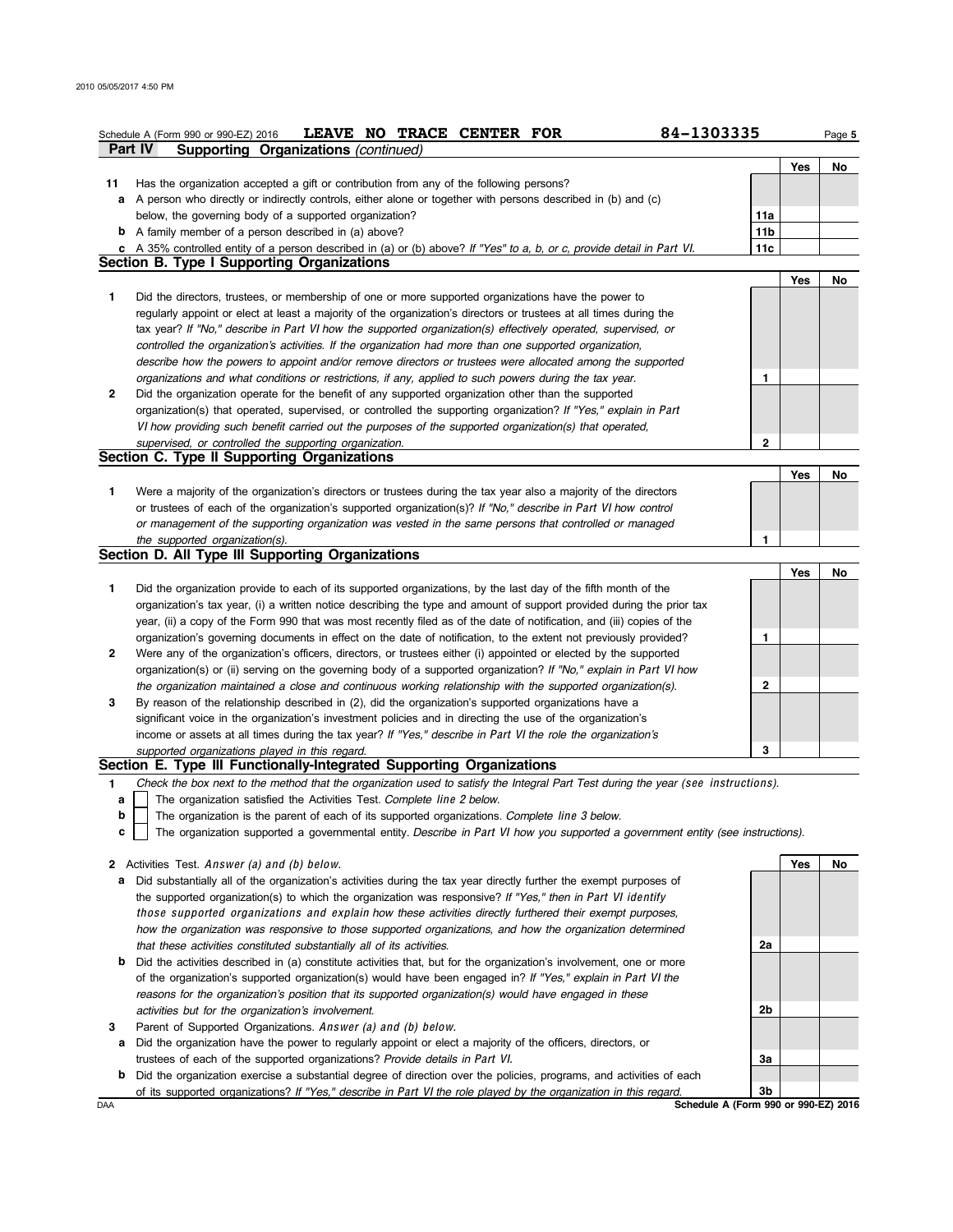| Schedule A (Form 990 or 990-EZ) 2016 LEAVE NO TRACE CENTER FOR                                                                                      |                | 84-1303335     | Page 6                         |
|-----------------------------------------------------------------------------------------------------------------------------------------------------|----------------|----------------|--------------------------------|
| Type III Non-Functionally Integrated 509(a)(3) Supporting Organizations<br>Part V                                                                   |                |                |                                |
| 1.<br>Check here if the organization satisfied the Integral Part Test as a qualifying trust on Nov. 20, 1970 (explain in Part VI). See              |                |                |                                |
| instructions. All other Type III non-functionally integrated supporting organizations must complete Sections A through E.                           |                |                |                                |
| Section A - Adjusted Net Income                                                                                                                     |                | (A) Prior Year | (B) Current Year<br>(optional) |
| Net short-term capital gain<br>1                                                                                                                    | 1              |                |                                |
| 2<br>Recoveries of prior-year distributions                                                                                                         | $\mathbf{2}$   |                |                                |
| Other gross income (see instructions)<br>3                                                                                                          | 3              |                |                                |
| Add lines 1 through 3.<br>4                                                                                                                         | 4              |                |                                |
| 5<br>Depreciation and depletion                                                                                                                     | 5              |                |                                |
| 6 Portion of operating expenses paid or incurred for production or                                                                                  |                |                |                                |
| collection of gross income or for management, conservation, or                                                                                      |                |                |                                |
| maintenance of property held for production of income (see instructions)                                                                            | 6              |                |                                |
| 7<br>Other expenses (see instructions)                                                                                                              | $\overline{7}$ |                |                                |
| 8<br><b>Adjusted Net Income</b> (subtract lines 5, 6 and 7 from line 4).                                                                            | 8              |                |                                |
| Section B - Minimum Asset Amount                                                                                                                    |                | (A) Prior Year | (B) Current Year<br>(optional) |
| Aggregate fair market value of all non-exempt-use assets (see<br>1                                                                                  |                |                |                                |
| instructions for short tax year or assets held for part of year):                                                                                   |                |                |                                |
| a Average monthly value of securities                                                                                                               | 1a             |                |                                |
| <b>b</b> Average monthly cash balances                                                                                                              | 1b             |                |                                |
| <b>c</b> Fair market value of other non-exempt-use assets                                                                                           | 1c             |                |                                |
| <b>d</b> Total (add lines 1a, 1b, and 1c)                                                                                                           | 1d             |                |                                |
| e Discount claimed for blockage or other                                                                                                            |                |                |                                |
| factors (explain in detail in <b>Part VI)</b> :                                                                                                     |                |                |                                |
| Acquisition indebtedness applicable to non-exempt-use assets<br>$\mathbf{2}$                                                                        | $\overline{2}$ |                |                                |
| 3<br>Subtract line 2 from line 1d.                                                                                                                  | 3              |                |                                |
| Cash deemed held for exempt use. Enter 1-1/2% of line 3 (for greater amount,<br>4                                                                   |                |                |                                |
| see instructions)                                                                                                                                   | 4              |                |                                |
| 5<br>Net value of non-exempt-use assets (subtract line 4 from line 3)                                                                               | 5              |                |                                |
| Multiply line 5 by .035.<br>6                                                                                                                       | 6              |                |                                |
| 7<br>Recoveries of prior-year distributions                                                                                                         | $\overline{7}$ |                |                                |
| 8<br>Minimum Asset Amount (add line 7 to line 6)                                                                                                    | 8              |                |                                |
| Section C - Distributable Amount                                                                                                                    |                |                | <b>Current Year</b>            |
| Adjusted net income for prior year (from Section A, line 8, Column A)<br>1                                                                          | 1              |                |                                |
| $\mathbf{2}$<br>Enter 85% of line 1.                                                                                                                | $\overline{2}$ |                |                                |
| 3<br>Minimum asset amount for prior year (from Section B, line 8, Column A)                                                                         | 3              |                |                                |
| 4<br>Enter greater of line 2 or line 3.                                                                                                             | 4              |                |                                |
| 5<br>Income tax imposed in prior year                                                                                                               | 5              |                |                                |
| <b>Distributable Amount.</b> Subtract line 5 from line 4, unless subject to<br>6                                                                    |                |                |                                |
| emergency temporary reduction (see instructions).                                                                                                   | 6              |                |                                |
| $\overline{ }$<br>$\Box$ Obset base if the attention is the appointment finities a new functionally integrated Tune III attendants appointing (e.g. |                |                |                                |

**7** | Check here if the current year is the organization's first as a non-functionally integrated Type III supporting organization (see instructions).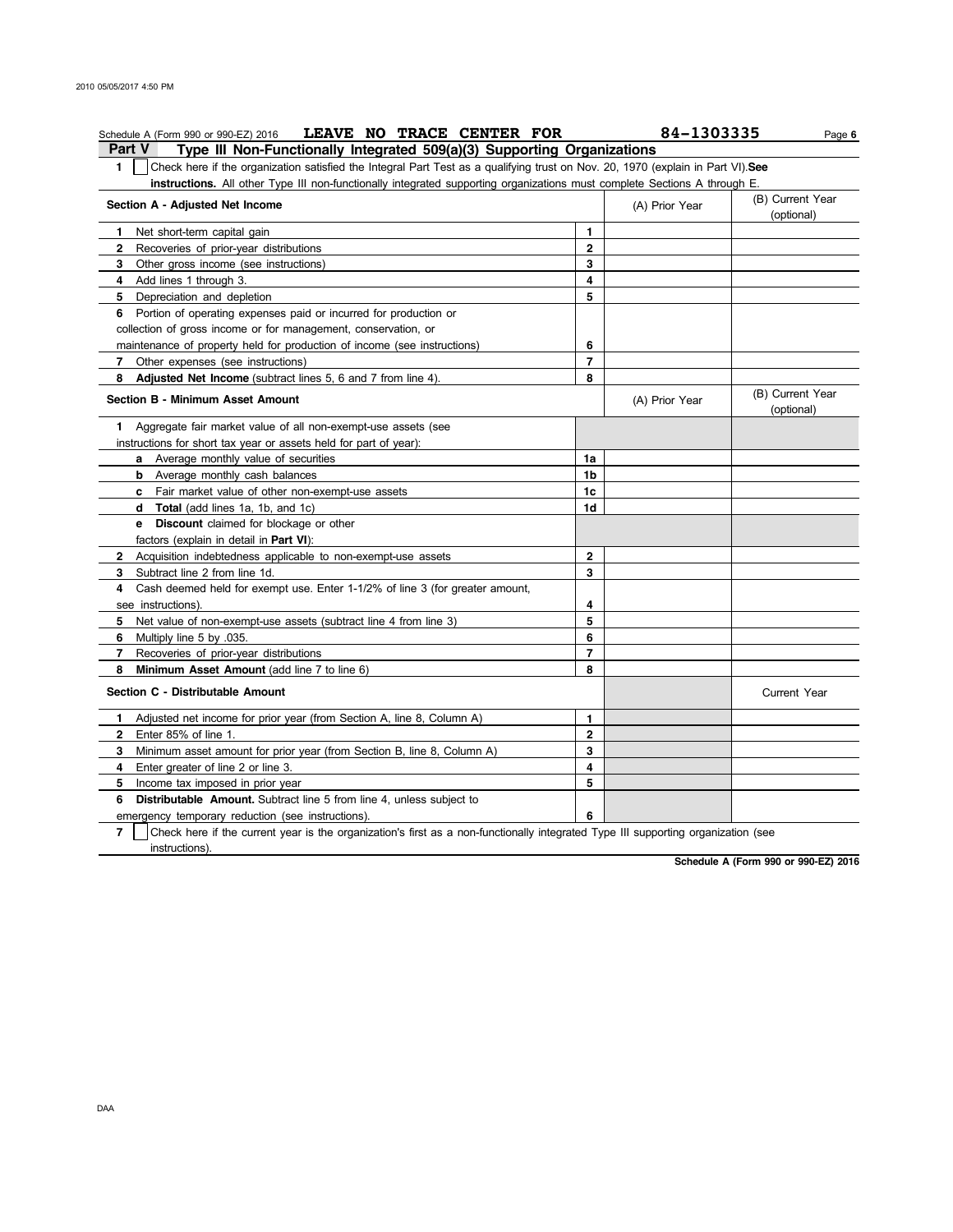|               | LEAVE NO TRACE CENTER FOR<br>Schedule A (Form 990 or 990-EZ) 2016                          |                                    | 84-1303335                                    | Page 7                                           |
|---------------|--------------------------------------------------------------------------------------------|------------------------------------|-----------------------------------------------|--------------------------------------------------|
| <b>Part V</b> | Type III Non-Functionally Integrated 509(a)(3) Supporting Organizations (continued)        |                                    |                                               |                                                  |
|               | Section D - Distributions                                                                  |                                    |                                               | <b>Current Year</b>                              |
| 1             | Amounts paid to supported organizations to accomplish exempt purposes                      |                                    |                                               |                                                  |
| 2             | Amounts paid to perform activity that directly furthers exempt purposes of supported       |                                    |                                               |                                                  |
|               | organizations, in excess of income from activity                                           |                                    |                                               |                                                  |
| 3             | Administrative expenses paid to accomplish exempt purposes of supported organizations      |                                    |                                               |                                                  |
| 4             | Amounts paid to acquire exempt-use assets                                                  |                                    |                                               |                                                  |
| 5             | Qualified set-aside amounts (prior IRS approval required)                                  |                                    |                                               |                                                  |
| 6             | Other distributions (describe in Part VI). See instructions.                               |                                    |                                               |                                                  |
| 7             | Total annual distributions. Add lines 1 through 6.                                         |                                    |                                               |                                                  |
| 8             | Distributions to attentive supported organizations to which the organization is responsive |                                    |                                               |                                                  |
|               | (provide details in Part VI). See instructions.                                            |                                    |                                               |                                                  |
| 9             | Distributable amount for 2016 from Section C, line 6                                       |                                    |                                               |                                                  |
| 10            | Line 8 amount divided by Line 9 amount                                                     |                                    |                                               |                                                  |
|               | Section E - Distribution Allocations (see instructions)                                    | (i)<br><b>Excess Distributions</b> | (ii)<br><b>Underdistributions</b><br>Pre-2016 | (iii)<br><b>Distributable</b><br>Amount for 2016 |
| 1             | Distributable amount for 2016 from Section C, line 6                                       |                                    |                                               |                                                  |
|               | Underdistributions, if any, for years prior to 2016                                        |                                    |                                               |                                                  |
| $\mathbf{2}$  | (reasonable cause required-explain in Part VI). See                                        |                                    |                                               |                                                  |
|               | instructions.                                                                              |                                    |                                               |                                                  |
| 3             | Excess distributions carryover, if any, to 2016:                                           |                                    |                                               |                                                  |
| a             |                                                                                            |                                    |                                               |                                                  |
| b             |                                                                                            |                                    |                                               |                                                  |
|               |                                                                                            |                                    |                                               |                                                  |
|               |                                                                                            |                                    |                                               |                                                  |
|               | e From 2015                                                                                |                                    |                                               |                                                  |
|               | f Total of lines 3a through e                                                              |                                    |                                               |                                                  |
|               | g Applied to underdistributions of prior years                                             |                                    |                                               |                                                  |
|               | h Applied to 2016 distributable amount                                                     |                                    |                                               |                                                  |
|               | <i>i</i> Carryover from 2011 not applied (see instructions)                                |                                    |                                               |                                                  |
|               | Remainder. Subtract lines 3g, 3h, and 3i from 3f.                                          |                                    |                                               |                                                  |
| 4             | Distributions for 2016 from                                                                |                                    |                                               |                                                  |
|               | Section D, line 7:<br>\$                                                                   |                                    |                                               |                                                  |
|               | a Applied to underdistributions of prior years                                             |                                    |                                               |                                                  |
|               | <b>b</b> Applied to 2016 distributable amount                                              |                                    |                                               |                                                  |
|               | c Remainder. Subtract lines 4a and 4b from 4.                                              |                                    |                                               |                                                  |
| 5             | Remaining underdistributions for years prior to 2016, if                                   |                                    |                                               |                                                  |
|               | any. Subtract lines 3g and 4a from line 2. For result                                      |                                    |                                               |                                                  |
|               | greater than zero, explain in Part VI. See instructions.                                   |                                    |                                               |                                                  |
| 6             | Remaining underdistributions for 2016. Subtract lines 3h                                   |                                    |                                               |                                                  |
|               | and 4b from line 1. For result greater than zero, explain in                               |                                    |                                               |                                                  |
|               | Part VI. See instructions.                                                                 |                                    |                                               |                                                  |
| 7             | Excess distributions carryover to 2017. Add lines 3j                                       |                                    |                                               |                                                  |
|               | and 4c.                                                                                    |                                    |                                               |                                                  |
| 8             | Breakdown of line 7:                                                                       |                                    |                                               |                                                  |
| a             |                                                                                            |                                    |                                               |                                                  |
|               | <b>b</b> Excess from 2013                                                                  |                                    |                                               |                                                  |
|               | <b>c</b> Excess from 2014                                                                  |                                    |                                               |                                                  |
|               | <b>d</b> Excess from $2015$<br>.                                                           |                                    |                                               |                                                  |
|               | e Excess from 2016                                                                         |                                    |                                               |                                                  |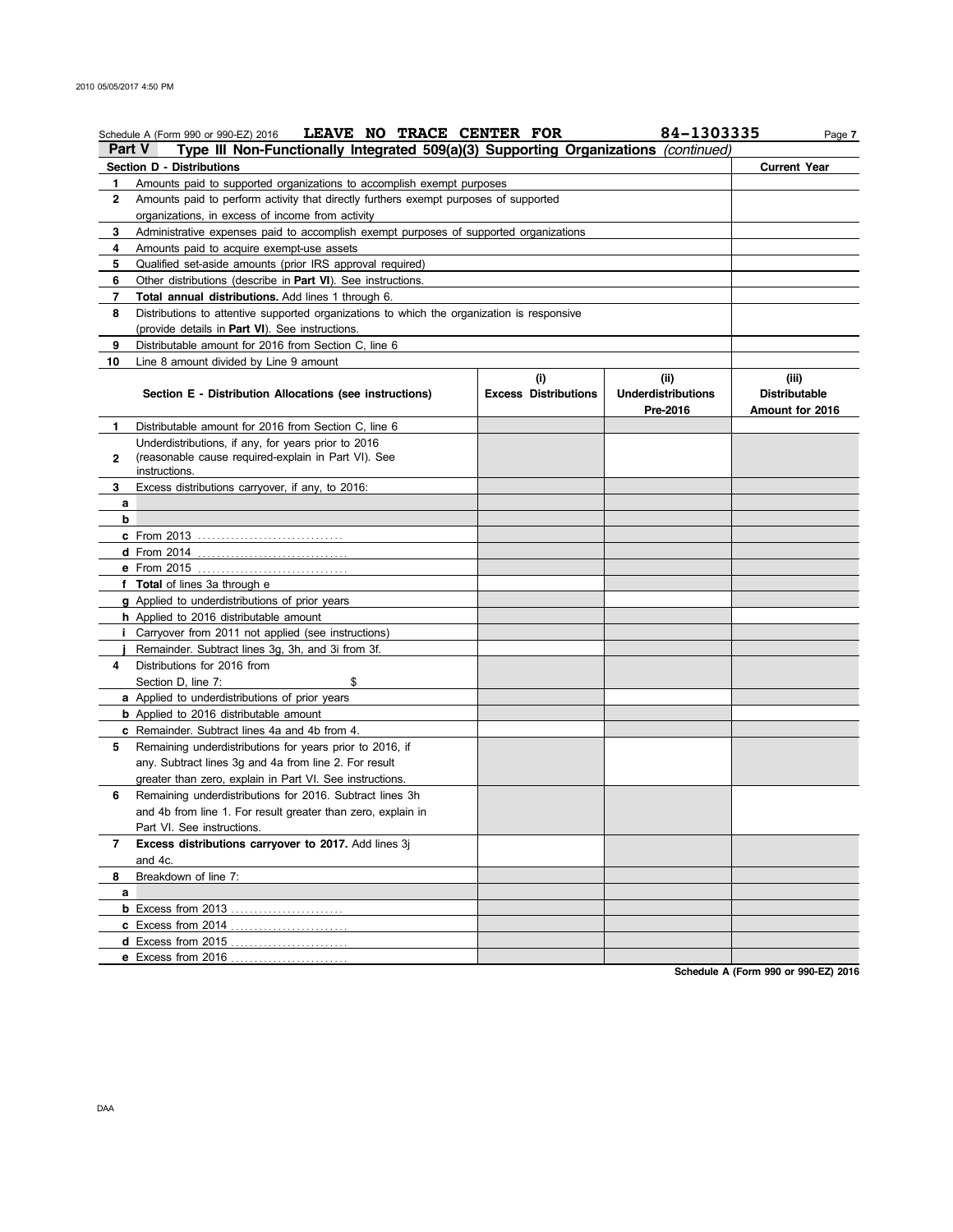|         | Schedule A (Form 990 or 990-EZ) 2016   |  | LEAVE NO TRACE CENTER FOR |         | 84-1303335                                                                                                                                                                                                                                                                                                                                                        | Page 8 |
|---------|----------------------------------------|--|---------------------------|---------|-------------------------------------------------------------------------------------------------------------------------------------------------------------------------------------------------------------------------------------------------------------------------------------------------------------------------------------------------------------------|--------|
| Part VI |                                        |  |                           |         | Supplemental Information. Provide the explanations required by Part II, line 10; Part II, line 17a or 17b; Part<br>III, line 12; Part IV, Section A, lines 1, 2, 3b, 3c, 4b, 4c, 5a, 6, 9a, 9b, 9c, 11a, 11b, and 11c; Part IV, Section<br>B, lines 1 and 2; Part IV, Section C, line 1; Part IV, Section D, lines 2 and 3; Part IV, Section E, lines 1c, 2a, 2b, |        |
|         |                                        |  |                           |         | 3a and 3b; Part V, line 1; Part V, Section B, line 1e; Part V, Section D, lines 5, 6, and 8; and Part V, Section E,<br>lines 2, 5, and 6. Also complete this part for any additional information. (See instructions.)                                                                                                                                             |        |
|         | PART II, LINE 10 - OTHER INCOME DETAIL |  |                           |         |                                                                                                                                                                                                                                                                                                                                                                   |        |
|         | <b>MISCELLANEOUS</b>                   |  |                           |         |                                                                                                                                                                                                                                                                                                                                                                   |        |
|         |                                        |  | \$                        | 102,061 |                                                                                                                                                                                                                                                                                                                                                                   |        |
|         |                                        |  |                           |         |                                                                                                                                                                                                                                                                                                                                                                   |        |
|         |                                        |  |                           |         |                                                                                                                                                                                                                                                                                                                                                                   |        |
|         |                                        |  |                           |         |                                                                                                                                                                                                                                                                                                                                                                   |        |
|         |                                        |  |                           |         |                                                                                                                                                                                                                                                                                                                                                                   |        |
|         |                                        |  |                           |         |                                                                                                                                                                                                                                                                                                                                                                   |        |
|         |                                        |  |                           |         |                                                                                                                                                                                                                                                                                                                                                                   |        |
|         |                                        |  |                           |         |                                                                                                                                                                                                                                                                                                                                                                   |        |
|         |                                        |  |                           |         |                                                                                                                                                                                                                                                                                                                                                                   |        |
|         |                                        |  |                           |         |                                                                                                                                                                                                                                                                                                                                                                   |        |
|         |                                        |  |                           |         |                                                                                                                                                                                                                                                                                                                                                                   |        |
|         |                                        |  |                           |         |                                                                                                                                                                                                                                                                                                                                                                   |        |
|         |                                        |  |                           |         |                                                                                                                                                                                                                                                                                                                                                                   |        |
|         |                                        |  |                           |         |                                                                                                                                                                                                                                                                                                                                                                   |        |
|         |                                        |  |                           |         |                                                                                                                                                                                                                                                                                                                                                                   |        |
|         |                                        |  |                           |         |                                                                                                                                                                                                                                                                                                                                                                   |        |
|         |                                        |  |                           |         |                                                                                                                                                                                                                                                                                                                                                                   |        |
|         |                                        |  |                           |         |                                                                                                                                                                                                                                                                                                                                                                   |        |
|         |                                        |  |                           |         |                                                                                                                                                                                                                                                                                                                                                                   |        |
|         |                                        |  |                           |         |                                                                                                                                                                                                                                                                                                                                                                   |        |
|         |                                        |  |                           |         |                                                                                                                                                                                                                                                                                                                                                                   |        |
|         |                                        |  |                           |         |                                                                                                                                                                                                                                                                                                                                                                   |        |
|         |                                        |  |                           |         |                                                                                                                                                                                                                                                                                                                                                                   |        |
|         |                                        |  |                           |         |                                                                                                                                                                                                                                                                                                                                                                   |        |
|         |                                        |  |                           |         |                                                                                                                                                                                                                                                                                                                                                                   |        |
|         |                                        |  |                           |         |                                                                                                                                                                                                                                                                                                                                                                   |        |
|         |                                        |  |                           |         |                                                                                                                                                                                                                                                                                                                                                                   |        |
|         |                                        |  |                           |         |                                                                                                                                                                                                                                                                                                                                                                   |        |
|         |                                        |  |                           |         |                                                                                                                                                                                                                                                                                                                                                                   |        |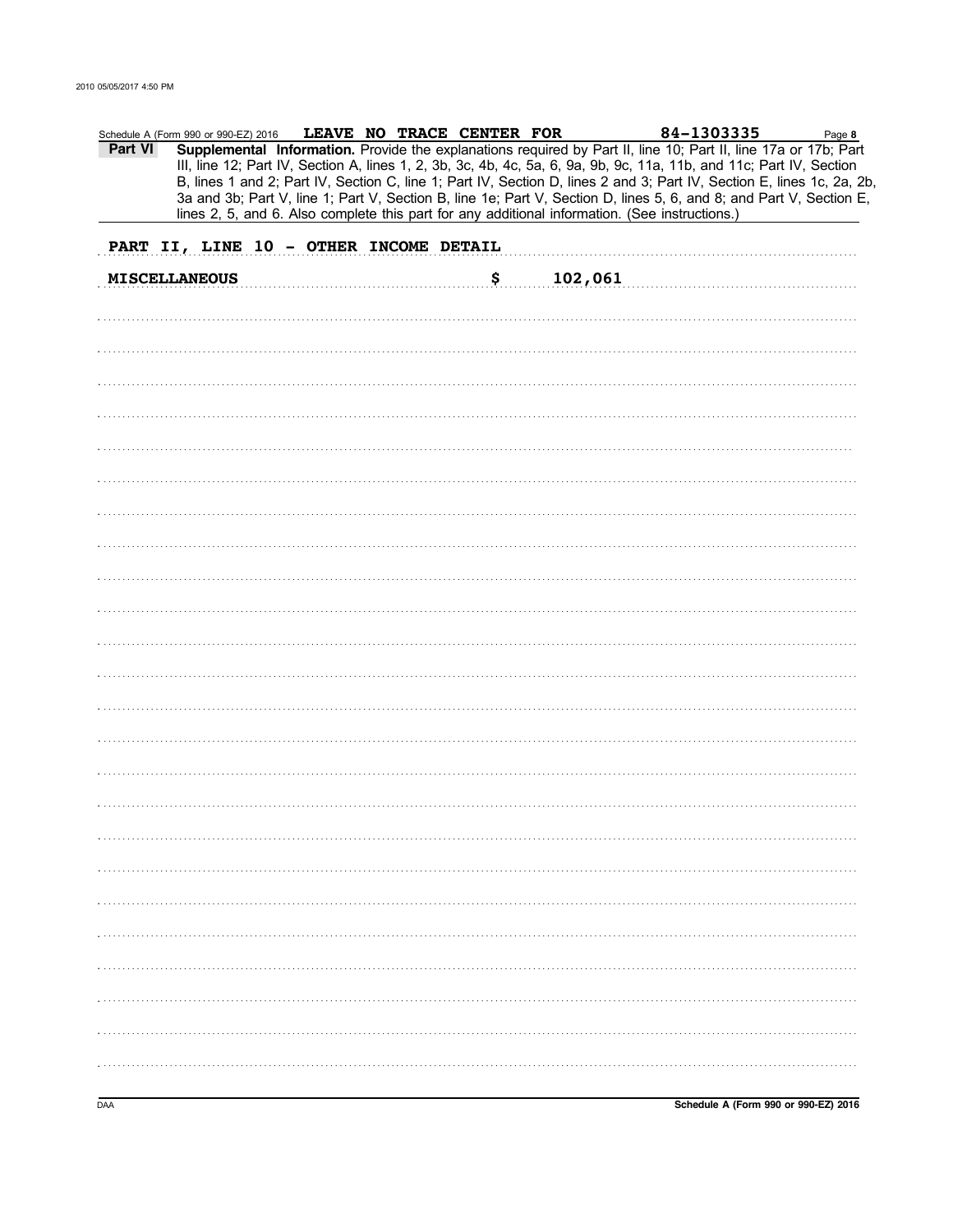|              | <b>SCHEDULE D</b><br>(Form 990)           |                                                                                                                                                                                                                                                             | <b>Supplemental Financial Statements</b><br>Complete if the organization answered "Yes" on Form 990,                  | OMB No. 1545-0047                                                |
|--------------|-------------------------------------------|-------------------------------------------------------------------------------------------------------------------------------------------------------------------------------------------------------------------------------------------------------------|-----------------------------------------------------------------------------------------------------------------------|------------------------------------------------------------------|
|              | Department of the Treasury                |                                                                                                                                                                                                                                                             | Part IV, line 6, 7, 8, 9, 10, 11a, 11b, 11c, 11d, 11e, 11f, 12a, or 12b.<br>Attach to Form 990.                       | Open to Public                                                   |
|              | Internal Revenue Service                  | Information about Schedule D (Form 990) and its instructions is at www.irs.gov/form990.                                                                                                                                                                     |                                                                                                                       | Inspection                                                       |
|              | Name of the organization                  |                                                                                                                                                                                                                                                             |                                                                                                                       | Employer identification number                                   |
|              |                                           | <b>LEAVE NO TRACE CENTER FOR</b>                                                                                                                                                                                                                            |                                                                                                                       |                                                                  |
|              | <b>OUTDOOR ETHICS</b>                     |                                                                                                                                                                                                                                                             |                                                                                                                       | 84-1303335                                                       |
|              | Part I                                    | Organizations Maintaining Donor Advised Funds or Other Similar Funds or Accounts.                                                                                                                                                                           |                                                                                                                       |                                                                  |
|              |                                           | Complete if the organization answered "Yes" on Form 990, Part IV, line 6.                                                                                                                                                                                   |                                                                                                                       |                                                                  |
|              |                                           |                                                                                                                                                                                                                                                             | (a) Donor advised funds                                                                                               | (b) Funds and other accounts                                     |
| 1            |                                           |                                                                                                                                                                                                                                                             |                                                                                                                       |                                                                  |
| 2            |                                           | Aggregate value of contributions to (during year)                                                                                                                                                                                                           | the control of the control of the control of the control of the control of                                            |                                                                  |
| 3            |                                           | Aggregate value of grants from (during year)                                                                                                                                                                                                                | <u> Linda a control de la control de la control de la control de la control de la control de la control de la con</u> |                                                                  |
| 4            |                                           |                                                                                                                                                                                                                                                             |                                                                                                                       |                                                                  |
| 5            |                                           | Did the organization inform all donors and donor advisors in writing that the assets held in donor advised                                                                                                                                                  |                                                                                                                       |                                                                  |
|              |                                           | Did the organization inform all grantees, donors, and donor advisors in writing that grant funds can be used                                                                                                                                                |                                                                                                                       | Yes<br>No                                                        |
| 6            |                                           |                                                                                                                                                                                                                                                             |                                                                                                                       |                                                                  |
|              | conferring impermissible private benefit? | only for charitable purposes and not for the benefit of the donor or donor advisor, or for any other purpose                                                                                                                                                |                                                                                                                       | Yes<br>No                                                        |
|              | Part II I                                 | <b>Conservation Easements.</b>                                                                                                                                                                                                                              |                                                                                                                       |                                                                  |
|              |                                           | Complete if the organization answered "Yes" on Form 990, Part IV, line 7.                                                                                                                                                                                   |                                                                                                                       |                                                                  |
| $\mathbf{1}$ |                                           | Purpose(s) of conservation easements held by the organization (check all that apply).                                                                                                                                                                       |                                                                                                                       |                                                                  |
|              |                                           | Preservation of land for public use (e.g., recreation or education)                                                                                                                                                                                         | Preservation of a historically important land area                                                                    |                                                                  |
|              | Protection of natural habitat             |                                                                                                                                                                                                                                                             | Preservation of a certified historic structure                                                                        |                                                                  |
|              | Preservation of open space                |                                                                                                                                                                                                                                                             |                                                                                                                       |                                                                  |
|              |                                           | 2 Complete lines 2a through 2d if the organization held a qualified conservation contribution in the form of a conservation                                                                                                                                 |                                                                                                                       |                                                                  |
|              | easement on the last day of the tax year. |                                                                                                                                                                                                                                                             |                                                                                                                       | Held at the End of the Tax Year                                  |
|              |                                           | a Total number of conservation easements [11] matter conservation conservation of the set of conservation easements [11] matter conservation easements [11] matter conservation except for the set of the set of the set of th                              |                                                                                                                       | 2a                                                               |
| b            |                                           |                                                                                                                                                                                                                                                             |                                                                                                                       | 2 <sub>b</sub>                                                   |
|              |                                           | c Number of conservation easements on a certified historic structure included in (a) [11] Number of conservation easements on a certified historic structure included in (a)                                                                                |                                                                                                                       | 2c                                                               |
|              |                                           | d Number of conservation easements included in (c) acquired after 8/17/06, and not on a                                                                                                                                                                     |                                                                                                                       |                                                                  |
|              |                                           | historic structure listed in the National Register                                                                                                                                                                                                          |                                                                                                                       | 2d                                                               |
| 3            |                                           | Number of conservation easements modified, transferred, released, extinguished, or terminated by the organization during the                                                                                                                                |                                                                                                                       |                                                                  |
|              | tax year                                  |                                                                                                                                                                                                                                                             |                                                                                                                       |                                                                  |
| 4            |                                           | Number of states where property subject to conservation easement is located                                                                                                                                                                                 |                                                                                                                       |                                                                  |
| 5            |                                           | Does the organization have a written policy regarding the periodic monitoring, inspection, handling of                                                                                                                                                      |                                                                                                                       |                                                                  |
|              |                                           |                                                                                                                                                                                                                                                             |                                                                                                                       | No<br>Yes                                                        |
| 6            |                                           | Staff and volunteer hours devoted to monitoring, inspecting, handling of violations, and enforcing conservation easements during the year                                                                                                                   |                                                                                                                       |                                                                  |
|              |                                           |                                                                                                                                                                                                                                                             |                                                                                                                       |                                                                  |
| 7            |                                           | Amount of expenses incurred in monitoring, inspecting, handling of violations, and enforcing conservation easements during the year                                                                                                                         |                                                                                                                       |                                                                  |
|              |                                           |                                                                                                                                                                                                                                                             |                                                                                                                       |                                                                  |
|              |                                           | Does each conservation easement reported on line 2(d) above satisfy the requirements of section 170(h)(4)(B)(i)                                                                                                                                             |                                                                                                                       |                                                                  |
|              |                                           |                                                                                                                                                                                                                                                             |                                                                                                                       |                                                                  |
| 9            |                                           | In Part XIII, describe how the organization reports conservation easements in its revenue and expense statement, and                                                                                                                                        |                                                                                                                       |                                                                  |
|              |                                           | balance sheet, and include, if applicable, the text of the footnote to the organization's financial statements that describes the                                                                                                                           |                                                                                                                       |                                                                  |
|              |                                           | organization's accounting for conservation easements.                                                                                                                                                                                                       |                                                                                                                       |                                                                  |
|              | Part III                                  | Organizations Maintaining Collections of Art, Historical Treasures, or Other Similar Assets.<br>Complete if the organization answered "Yes" on Form 990, Part IV, line 8.                                                                                   |                                                                                                                       |                                                                  |
|              |                                           |                                                                                                                                                                                                                                                             |                                                                                                                       |                                                                  |
|              |                                           | 1a If the organization elected, as permitted under SFAS 116 (ASC 958), not to report in its revenue statement and balance sheet                                                                                                                             |                                                                                                                       |                                                                  |
|              |                                           | works of art, historical treasures, or other similar assets held for public exhibition, education, or research in furtherance of<br>public service, provide, in Part XIII, the text of the footnote to its financial statements that describes these items. |                                                                                                                       |                                                                  |
|              |                                           |                                                                                                                                                                                                                                                             |                                                                                                                       |                                                                  |
|              |                                           | <b>b</b> If the organization elected, as permitted under SFAS 116 (ASC 958), to report in its revenue statement and balance sheet                                                                                                                           |                                                                                                                       |                                                                  |
|              |                                           | works of art, historical treasures, or other similar assets held for public exhibition, education, or research in furtherance of<br>public service, provide the following amounts relating to these items:                                                  |                                                                                                                       |                                                                  |
|              |                                           |                                                                                                                                                                                                                                                             |                                                                                                                       |                                                                  |
|              |                                           |                                                                                                                                                                                                                                                             |                                                                                                                       |                                                                  |
| 2            |                                           | If the organization received or held works of art, historical treasures, or other similar assets for financial gain, provide the                                                                                                                            |                                                                                                                       |                                                                  |
|              |                                           | following amounts required to be reported under SFAS 116 (ASC 958) relating to these items:                                                                                                                                                                 |                                                                                                                       |                                                                  |
| а            |                                           |                                                                                                                                                                                                                                                             |                                                                                                                       |                                                                  |
|              |                                           |                                                                                                                                                                                                                                                             |                                                                                                                       | $\$\ldots\ldots\ldots\ldots\ldots\ldots\ldots\ldots\ldots$<br>\$ |
|              |                                           | For Paperwork Reduction Act Notice, see the Instructions for Form 990.                                                                                                                                                                                      |                                                                                                                       | Schedule D (Form 990) 2016                                       |
| DAA          |                                           |                                                                                                                                                                                                                                                             |                                                                                                                       |                                                                  |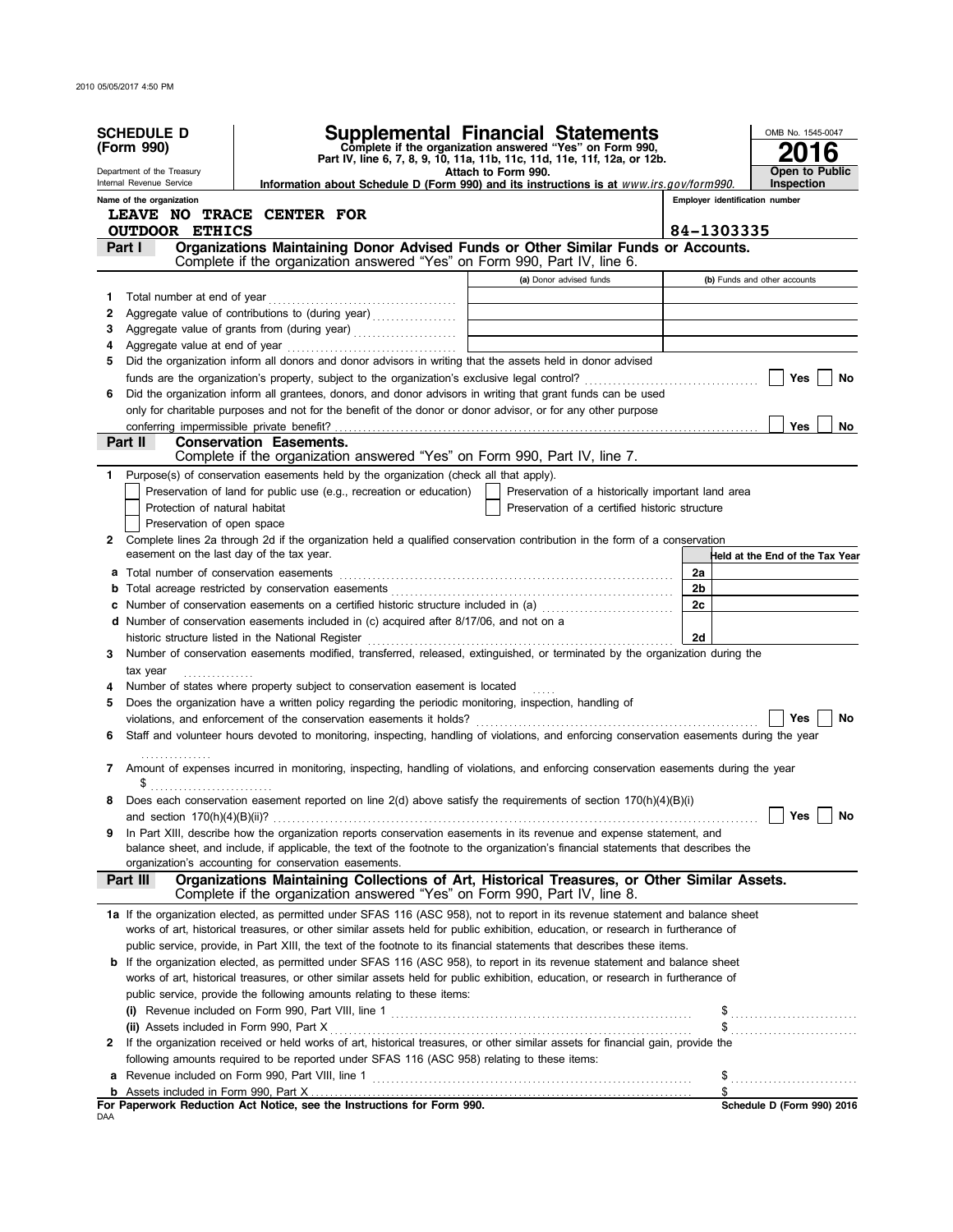|   | Schedule D (Form 990) 2016 LEAVE NO TRACE CENTER FOR                                                                                                                                                                                 |                         |                           |                         | 84-1303335           | Page 2              |
|---|--------------------------------------------------------------------------------------------------------------------------------------------------------------------------------------------------------------------------------------|-------------------------|---------------------------|-------------------------|----------------------|---------------------|
|   | Organizations Maintaining Collections of Art, Historical Treasures, or Other Similar Assets (continued)<br>Part III                                                                                                                  |                         |                           |                         |                      |                     |
| 3 | Using the organization's acquisition, accession, and other records, check any of the following that are a significant use of its<br>collection items (check all that apply):                                                         |                         |                           |                         |                      |                     |
| a | Public exhibition                                                                                                                                                                                                                    | d                       | Loan or exchange programs |                         |                      |                     |
| b | Scholarly research                                                                                                                                                                                                                   | е                       |                           |                         |                      |                     |
| c | Preservation for future generations                                                                                                                                                                                                  |                         |                           |                         |                      |                     |
| 4 | Provide a description of the organization's collections and explain how they further the organization's exempt purpose in Part                                                                                                       |                         |                           |                         |                      |                     |
|   | XIII.                                                                                                                                                                                                                                |                         |                           |                         |                      |                     |
| 5 | During the year, did the organization solicit or receive donations of art, historical treasures, or other similar                                                                                                                    |                         |                           |                         |                      |                     |
|   |                                                                                                                                                                                                                                      |                         |                           |                         |                      | Yes<br>No           |
|   | Part IV<br><b>Escrow and Custodial Arrangements.</b>                                                                                                                                                                                 |                         |                           |                         |                      |                     |
|   | Complete if the organization answered "Yes" on Form 990, Part IV, line 9, or reported an amount on Form                                                                                                                              |                         |                           |                         |                      |                     |
|   | 990, Part X, line 21.                                                                                                                                                                                                                |                         |                           |                         |                      |                     |
|   | 1a Is the organization an agent, trustee, custodian or other intermediary for contributions or other assets not                                                                                                                      |                         |                           |                         |                      |                     |
|   |                                                                                                                                                                                                                                      |                         |                           |                         |                      | Yes<br>No           |
|   | <b>b</b> If "Yes," explain the arrangement in Part XIII and complete the following table:                                                                                                                                            |                         |                           |                         |                      |                     |
|   |                                                                                                                                                                                                                                      |                         |                           |                         |                      | Amount              |
|   | c Beginning balance <b>contract the contract of the contract of the contract of the contract of the contract of the contract of the contract of the contract of the contract of the contract of the contract of the contract of </b> |                         |                           |                         | 1c                   |                     |
|   |                                                                                                                                                                                                                                      |                         |                           |                         | 1d                   |                     |
|   |                                                                                                                                                                                                                                      |                         |                           |                         | 1e                   |                     |
|   |                                                                                                                                                                                                                                      |                         |                           |                         | 1f                   |                     |
|   | 2a Did the organization include an amount on Form 990, Part X, line 21, for escrow or custodial account liability?                                                                                                                   |                         |                           |                         |                      | Yes<br>No           |
|   |                                                                                                                                                                                                                                      |                         |                           |                         |                      |                     |
|   | Part V<br>Endowment Funds.                                                                                                                                                                                                           |                         |                           |                         |                      |                     |
|   | Complete if the organization answered "Yes" on Form 990, Part IV, line 10.                                                                                                                                                           |                         |                           |                         |                      |                     |
|   |                                                                                                                                                                                                                                      | (a) Current year        | (b) Prior year            | (c) Two years back      | (d) Three years back | (e) Four years back |
|   | 1a Beginning of year balance                                                                                                                                                                                                         |                         |                           |                         |                      |                     |
|   | <b>b</b> Contributions <b>contributions</b>                                                                                                                                                                                          |                         |                           |                         |                      |                     |
|   | c Net investment earnings, gains, and                                                                                                                                                                                                |                         |                           |                         |                      |                     |
|   | d Grants or scholarships                                                                                                                                                                                                             |                         |                           |                         |                      |                     |
|   | <b>e</b> Other expenditures for facilities and                                                                                                                                                                                       |                         |                           |                         |                      |                     |
|   |                                                                                                                                                                                                                                      |                         |                           |                         |                      |                     |
|   | f Administrative expenses                                                                                                                                                                                                            |                         |                           |                         |                      |                     |
|   | g End of year balance                                                                                                                                                                                                                |                         |                           |                         |                      |                     |
|   | 2 Provide the estimated percentage of the current year end balance (line 1g, column (a)) held as:                                                                                                                                    |                         |                           |                         |                      |                     |
|   | a Board designated or quasi-endowment %                                                                                                                                                                                              |                         |                           |                         |                      |                     |
|   | $\sim$ %<br><b>b</b> Permanent endowment                                                                                                                                                                                             |                         |                           |                         |                      |                     |
|   | c Temporarily restricted endowment                                                                                                                                                                                                   |                         |                           |                         |                      |                     |
|   | The percentages on lines 2a, 2b, and 2c should equal 100%.                                                                                                                                                                           | .                       |                           |                         |                      |                     |
|   | 3a Are there endowment funds not in the possession of the organization that are held and administered for the                                                                                                                        |                         |                           |                         |                      |                     |
|   | organization by:                                                                                                                                                                                                                     |                         |                           |                         |                      | Yes   No            |
|   |                                                                                                                                                                                                                                      |                         |                           |                         |                      | 3a(i)               |
|   | (ii) related organizations                                                                                                                                                                                                           |                         |                           |                         |                      | 3a(ii)              |
|   |                                                                                                                                                                                                                                      |                         |                           |                         |                      | 3b                  |
| 4 | Describe in Part XIII the intended uses of the organization's endowment funds.                                                                                                                                                       |                         |                           |                         |                      |                     |
|   | Land, Buildings, and Equipment.<br>Part VI                                                                                                                                                                                           |                         |                           |                         |                      |                     |
|   | Complete if the organization answered "Yes" on Form 990, Part IV, line 11a. See Form 990, Part X, line 10.                                                                                                                           |                         |                           |                         |                      |                     |
|   | Description of property                                                                                                                                                                                                              | (a) Cost or other basis |                           | (b) Cost or other basis | (c) Accumulated      | (d) Book value      |
|   |                                                                                                                                                                                                                                      | (investment)            |                           | (other)                 | depreciation         |                     |
|   |                                                                                                                                                                                                                                      |                         |                           |                         |                      |                     |
|   |                                                                                                                                                                                                                                      |                         |                           |                         |                      |                     |
|   | c Leasehold improvements                                                                                                                                                                                                             |                         |                           |                         |                      |                     |
|   |                                                                                                                                                                                                                                      |                         |                           | 91,867                  | 49,868               | <u>41,999</u>       |
|   | e Other                                                                                                                                                                                                                              |                         |                           |                         |                      |                     |
|   | Total. Add lines 1a through 1e. (Column (d) must equal Form 990, Part X, column (B), line 10c.)                                                                                                                                      |                         |                           |                         |                      | 41,999              |

**Schedule D (Form 990) 2016**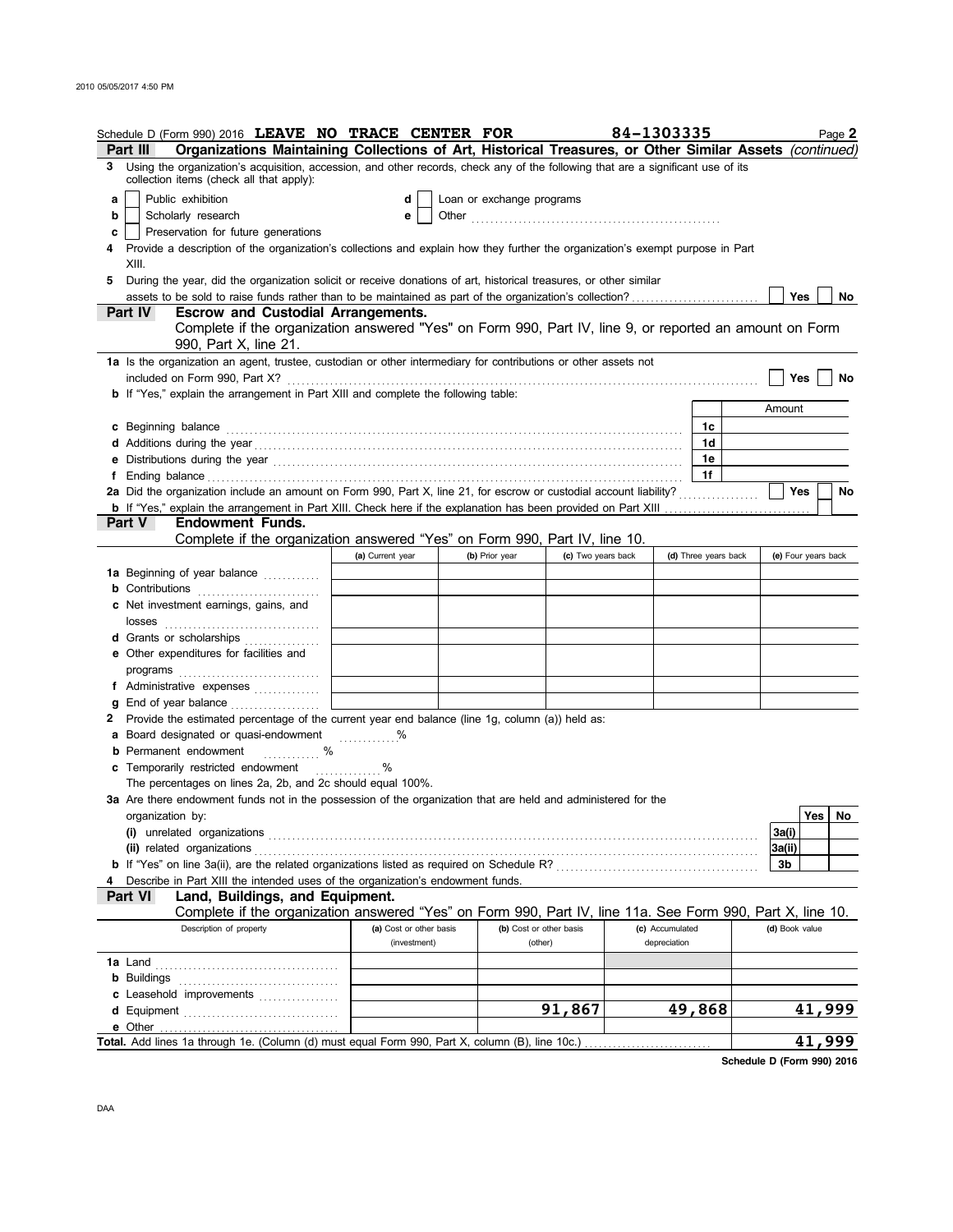| Investments-Other Securities.<br>Part VII<br>Complete if the organization answered "Yes" on Form 990, Part IV, line 11b. See Form 990, Part X, line 12.<br>(a) Description of security or category<br>(b) Book value<br>(c) Method of valuation:<br>(including name of security)<br>Cost or end-of-year market value<br>(1) Financial derivatives<br>$(3)$ Other<br>$(C)$ . The contract of the contract of the contract of the contract of the contract of the contract of the contract of the contract of the contract of the contract of the contract of the contract of the contract of the co<br>(G)<br>(H)<br>Total. (Column (b) must equal Form 990, Part X, col. (B) line 12.)<br>Investments-Program Related.<br>Part VIII<br>Complete if the organization answered "Yes" on Form 990, Part IV, line 11c. See Form 990, Part X, line 13.<br>(a) Description of investment<br>(b) Book value<br>(c) Method of valuation:<br>Cost or end-of-year market value<br>(1)<br>(2)<br>(3)<br>(4)<br>(5)<br>(6)<br>(7)<br>(8)<br>(9)<br>Total. (Column (b) must equal Form 990, Part X, col. (B) line 13.)<br>Part IX<br>Other Assets.<br>Complete if the organization answered "Yes" on Form 990, Part IV, line 11d. See Form 990, Part X, line 15.<br>(b) Book value<br>(a) Description<br>(1)<br>(2)<br>(3)<br>(4)<br>(5)<br>(6)<br>(7)<br>(8)<br>(9)<br>Total. (Column (b) must equal Form 990, Part X, col. (B) line 15.)<br>Other Liabilities.<br>Part X<br>Complete if the organization answered "Yes" on Form 990, Part IV, line 11e or 11f. See Form 990, Part X,<br>line $25$ .<br>(a) Description of liability<br>(b) Book value<br>1.<br>Federal income taxes<br>(1)<br>(2)<br>(3)<br>(4)<br>(5)<br>(6)<br>(7)<br>(8)<br>(9)<br>Total. (Column (b) must equal Form 990, Part X, col. (B) line 25.)<br>2. Liability for uncertain tax positions. In Part XIII, provide the text of the footnote to the organization's financial statements that reports the | Schedule D (Form 990) 2016 LEAVE NO TRACE CENTER FOR | 84-1303335 | Page 3 |
|-----------------------------------------------------------------------------------------------------------------------------------------------------------------------------------------------------------------------------------------------------------------------------------------------------------------------------------------------------------------------------------------------------------------------------------------------------------------------------------------------------------------------------------------------------------------------------------------------------------------------------------------------------------------------------------------------------------------------------------------------------------------------------------------------------------------------------------------------------------------------------------------------------------------------------------------------------------------------------------------------------------------------------------------------------------------------------------------------------------------------------------------------------------------------------------------------------------------------------------------------------------------------------------------------------------------------------------------------------------------------------------------------------------------------------------------------------------------------------------------------------------------------------------------------------------------------------------------------------------------------------------------------------------------------------------------------------------------------------------------------------------------------------------------------------------------------------------------------------------------------------------------------------------------------------------------------------------------------|------------------------------------------------------|------------|--------|
|                                                                                                                                                                                                                                                                                                                                                                                                                                                                                                                                                                                                                                                                                                                                                                                                                                                                                                                                                                                                                                                                                                                                                                                                                                                                                                                                                                                                                                                                                                                                                                                                                                                                                                                                                                                                                                                                                                                                                                       |                                                      |            |        |
|                                                                                                                                                                                                                                                                                                                                                                                                                                                                                                                                                                                                                                                                                                                                                                                                                                                                                                                                                                                                                                                                                                                                                                                                                                                                                                                                                                                                                                                                                                                                                                                                                                                                                                                                                                                                                                                                                                                                                                       |                                                      |            |        |
|                                                                                                                                                                                                                                                                                                                                                                                                                                                                                                                                                                                                                                                                                                                                                                                                                                                                                                                                                                                                                                                                                                                                                                                                                                                                                                                                                                                                                                                                                                                                                                                                                                                                                                                                                                                                                                                                                                                                                                       |                                                      |            |        |
|                                                                                                                                                                                                                                                                                                                                                                                                                                                                                                                                                                                                                                                                                                                                                                                                                                                                                                                                                                                                                                                                                                                                                                                                                                                                                                                                                                                                                                                                                                                                                                                                                                                                                                                                                                                                                                                                                                                                                                       |                                                      |            |        |
|                                                                                                                                                                                                                                                                                                                                                                                                                                                                                                                                                                                                                                                                                                                                                                                                                                                                                                                                                                                                                                                                                                                                                                                                                                                                                                                                                                                                                                                                                                                                                                                                                                                                                                                                                                                                                                                                                                                                                                       |                                                      |            |        |
|                                                                                                                                                                                                                                                                                                                                                                                                                                                                                                                                                                                                                                                                                                                                                                                                                                                                                                                                                                                                                                                                                                                                                                                                                                                                                                                                                                                                                                                                                                                                                                                                                                                                                                                                                                                                                                                                                                                                                                       |                                                      |            |        |
|                                                                                                                                                                                                                                                                                                                                                                                                                                                                                                                                                                                                                                                                                                                                                                                                                                                                                                                                                                                                                                                                                                                                                                                                                                                                                                                                                                                                                                                                                                                                                                                                                                                                                                                                                                                                                                                                                                                                                                       |                                                      |            |        |
|                                                                                                                                                                                                                                                                                                                                                                                                                                                                                                                                                                                                                                                                                                                                                                                                                                                                                                                                                                                                                                                                                                                                                                                                                                                                                                                                                                                                                                                                                                                                                                                                                                                                                                                                                                                                                                                                                                                                                                       |                                                      |            |        |
|                                                                                                                                                                                                                                                                                                                                                                                                                                                                                                                                                                                                                                                                                                                                                                                                                                                                                                                                                                                                                                                                                                                                                                                                                                                                                                                                                                                                                                                                                                                                                                                                                                                                                                                                                                                                                                                                                                                                                                       |                                                      |            |        |
|                                                                                                                                                                                                                                                                                                                                                                                                                                                                                                                                                                                                                                                                                                                                                                                                                                                                                                                                                                                                                                                                                                                                                                                                                                                                                                                                                                                                                                                                                                                                                                                                                                                                                                                                                                                                                                                                                                                                                                       |                                                      |            |        |
|                                                                                                                                                                                                                                                                                                                                                                                                                                                                                                                                                                                                                                                                                                                                                                                                                                                                                                                                                                                                                                                                                                                                                                                                                                                                                                                                                                                                                                                                                                                                                                                                                                                                                                                                                                                                                                                                                                                                                                       |                                                      |            |        |
|                                                                                                                                                                                                                                                                                                                                                                                                                                                                                                                                                                                                                                                                                                                                                                                                                                                                                                                                                                                                                                                                                                                                                                                                                                                                                                                                                                                                                                                                                                                                                                                                                                                                                                                                                                                                                                                                                                                                                                       |                                                      |            |        |
|                                                                                                                                                                                                                                                                                                                                                                                                                                                                                                                                                                                                                                                                                                                                                                                                                                                                                                                                                                                                                                                                                                                                                                                                                                                                                                                                                                                                                                                                                                                                                                                                                                                                                                                                                                                                                                                                                                                                                                       |                                                      |            |        |
|                                                                                                                                                                                                                                                                                                                                                                                                                                                                                                                                                                                                                                                                                                                                                                                                                                                                                                                                                                                                                                                                                                                                                                                                                                                                                                                                                                                                                                                                                                                                                                                                                                                                                                                                                                                                                                                                                                                                                                       |                                                      |            |        |
|                                                                                                                                                                                                                                                                                                                                                                                                                                                                                                                                                                                                                                                                                                                                                                                                                                                                                                                                                                                                                                                                                                                                                                                                                                                                                                                                                                                                                                                                                                                                                                                                                                                                                                                                                                                                                                                                                                                                                                       |                                                      |            |        |
|                                                                                                                                                                                                                                                                                                                                                                                                                                                                                                                                                                                                                                                                                                                                                                                                                                                                                                                                                                                                                                                                                                                                                                                                                                                                                                                                                                                                                                                                                                                                                                                                                                                                                                                                                                                                                                                                                                                                                                       |                                                      |            |        |
|                                                                                                                                                                                                                                                                                                                                                                                                                                                                                                                                                                                                                                                                                                                                                                                                                                                                                                                                                                                                                                                                                                                                                                                                                                                                                                                                                                                                                                                                                                                                                                                                                                                                                                                                                                                                                                                                                                                                                                       |                                                      |            |        |
|                                                                                                                                                                                                                                                                                                                                                                                                                                                                                                                                                                                                                                                                                                                                                                                                                                                                                                                                                                                                                                                                                                                                                                                                                                                                                                                                                                                                                                                                                                                                                                                                                                                                                                                                                                                                                                                                                                                                                                       |                                                      |            |        |
|                                                                                                                                                                                                                                                                                                                                                                                                                                                                                                                                                                                                                                                                                                                                                                                                                                                                                                                                                                                                                                                                                                                                                                                                                                                                                                                                                                                                                                                                                                                                                                                                                                                                                                                                                                                                                                                                                                                                                                       |                                                      |            |        |
|                                                                                                                                                                                                                                                                                                                                                                                                                                                                                                                                                                                                                                                                                                                                                                                                                                                                                                                                                                                                                                                                                                                                                                                                                                                                                                                                                                                                                                                                                                                                                                                                                                                                                                                                                                                                                                                                                                                                                                       |                                                      |            |        |
|                                                                                                                                                                                                                                                                                                                                                                                                                                                                                                                                                                                                                                                                                                                                                                                                                                                                                                                                                                                                                                                                                                                                                                                                                                                                                                                                                                                                                                                                                                                                                                                                                                                                                                                                                                                                                                                                                                                                                                       |                                                      |            |        |
|                                                                                                                                                                                                                                                                                                                                                                                                                                                                                                                                                                                                                                                                                                                                                                                                                                                                                                                                                                                                                                                                                                                                                                                                                                                                                                                                                                                                                                                                                                                                                                                                                                                                                                                                                                                                                                                                                                                                                                       |                                                      |            |        |
|                                                                                                                                                                                                                                                                                                                                                                                                                                                                                                                                                                                                                                                                                                                                                                                                                                                                                                                                                                                                                                                                                                                                                                                                                                                                                                                                                                                                                                                                                                                                                                                                                                                                                                                                                                                                                                                                                                                                                                       |                                                      |            |        |
|                                                                                                                                                                                                                                                                                                                                                                                                                                                                                                                                                                                                                                                                                                                                                                                                                                                                                                                                                                                                                                                                                                                                                                                                                                                                                                                                                                                                                                                                                                                                                                                                                                                                                                                                                                                                                                                                                                                                                                       |                                                      |            |        |
|                                                                                                                                                                                                                                                                                                                                                                                                                                                                                                                                                                                                                                                                                                                                                                                                                                                                                                                                                                                                                                                                                                                                                                                                                                                                                                                                                                                                                                                                                                                                                                                                                                                                                                                                                                                                                                                                                                                                                                       |                                                      |            |        |
|                                                                                                                                                                                                                                                                                                                                                                                                                                                                                                                                                                                                                                                                                                                                                                                                                                                                                                                                                                                                                                                                                                                                                                                                                                                                                                                                                                                                                                                                                                                                                                                                                                                                                                                                                                                                                                                                                                                                                                       |                                                      |            |        |
|                                                                                                                                                                                                                                                                                                                                                                                                                                                                                                                                                                                                                                                                                                                                                                                                                                                                                                                                                                                                                                                                                                                                                                                                                                                                                                                                                                                                                                                                                                                                                                                                                                                                                                                                                                                                                                                                                                                                                                       |                                                      |            |        |
|                                                                                                                                                                                                                                                                                                                                                                                                                                                                                                                                                                                                                                                                                                                                                                                                                                                                                                                                                                                                                                                                                                                                                                                                                                                                                                                                                                                                                                                                                                                                                                                                                                                                                                                                                                                                                                                                                                                                                                       |                                                      |            |        |
|                                                                                                                                                                                                                                                                                                                                                                                                                                                                                                                                                                                                                                                                                                                                                                                                                                                                                                                                                                                                                                                                                                                                                                                                                                                                                                                                                                                                                                                                                                                                                                                                                                                                                                                                                                                                                                                                                                                                                                       |                                                      |            |        |
|                                                                                                                                                                                                                                                                                                                                                                                                                                                                                                                                                                                                                                                                                                                                                                                                                                                                                                                                                                                                                                                                                                                                                                                                                                                                                                                                                                                                                                                                                                                                                                                                                                                                                                                                                                                                                                                                                                                                                                       |                                                      |            |        |
|                                                                                                                                                                                                                                                                                                                                                                                                                                                                                                                                                                                                                                                                                                                                                                                                                                                                                                                                                                                                                                                                                                                                                                                                                                                                                                                                                                                                                                                                                                                                                                                                                                                                                                                                                                                                                                                                                                                                                                       |                                                      |            |        |
|                                                                                                                                                                                                                                                                                                                                                                                                                                                                                                                                                                                                                                                                                                                                                                                                                                                                                                                                                                                                                                                                                                                                                                                                                                                                                                                                                                                                                                                                                                                                                                                                                                                                                                                                                                                                                                                                                                                                                                       |                                                      |            |        |
|                                                                                                                                                                                                                                                                                                                                                                                                                                                                                                                                                                                                                                                                                                                                                                                                                                                                                                                                                                                                                                                                                                                                                                                                                                                                                                                                                                                                                                                                                                                                                                                                                                                                                                                                                                                                                                                                                                                                                                       |                                                      |            |        |
|                                                                                                                                                                                                                                                                                                                                                                                                                                                                                                                                                                                                                                                                                                                                                                                                                                                                                                                                                                                                                                                                                                                                                                                                                                                                                                                                                                                                                                                                                                                                                                                                                                                                                                                                                                                                                                                                                                                                                                       |                                                      |            |        |
|                                                                                                                                                                                                                                                                                                                                                                                                                                                                                                                                                                                                                                                                                                                                                                                                                                                                                                                                                                                                                                                                                                                                                                                                                                                                                                                                                                                                                                                                                                                                                                                                                                                                                                                                                                                                                                                                                                                                                                       |                                                      |            |        |
|                                                                                                                                                                                                                                                                                                                                                                                                                                                                                                                                                                                                                                                                                                                                                                                                                                                                                                                                                                                                                                                                                                                                                                                                                                                                                                                                                                                                                                                                                                                                                                                                                                                                                                                                                                                                                                                                                                                                                                       |                                                      |            |        |
|                                                                                                                                                                                                                                                                                                                                                                                                                                                                                                                                                                                                                                                                                                                                                                                                                                                                                                                                                                                                                                                                                                                                                                                                                                                                                                                                                                                                                                                                                                                                                                                                                                                                                                                                                                                                                                                                                                                                                                       |                                                      |            |        |
|                                                                                                                                                                                                                                                                                                                                                                                                                                                                                                                                                                                                                                                                                                                                                                                                                                                                                                                                                                                                                                                                                                                                                                                                                                                                                                                                                                                                                                                                                                                                                                                                                                                                                                                                                                                                                                                                                                                                                                       |                                                      |            |        |
|                                                                                                                                                                                                                                                                                                                                                                                                                                                                                                                                                                                                                                                                                                                                                                                                                                                                                                                                                                                                                                                                                                                                                                                                                                                                                                                                                                                                                                                                                                                                                                                                                                                                                                                                                                                                                                                                                                                                                                       |                                                      |            |        |
|                                                                                                                                                                                                                                                                                                                                                                                                                                                                                                                                                                                                                                                                                                                                                                                                                                                                                                                                                                                                                                                                                                                                                                                                                                                                                                                                                                                                                                                                                                                                                                                                                                                                                                                                                                                                                                                                                                                                                                       |                                                      |            |        |
|                                                                                                                                                                                                                                                                                                                                                                                                                                                                                                                                                                                                                                                                                                                                                                                                                                                                                                                                                                                                                                                                                                                                                                                                                                                                                                                                                                                                                                                                                                                                                                                                                                                                                                                                                                                                                                                                                                                                                                       |                                                      |            |        |
|                                                                                                                                                                                                                                                                                                                                                                                                                                                                                                                                                                                                                                                                                                                                                                                                                                                                                                                                                                                                                                                                                                                                                                                                                                                                                                                                                                                                                                                                                                                                                                                                                                                                                                                                                                                                                                                                                                                                                                       |                                                      |            |        |
|                                                                                                                                                                                                                                                                                                                                                                                                                                                                                                                                                                                                                                                                                                                                                                                                                                                                                                                                                                                                                                                                                                                                                                                                                                                                                                                                                                                                                                                                                                                                                                                                                                                                                                                                                                                                                                                                                                                                                                       |                                                      |            |        |
|                                                                                                                                                                                                                                                                                                                                                                                                                                                                                                                                                                                                                                                                                                                                                                                                                                                                                                                                                                                                                                                                                                                                                                                                                                                                                                                                                                                                                                                                                                                                                                                                                                                                                                                                                                                                                                                                                                                                                                       |                                                      |            |        |
|                                                                                                                                                                                                                                                                                                                                                                                                                                                                                                                                                                                                                                                                                                                                                                                                                                                                                                                                                                                                                                                                                                                                                                                                                                                                                                                                                                                                                                                                                                                                                                                                                                                                                                                                                                                                                                                                                                                                                                       |                                                      |            |        |
|                                                                                                                                                                                                                                                                                                                                                                                                                                                                                                                                                                                                                                                                                                                                                                                                                                                                                                                                                                                                                                                                                                                                                                                                                                                                                                                                                                                                                                                                                                                                                                                                                                                                                                                                                                                                                                                                                                                                                                       |                                                      |            |        |
|                                                                                                                                                                                                                                                                                                                                                                                                                                                                                                                                                                                                                                                                                                                                                                                                                                                                                                                                                                                                                                                                                                                                                                                                                                                                                                                                                                                                                                                                                                                                                                                                                                                                                                                                                                                                                                                                                                                                                                       |                                                      |            |        |
|                                                                                                                                                                                                                                                                                                                                                                                                                                                                                                                                                                                                                                                                                                                                                                                                                                                                                                                                                                                                                                                                                                                                                                                                                                                                                                                                                                                                                                                                                                                                                                                                                                                                                                                                                                                                                                                                                                                                                                       |                                                      |            |        |
|                                                                                                                                                                                                                                                                                                                                                                                                                                                                                                                                                                                                                                                                                                                                                                                                                                                                                                                                                                                                                                                                                                                                                                                                                                                                                                                                                                                                                                                                                                                                                                                                                                                                                                                                                                                                                                                                                                                                                                       |                                                      |            |        |
|                                                                                                                                                                                                                                                                                                                                                                                                                                                                                                                                                                                                                                                                                                                                                                                                                                                                                                                                                                                                                                                                                                                                                                                                                                                                                                                                                                                                                                                                                                                                                                                                                                                                                                                                                                                                                                                                                                                                                                       |                                                      |            |        |
|                                                                                                                                                                                                                                                                                                                                                                                                                                                                                                                                                                                                                                                                                                                                                                                                                                                                                                                                                                                                                                                                                                                                                                                                                                                                                                                                                                                                                                                                                                                                                                                                                                                                                                                                                                                                                                                                                                                                                                       |                                                      |            |        |
|                                                                                                                                                                                                                                                                                                                                                                                                                                                                                                                                                                                                                                                                                                                                                                                                                                                                                                                                                                                                                                                                                                                                                                                                                                                                                                                                                                                                                                                                                                                                                                                                                                                                                                                                                                                                                                                                                                                                                                       |                                                      |            |        |
|                                                                                                                                                                                                                                                                                                                                                                                                                                                                                                                                                                                                                                                                                                                                                                                                                                                                                                                                                                                                                                                                                                                                                                                                                                                                                                                                                                                                                                                                                                                                                                                                                                                                                                                                                                                                                                                                                                                                                                       |                                                      |            |        |
|                                                                                                                                                                                                                                                                                                                                                                                                                                                                                                                                                                                                                                                                                                                                                                                                                                                                                                                                                                                                                                                                                                                                                                                                                                                                                                                                                                                                                                                                                                                                                                                                                                                                                                                                                                                                                                                                                                                                                                       |                                                      |            |        |
|                                                                                                                                                                                                                                                                                                                                                                                                                                                                                                                                                                                                                                                                                                                                                                                                                                                                                                                                                                                                                                                                                                                                                                                                                                                                                                                                                                                                                                                                                                                                                                                                                                                                                                                                                                                                                                                                                                                                                                       |                                                      |            |        |
|                                                                                                                                                                                                                                                                                                                                                                                                                                                                                                                                                                                                                                                                                                                                                                                                                                                                                                                                                                                                                                                                                                                                                                                                                                                                                                                                                                                                                                                                                                                                                                                                                                                                                                                                                                                                                                                                                                                                                                       |                                                      |            |        |
|                                                                                                                                                                                                                                                                                                                                                                                                                                                                                                                                                                                                                                                                                                                                                                                                                                                                                                                                                                                                                                                                                                                                                                                                                                                                                                                                                                                                                                                                                                                                                                                                                                                                                                                                                                                                                                                                                                                                                                       |                                                      |            |        |
|                                                                                                                                                                                                                                                                                                                                                                                                                                                                                                                                                                                                                                                                                                                                                                                                                                                                                                                                                                                                                                                                                                                                                                                                                                                                                                                                                                                                                                                                                                                                                                                                                                                                                                                                                                                                                                                                                                                                                                       |                                                      |            |        |

**Schedule D (Form 990) 2016** DAA organization's liability for uncertain tax positions under FIN 48 (ASC 740). Check here if the text of the footnote has been provided in Part XIII .... **2.** Liability for uncertain tax positions. In Part XIII, provide the text of the footnote to the organization's financial statements that reports the organization's liability for uncertain tax positions under FIN 48 (ASC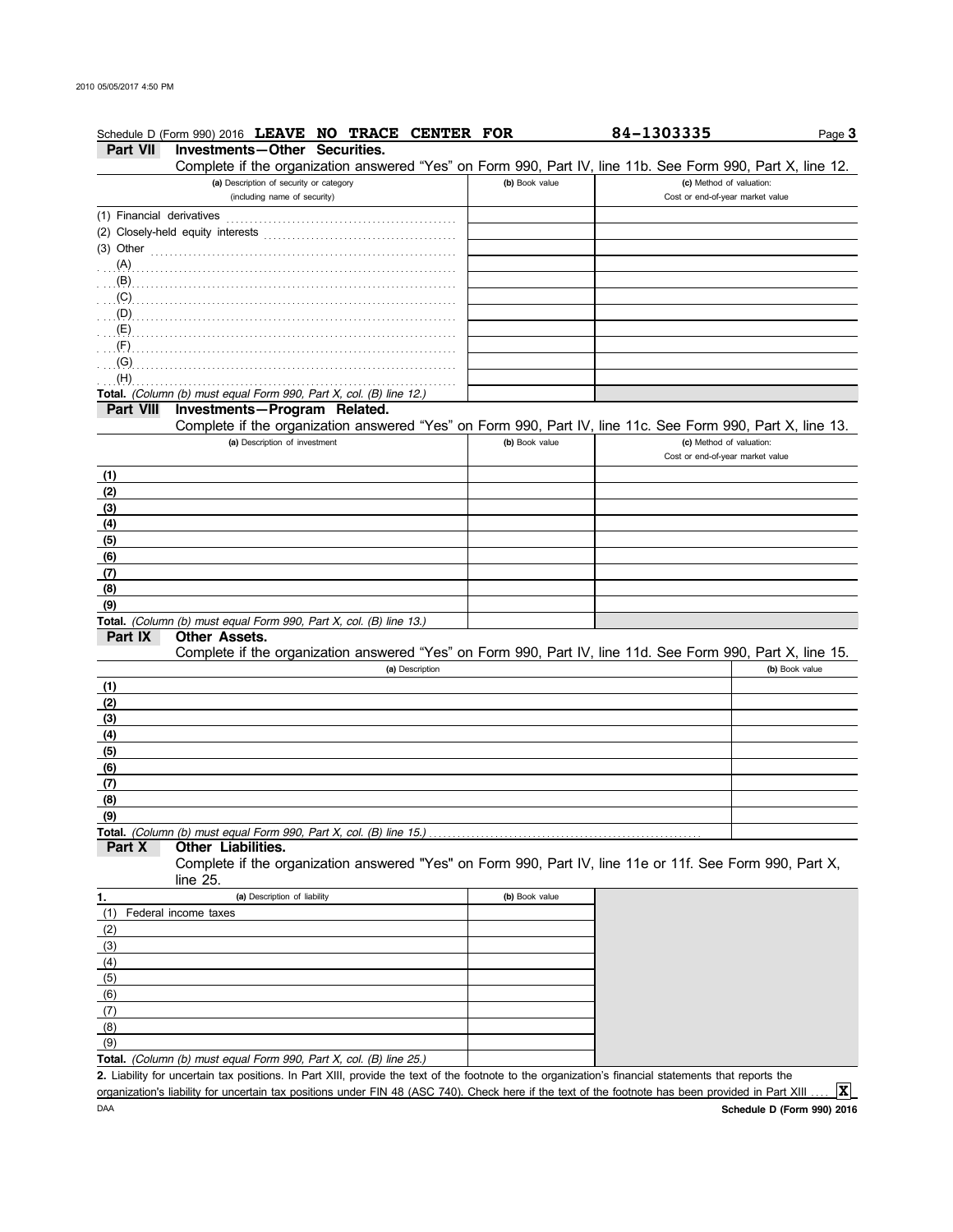|    | Schedule D (Form 990) 2016 LEAVE NO TRACE CENTER FOR                                                                  |                | 84-1303335 |              | Page 4    |
|----|-----------------------------------------------------------------------------------------------------------------------|----------------|------------|--------------|-----------|
|    | Reconciliation of Revenue per Audited Financial Statements With Revenue per Return.<br>Part XI                        |                |            |              |           |
|    | Complete if the organization answered "Yes" on Form 990, Part IV, line 12a.                                           |                |            |              |           |
| 1. | Total revenue, gains, and other support per audited financial statements                                              |                |            | $\mathbf{1}$ | 1,465,739 |
| 2  | Amounts included on line 1 but not on Form 990, Part VIII, line 12:                                                   |                |            |              |           |
| a  |                                                                                                                       | 2a             |            |              |           |
| b  |                                                                                                                       | 2 <sub>b</sub> | 9,360      |              |           |
| c  | Recoveries of prior year grants [11] Recoveries of prior year grants [11] Recoveries of prior year grants [11]        | 2c             |            |              |           |
| d  |                                                                                                                       | 2d             |            |              |           |
| е  | Add lines 2a through 2d [11] Add [11] Add [11] Add lines 2a through 2d [11] Add lines 2a through 2d [11] Add lines 2. |                |            | 2е           | 9,360     |
| з  |                                                                                                                       |                |            | 3            | 1,456,379 |
|    | Amounts included on Form 990, Part VIII, line 12, but not on line 1:                                                  |                |            |              |           |
| a  | Investment expenses not included on Form 990, Part VIII, line 7b                                                      | 4а             |            |              |           |
| b  |                                                                                                                       | 4 <sub>h</sub> |            |              |           |
| C  | Add lines 4a and 4b                                                                                                   |                |            | 4c           |           |
| 5. |                                                                                                                       |                |            | 5            | 1,456,379 |
|    | Reconciliation of Expenses per Audited Financial Statements With Expenses per Return.<br>Part XII                     |                |            |              |           |
|    | Complete if the organization answered "Yes" on Form 990, Part IV, line 12a.                                           |                |            |              |           |
| 1  | Total expenses and losses per audited financial statements                                                            |                |            | $\mathbf{1}$ | 1,572,230 |
| 2  | Amounts included on line 1 but not on Form 990, Part IX, line 25:                                                     |                |            |              |           |
| a  |                                                                                                                       | 2a             | 9,360      |              |           |
| b  |                                                                                                                       | 2 <sub>b</sub> |            |              |           |
| с  | Other losses                                                                                                          | 2c             |            |              |           |
|    |                                                                                                                       | 2d             |            |              |           |
| е  |                                                                                                                       |                |            | 2е           | 9,360     |
| 3  |                                                                                                                       |                |            | 3            | 1,562,870 |
| 4  | Amounts included on Form 990, Part IX, line 25, but not on line 1:                                                    |                |            |              |           |
| a  |                                                                                                                       | 4a             |            |              |           |
| b  |                                                                                                                       | 4 <sub>b</sub> |            |              |           |
|    | Add lines 4a and 4b                                                                                                   |                |            | 4c           |           |
|    |                                                                                                                       |                |            | 5            | 1,562,870 |
|    | Part XIII Supplemental Information.                                                                                   |                |            |              |           |

Provide the descriptions required for Part II, lines 3, 5, and 9; Part III, lines 1a and 4; Part IV, lines 1b and 2b; Part V, line 4; Part X, line 2; Part XI, lines 2d and 4b; and Part XII, lines 2d and 4b. Also complete this part to provide any additional information.

**PART X - FIN 48 FOOTNOTE**

THE ORGANIZATION FOLLOWS ACCOUNTING FOR UNCERTAINTY IN INCOME TAXES

. . . . . . . . . . . . . . . . . . . . . . . . . . . . . . . . . . . . . . . . . . . . . . . . . . . . . . . . . . . . . . . . . . . . . . . . . . . . . . . . . . . . . . . . . . . . . . . . . . . . . . . . . . . . . . . . . . . . . . . . . . . . . . . . . . . . . . . . . . . . . . . . . . . . . . . . . . . . . . . . .

ACCOUNTING STANDARD WHICH REQUIRES THEM TO DETERMINE WHETHER A TAX POSITION (AND THE RELATED TAX BENEFIT) IS MORE LIKELY THAN NOT TO BE SUSTAINED UPON EXAMINATION BY THE APPLICABLE TAXING AUTHORITY, BASED SOLELY ON THE TECHNICAL MERITS OF THE POSITION. THE TAX BENEFIT TO BE RECOGNIZED IS MEASURED AS THE LARGEST AMOUNT OF BENEFIT THAT IS GREATER THAN FIFTY KNOWLEDGE OF ALL RELEVANT INFORMATION. DURING THE YEAR ENDED DECEMBER 31, PERCENT LIKELY OF BEING REALIZED UPON SETTLEMENT, PRESUMING THAT THE TAX POSITION IS EXAMINED BY THE APPROPRIATE TAXING AUTHORITY THAT HAS FULL 2016, THE ORGANIZATION'S MANAGEMENT EVALUATED ITS TAX POSITIONS TO DETERMINE THE EXISTENCE OF UNCERTAINTIES, AND DID NOT NOTE ANY MATTERS THAT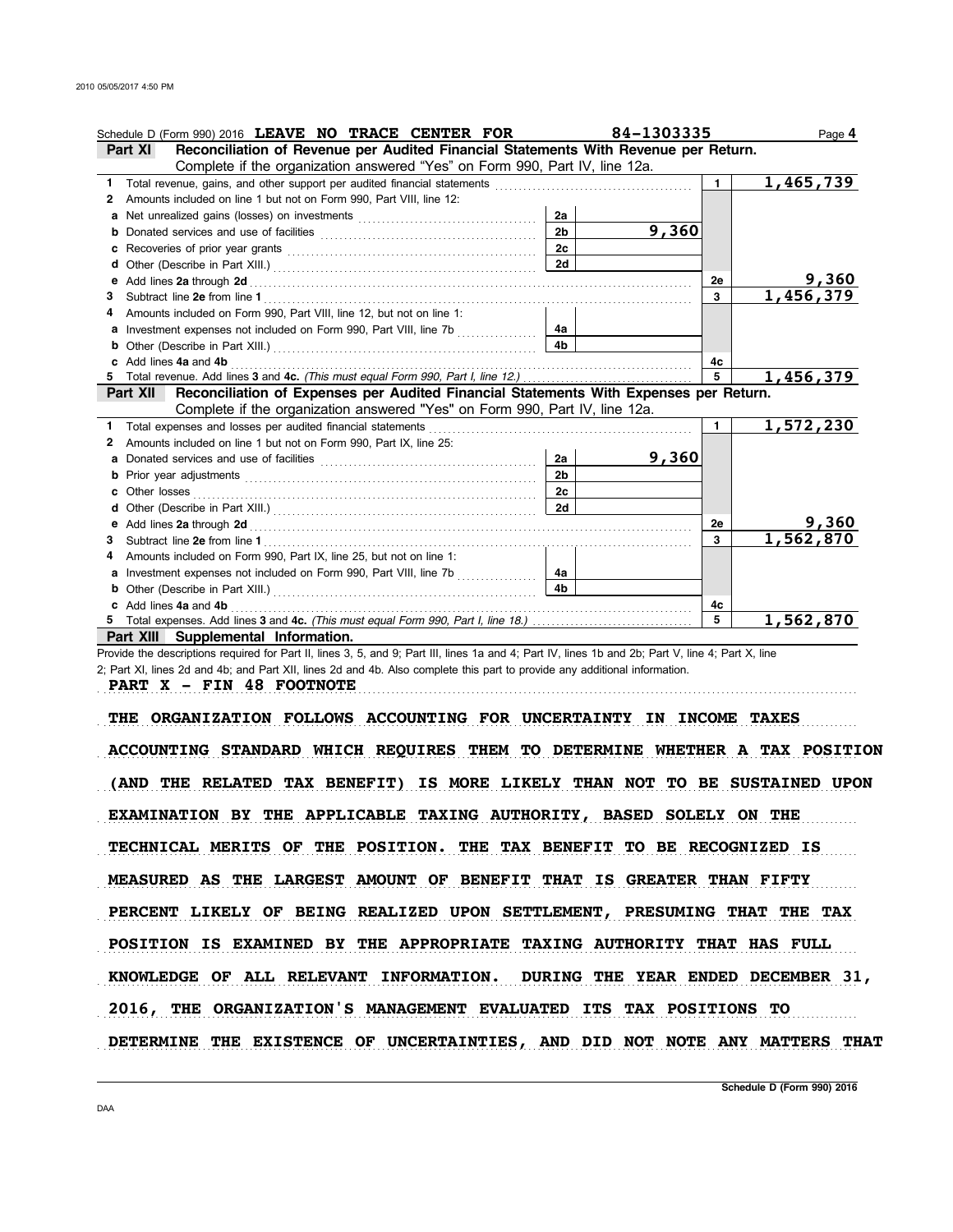| Schedule D (Form 990) 2016 LEAVE NO TRACE CENTER FOR<br>Part XIII Supplemental Information (continued) |  | 84-1303335 | Page 5 |  |  |   |
|--------------------------------------------------------------------------------------------------------|--|------------|--------|--|--|---|
| WOULD REQUIRE RECOGNITION OR WHICH MAY HAVE AN AFFECT ON ITS TAX-EXEMPT                                |  |            |        |  |  |   |
| STATUS.                                                                                                |  |            |        |  |  |   |
|                                                                                                        |  |            |        |  |  |   |
|                                                                                                        |  |            |        |  |  |   |
|                                                                                                        |  |            |        |  |  |   |
|                                                                                                        |  |            |        |  |  |   |
|                                                                                                        |  |            |        |  |  |   |
|                                                                                                        |  |            |        |  |  |   |
|                                                                                                        |  |            |        |  |  |   |
|                                                                                                        |  |            |        |  |  |   |
|                                                                                                        |  |            |        |  |  |   |
|                                                                                                        |  |            |        |  |  |   |
|                                                                                                        |  |            |        |  |  |   |
|                                                                                                        |  |            |        |  |  |   |
|                                                                                                        |  |            |        |  |  |   |
|                                                                                                        |  |            |        |  |  |   |
|                                                                                                        |  |            |        |  |  |   |
|                                                                                                        |  |            |        |  |  |   |
|                                                                                                        |  |            |        |  |  |   |
|                                                                                                        |  |            |        |  |  |   |
|                                                                                                        |  |            |        |  |  |   |
|                                                                                                        |  |            |        |  |  |   |
|                                                                                                        |  |            |        |  |  |   |
|                                                                                                        |  |            |        |  |  |   |
|                                                                                                        |  |            |        |  |  |   |
|                                                                                                        |  |            |        |  |  | . |
|                                                                                                        |  |            |        |  |  |   |
|                                                                                                        |  |            |        |  |  |   |

Schedule D (Form 990) 2016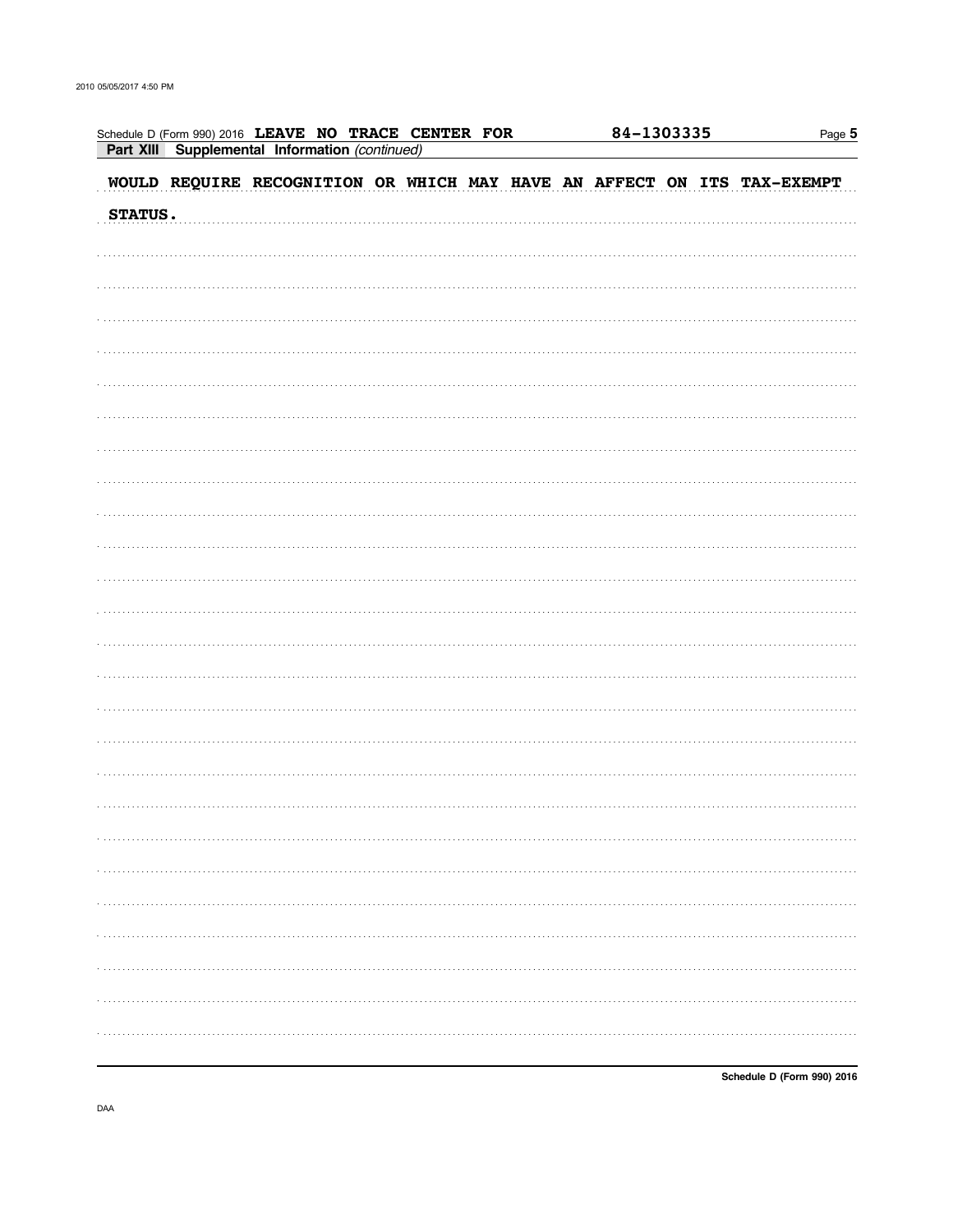| (Form 990)<br>2016<br>Complete if the organizations answered "Yes" on Form 990, Part IV, lines 29 or 30.<br>Attach to Form 990.<br><b>Open To Public</b><br>Department of the Treasury<br>Information about Schedule M (Form 990) and its instructions is at www.irs.gov/form990.<br>Inspection<br>Internal Revenue Service<br>Employer identification number<br>Name of the organization<br>LEAVE NO TRACE CENTER FOR<br><b>OUTDOOR ETHICS</b><br>84-1303335<br><b>Types of Property</b><br>Part I<br>(c)<br>(a)<br>(b)<br>(d)<br>Noncash contribution<br>Check if<br>Number of contributions or<br>Method of determining<br>amounts reported on<br>applicable<br>noncash contribution amounts<br>items contributed<br>Form 990, Part VIII, line 1g<br>Art - Works of art<br>1<br>Art - Historical treasures<br>2<br>Art - Fractional interests<br>3<br>Books and publications<br>4<br>Clothing and household<br>5<br>6<br>Cars and other vehicles<br>7<br>Boats and planes<br>8<br>Intellectual property<br>Securities - Publicly traded<br>9<br>Securities - Closely held stock<br>10<br>Securities - Partnership, LLC,<br>11<br>or trust interests<br>Securities - Miscellaneous<br>12<br>13<br>Qualified conservation<br>contribution - Historic<br>Qualified conservation<br>14<br>contribution - Other<br>Real estate - Residential<br>15<br>Real estate - Commercial<br>16<br>Real estate - Other<br>17<br>18<br>Collectibles<br>Food inventory<br>19<br>Drugs and medical supplies<br>20<br>21<br>Taxidermy<br>22<br>Historical artifacts<br>23<br>Scientific specimens<br>24<br>Archeological artifacts<br>1<br>41,250<br>Other ( AUTO LEASES<br>X<br><b>FMV</b><br>25<br>26,684<br>17<br>Other (GEAR<br>X<br><b>FMV</b><br>26<br>27<br>Other<br>28<br>29<br>Number of Forms 8283 received by the organization during the tax year for contributions for<br>which the organization completed Form 8283, Part IV, Donee Acknowledgement<br>29<br>Yes<br>No<br>30a During the year, did the organization receive by contribution any property reported in Part I, lines 1 through<br>28, that it must hold for at least three years from the date of the initial contribution, and which isn't required<br>X.<br>30a<br>If "Yes," describe the arrangement in Part II.<br>b<br>Does the organization have a gift acceptance policy that requires the review of any nonstandard<br>31<br>X<br>contributions?<br>31<br>Does the organization hire or use third parties or related organizations to solicit, process, or sell noncash<br>32a<br>x<br>32a<br>contributions?<br>If "Yes," describe in Part II.<br>b<br>If the organization didn't report an amount in column (c) for a type of property for which column (a) is checked,<br>33<br>describe in Part II.<br>For Paperwork Reduction Act Notice, see the Instructions for Form 990.<br>Schedule M (Form 990) (2016) | <b>SCHEDULE M</b> |  |  |  |                              |  |  |  |  |  |  |  |  |  |  | OMB No. 1545-0047 |  |  |
|-------------------------------------------------------------------------------------------------------------------------------------------------------------------------------------------------------------------------------------------------------------------------------------------------------------------------------------------------------------------------------------------------------------------------------------------------------------------------------------------------------------------------------------------------------------------------------------------------------------------------------------------------------------------------------------------------------------------------------------------------------------------------------------------------------------------------------------------------------------------------------------------------------------------------------------------------------------------------------------------------------------------------------------------------------------------------------------------------------------------------------------------------------------------------------------------------------------------------------------------------------------------------------------------------------------------------------------------------------------------------------------------------------------------------------------------------------------------------------------------------------------------------------------------------------------------------------------------------------------------------------------------------------------------------------------------------------------------------------------------------------------------------------------------------------------------------------------------------------------------------------------------------------------------------------------------------------------------------------------------------------------------------------------------------------------------------------------------------------------------------------------------------------------------------------------------------------------------------------------------------------------------------------------------------------------------------------------------------------------------------------------------------------------------------------------------------------------------------------------------------------------------------------------------------------------------------------------------------------------------------------------------------------------------------------------------------------------------------------------------------------------------------------------------------------------------------------------------------------------------------------------|-------------------|--|--|--|------------------------------|--|--|--|--|--|--|--|--|--|--|-------------------|--|--|
|                                                                                                                                                                                                                                                                                                                                                                                                                                                                                                                                                                                                                                                                                                                                                                                                                                                                                                                                                                                                                                                                                                                                                                                                                                                                                                                                                                                                                                                                                                                                                                                                                                                                                                                                                                                                                                                                                                                                                                                                                                                                                                                                                                                                                                                                                                                                                                                                                                                                                                                                                                                                                                                                                                                                                                                                                                                                                     |                   |  |  |  | <b>Noncash Contributions</b> |  |  |  |  |  |  |  |  |  |  |                   |  |  |
|                                                                                                                                                                                                                                                                                                                                                                                                                                                                                                                                                                                                                                                                                                                                                                                                                                                                                                                                                                                                                                                                                                                                                                                                                                                                                                                                                                                                                                                                                                                                                                                                                                                                                                                                                                                                                                                                                                                                                                                                                                                                                                                                                                                                                                                                                                                                                                                                                                                                                                                                                                                                                                                                                                                                                                                                                                                                                     |                   |  |  |  |                              |  |  |  |  |  |  |  |  |  |  |                   |  |  |
|                                                                                                                                                                                                                                                                                                                                                                                                                                                                                                                                                                                                                                                                                                                                                                                                                                                                                                                                                                                                                                                                                                                                                                                                                                                                                                                                                                                                                                                                                                                                                                                                                                                                                                                                                                                                                                                                                                                                                                                                                                                                                                                                                                                                                                                                                                                                                                                                                                                                                                                                                                                                                                                                                                                                                                                                                                                                                     |                   |  |  |  |                              |  |  |  |  |  |  |  |  |  |  |                   |  |  |
|                                                                                                                                                                                                                                                                                                                                                                                                                                                                                                                                                                                                                                                                                                                                                                                                                                                                                                                                                                                                                                                                                                                                                                                                                                                                                                                                                                                                                                                                                                                                                                                                                                                                                                                                                                                                                                                                                                                                                                                                                                                                                                                                                                                                                                                                                                                                                                                                                                                                                                                                                                                                                                                                                                                                                                                                                                                                                     |                   |  |  |  |                              |  |  |  |  |  |  |  |  |  |  |                   |  |  |
|                                                                                                                                                                                                                                                                                                                                                                                                                                                                                                                                                                                                                                                                                                                                                                                                                                                                                                                                                                                                                                                                                                                                                                                                                                                                                                                                                                                                                                                                                                                                                                                                                                                                                                                                                                                                                                                                                                                                                                                                                                                                                                                                                                                                                                                                                                                                                                                                                                                                                                                                                                                                                                                                                                                                                                                                                                                                                     |                   |  |  |  |                              |  |  |  |  |  |  |  |  |  |  |                   |  |  |
|                                                                                                                                                                                                                                                                                                                                                                                                                                                                                                                                                                                                                                                                                                                                                                                                                                                                                                                                                                                                                                                                                                                                                                                                                                                                                                                                                                                                                                                                                                                                                                                                                                                                                                                                                                                                                                                                                                                                                                                                                                                                                                                                                                                                                                                                                                                                                                                                                                                                                                                                                                                                                                                                                                                                                                                                                                                                                     |                   |  |  |  |                              |  |  |  |  |  |  |  |  |  |  |                   |  |  |
|                                                                                                                                                                                                                                                                                                                                                                                                                                                                                                                                                                                                                                                                                                                                                                                                                                                                                                                                                                                                                                                                                                                                                                                                                                                                                                                                                                                                                                                                                                                                                                                                                                                                                                                                                                                                                                                                                                                                                                                                                                                                                                                                                                                                                                                                                                                                                                                                                                                                                                                                                                                                                                                                                                                                                                                                                                                                                     |                   |  |  |  |                              |  |  |  |  |  |  |  |  |  |  |                   |  |  |
|                                                                                                                                                                                                                                                                                                                                                                                                                                                                                                                                                                                                                                                                                                                                                                                                                                                                                                                                                                                                                                                                                                                                                                                                                                                                                                                                                                                                                                                                                                                                                                                                                                                                                                                                                                                                                                                                                                                                                                                                                                                                                                                                                                                                                                                                                                                                                                                                                                                                                                                                                                                                                                                                                                                                                                                                                                                                                     |                   |  |  |  |                              |  |  |  |  |  |  |  |  |  |  |                   |  |  |
|                                                                                                                                                                                                                                                                                                                                                                                                                                                                                                                                                                                                                                                                                                                                                                                                                                                                                                                                                                                                                                                                                                                                                                                                                                                                                                                                                                                                                                                                                                                                                                                                                                                                                                                                                                                                                                                                                                                                                                                                                                                                                                                                                                                                                                                                                                                                                                                                                                                                                                                                                                                                                                                                                                                                                                                                                                                                                     |                   |  |  |  |                              |  |  |  |  |  |  |  |  |  |  |                   |  |  |
|                                                                                                                                                                                                                                                                                                                                                                                                                                                                                                                                                                                                                                                                                                                                                                                                                                                                                                                                                                                                                                                                                                                                                                                                                                                                                                                                                                                                                                                                                                                                                                                                                                                                                                                                                                                                                                                                                                                                                                                                                                                                                                                                                                                                                                                                                                                                                                                                                                                                                                                                                                                                                                                                                                                                                                                                                                                                                     |                   |  |  |  |                              |  |  |  |  |  |  |  |  |  |  |                   |  |  |
|                                                                                                                                                                                                                                                                                                                                                                                                                                                                                                                                                                                                                                                                                                                                                                                                                                                                                                                                                                                                                                                                                                                                                                                                                                                                                                                                                                                                                                                                                                                                                                                                                                                                                                                                                                                                                                                                                                                                                                                                                                                                                                                                                                                                                                                                                                                                                                                                                                                                                                                                                                                                                                                                                                                                                                                                                                                                                     |                   |  |  |  |                              |  |  |  |  |  |  |  |  |  |  |                   |  |  |
|                                                                                                                                                                                                                                                                                                                                                                                                                                                                                                                                                                                                                                                                                                                                                                                                                                                                                                                                                                                                                                                                                                                                                                                                                                                                                                                                                                                                                                                                                                                                                                                                                                                                                                                                                                                                                                                                                                                                                                                                                                                                                                                                                                                                                                                                                                                                                                                                                                                                                                                                                                                                                                                                                                                                                                                                                                                                                     |                   |  |  |  |                              |  |  |  |  |  |  |  |  |  |  |                   |  |  |
|                                                                                                                                                                                                                                                                                                                                                                                                                                                                                                                                                                                                                                                                                                                                                                                                                                                                                                                                                                                                                                                                                                                                                                                                                                                                                                                                                                                                                                                                                                                                                                                                                                                                                                                                                                                                                                                                                                                                                                                                                                                                                                                                                                                                                                                                                                                                                                                                                                                                                                                                                                                                                                                                                                                                                                                                                                                                                     |                   |  |  |  |                              |  |  |  |  |  |  |  |  |  |  |                   |  |  |
|                                                                                                                                                                                                                                                                                                                                                                                                                                                                                                                                                                                                                                                                                                                                                                                                                                                                                                                                                                                                                                                                                                                                                                                                                                                                                                                                                                                                                                                                                                                                                                                                                                                                                                                                                                                                                                                                                                                                                                                                                                                                                                                                                                                                                                                                                                                                                                                                                                                                                                                                                                                                                                                                                                                                                                                                                                                                                     |                   |  |  |  |                              |  |  |  |  |  |  |  |  |  |  |                   |  |  |
|                                                                                                                                                                                                                                                                                                                                                                                                                                                                                                                                                                                                                                                                                                                                                                                                                                                                                                                                                                                                                                                                                                                                                                                                                                                                                                                                                                                                                                                                                                                                                                                                                                                                                                                                                                                                                                                                                                                                                                                                                                                                                                                                                                                                                                                                                                                                                                                                                                                                                                                                                                                                                                                                                                                                                                                                                                                                                     |                   |  |  |  |                              |  |  |  |  |  |  |  |  |  |  |                   |  |  |
|                                                                                                                                                                                                                                                                                                                                                                                                                                                                                                                                                                                                                                                                                                                                                                                                                                                                                                                                                                                                                                                                                                                                                                                                                                                                                                                                                                                                                                                                                                                                                                                                                                                                                                                                                                                                                                                                                                                                                                                                                                                                                                                                                                                                                                                                                                                                                                                                                                                                                                                                                                                                                                                                                                                                                                                                                                                                                     |                   |  |  |  |                              |  |  |  |  |  |  |  |  |  |  |                   |  |  |
|                                                                                                                                                                                                                                                                                                                                                                                                                                                                                                                                                                                                                                                                                                                                                                                                                                                                                                                                                                                                                                                                                                                                                                                                                                                                                                                                                                                                                                                                                                                                                                                                                                                                                                                                                                                                                                                                                                                                                                                                                                                                                                                                                                                                                                                                                                                                                                                                                                                                                                                                                                                                                                                                                                                                                                                                                                                                                     |                   |  |  |  |                              |  |  |  |  |  |  |  |  |  |  |                   |  |  |
|                                                                                                                                                                                                                                                                                                                                                                                                                                                                                                                                                                                                                                                                                                                                                                                                                                                                                                                                                                                                                                                                                                                                                                                                                                                                                                                                                                                                                                                                                                                                                                                                                                                                                                                                                                                                                                                                                                                                                                                                                                                                                                                                                                                                                                                                                                                                                                                                                                                                                                                                                                                                                                                                                                                                                                                                                                                                                     |                   |  |  |  |                              |  |  |  |  |  |  |  |  |  |  |                   |  |  |
|                                                                                                                                                                                                                                                                                                                                                                                                                                                                                                                                                                                                                                                                                                                                                                                                                                                                                                                                                                                                                                                                                                                                                                                                                                                                                                                                                                                                                                                                                                                                                                                                                                                                                                                                                                                                                                                                                                                                                                                                                                                                                                                                                                                                                                                                                                                                                                                                                                                                                                                                                                                                                                                                                                                                                                                                                                                                                     |                   |  |  |  |                              |  |  |  |  |  |  |  |  |  |  |                   |  |  |
|                                                                                                                                                                                                                                                                                                                                                                                                                                                                                                                                                                                                                                                                                                                                                                                                                                                                                                                                                                                                                                                                                                                                                                                                                                                                                                                                                                                                                                                                                                                                                                                                                                                                                                                                                                                                                                                                                                                                                                                                                                                                                                                                                                                                                                                                                                                                                                                                                                                                                                                                                                                                                                                                                                                                                                                                                                                                                     |                   |  |  |  |                              |  |  |  |  |  |  |  |  |  |  |                   |  |  |
|                                                                                                                                                                                                                                                                                                                                                                                                                                                                                                                                                                                                                                                                                                                                                                                                                                                                                                                                                                                                                                                                                                                                                                                                                                                                                                                                                                                                                                                                                                                                                                                                                                                                                                                                                                                                                                                                                                                                                                                                                                                                                                                                                                                                                                                                                                                                                                                                                                                                                                                                                                                                                                                                                                                                                                                                                                                                                     |                   |  |  |  |                              |  |  |  |  |  |  |  |  |  |  |                   |  |  |
|                                                                                                                                                                                                                                                                                                                                                                                                                                                                                                                                                                                                                                                                                                                                                                                                                                                                                                                                                                                                                                                                                                                                                                                                                                                                                                                                                                                                                                                                                                                                                                                                                                                                                                                                                                                                                                                                                                                                                                                                                                                                                                                                                                                                                                                                                                                                                                                                                                                                                                                                                                                                                                                                                                                                                                                                                                                                                     |                   |  |  |  |                              |  |  |  |  |  |  |  |  |  |  |                   |  |  |
|                                                                                                                                                                                                                                                                                                                                                                                                                                                                                                                                                                                                                                                                                                                                                                                                                                                                                                                                                                                                                                                                                                                                                                                                                                                                                                                                                                                                                                                                                                                                                                                                                                                                                                                                                                                                                                                                                                                                                                                                                                                                                                                                                                                                                                                                                                                                                                                                                                                                                                                                                                                                                                                                                                                                                                                                                                                                                     |                   |  |  |  |                              |  |  |  |  |  |  |  |  |  |  |                   |  |  |
|                                                                                                                                                                                                                                                                                                                                                                                                                                                                                                                                                                                                                                                                                                                                                                                                                                                                                                                                                                                                                                                                                                                                                                                                                                                                                                                                                                                                                                                                                                                                                                                                                                                                                                                                                                                                                                                                                                                                                                                                                                                                                                                                                                                                                                                                                                                                                                                                                                                                                                                                                                                                                                                                                                                                                                                                                                                                                     |                   |  |  |  |                              |  |  |  |  |  |  |  |  |  |  |                   |  |  |
|                                                                                                                                                                                                                                                                                                                                                                                                                                                                                                                                                                                                                                                                                                                                                                                                                                                                                                                                                                                                                                                                                                                                                                                                                                                                                                                                                                                                                                                                                                                                                                                                                                                                                                                                                                                                                                                                                                                                                                                                                                                                                                                                                                                                                                                                                                                                                                                                                                                                                                                                                                                                                                                                                                                                                                                                                                                                                     |                   |  |  |  |                              |  |  |  |  |  |  |  |  |  |  |                   |  |  |
|                                                                                                                                                                                                                                                                                                                                                                                                                                                                                                                                                                                                                                                                                                                                                                                                                                                                                                                                                                                                                                                                                                                                                                                                                                                                                                                                                                                                                                                                                                                                                                                                                                                                                                                                                                                                                                                                                                                                                                                                                                                                                                                                                                                                                                                                                                                                                                                                                                                                                                                                                                                                                                                                                                                                                                                                                                                                                     |                   |  |  |  |                              |  |  |  |  |  |  |  |  |  |  |                   |  |  |
|                                                                                                                                                                                                                                                                                                                                                                                                                                                                                                                                                                                                                                                                                                                                                                                                                                                                                                                                                                                                                                                                                                                                                                                                                                                                                                                                                                                                                                                                                                                                                                                                                                                                                                                                                                                                                                                                                                                                                                                                                                                                                                                                                                                                                                                                                                                                                                                                                                                                                                                                                                                                                                                                                                                                                                                                                                                                                     |                   |  |  |  |                              |  |  |  |  |  |  |  |  |  |  |                   |  |  |
|                                                                                                                                                                                                                                                                                                                                                                                                                                                                                                                                                                                                                                                                                                                                                                                                                                                                                                                                                                                                                                                                                                                                                                                                                                                                                                                                                                                                                                                                                                                                                                                                                                                                                                                                                                                                                                                                                                                                                                                                                                                                                                                                                                                                                                                                                                                                                                                                                                                                                                                                                                                                                                                                                                                                                                                                                                                                                     |                   |  |  |  |                              |  |  |  |  |  |  |  |  |  |  |                   |  |  |
|                                                                                                                                                                                                                                                                                                                                                                                                                                                                                                                                                                                                                                                                                                                                                                                                                                                                                                                                                                                                                                                                                                                                                                                                                                                                                                                                                                                                                                                                                                                                                                                                                                                                                                                                                                                                                                                                                                                                                                                                                                                                                                                                                                                                                                                                                                                                                                                                                                                                                                                                                                                                                                                                                                                                                                                                                                                                                     |                   |  |  |  |                              |  |  |  |  |  |  |  |  |  |  |                   |  |  |
|                                                                                                                                                                                                                                                                                                                                                                                                                                                                                                                                                                                                                                                                                                                                                                                                                                                                                                                                                                                                                                                                                                                                                                                                                                                                                                                                                                                                                                                                                                                                                                                                                                                                                                                                                                                                                                                                                                                                                                                                                                                                                                                                                                                                                                                                                                                                                                                                                                                                                                                                                                                                                                                                                                                                                                                                                                                                                     |                   |  |  |  |                              |  |  |  |  |  |  |  |  |  |  |                   |  |  |
|                                                                                                                                                                                                                                                                                                                                                                                                                                                                                                                                                                                                                                                                                                                                                                                                                                                                                                                                                                                                                                                                                                                                                                                                                                                                                                                                                                                                                                                                                                                                                                                                                                                                                                                                                                                                                                                                                                                                                                                                                                                                                                                                                                                                                                                                                                                                                                                                                                                                                                                                                                                                                                                                                                                                                                                                                                                                                     |                   |  |  |  |                              |  |  |  |  |  |  |  |  |  |  |                   |  |  |
|                                                                                                                                                                                                                                                                                                                                                                                                                                                                                                                                                                                                                                                                                                                                                                                                                                                                                                                                                                                                                                                                                                                                                                                                                                                                                                                                                                                                                                                                                                                                                                                                                                                                                                                                                                                                                                                                                                                                                                                                                                                                                                                                                                                                                                                                                                                                                                                                                                                                                                                                                                                                                                                                                                                                                                                                                                                                                     |                   |  |  |  |                              |  |  |  |  |  |  |  |  |  |  |                   |  |  |
|                                                                                                                                                                                                                                                                                                                                                                                                                                                                                                                                                                                                                                                                                                                                                                                                                                                                                                                                                                                                                                                                                                                                                                                                                                                                                                                                                                                                                                                                                                                                                                                                                                                                                                                                                                                                                                                                                                                                                                                                                                                                                                                                                                                                                                                                                                                                                                                                                                                                                                                                                                                                                                                                                                                                                                                                                                                                                     |                   |  |  |  |                              |  |  |  |  |  |  |  |  |  |  |                   |  |  |
|                                                                                                                                                                                                                                                                                                                                                                                                                                                                                                                                                                                                                                                                                                                                                                                                                                                                                                                                                                                                                                                                                                                                                                                                                                                                                                                                                                                                                                                                                                                                                                                                                                                                                                                                                                                                                                                                                                                                                                                                                                                                                                                                                                                                                                                                                                                                                                                                                                                                                                                                                                                                                                                                                                                                                                                                                                                                                     |                   |  |  |  |                              |  |  |  |  |  |  |  |  |  |  |                   |  |  |
|                                                                                                                                                                                                                                                                                                                                                                                                                                                                                                                                                                                                                                                                                                                                                                                                                                                                                                                                                                                                                                                                                                                                                                                                                                                                                                                                                                                                                                                                                                                                                                                                                                                                                                                                                                                                                                                                                                                                                                                                                                                                                                                                                                                                                                                                                                                                                                                                                                                                                                                                                                                                                                                                                                                                                                                                                                                                                     |                   |  |  |  |                              |  |  |  |  |  |  |  |  |  |  |                   |  |  |
|                                                                                                                                                                                                                                                                                                                                                                                                                                                                                                                                                                                                                                                                                                                                                                                                                                                                                                                                                                                                                                                                                                                                                                                                                                                                                                                                                                                                                                                                                                                                                                                                                                                                                                                                                                                                                                                                                                                                                                                                                                                                                                                                                                                                                                                                                                                                                                                                                                                                                                                                                                                                                                                                                                                                                                                                                                                                                     |                   |  |  |  |                              |  |  |  |  |  |  |  |  |  |  |                   |  |  |
|                                                                                                                                                                                                                                                                                                                                                                                                                                                                                                                                                                                                                                                                                                                                                                                                                                                                                                                                                                                                                                                                                                                                                                                                                                                                                                                                                                                                                                                                                                                                                                                                                                                                                                                                                                                                                                                                                                                                                                                                                                                                                                                                                                                                                                                                                                                                                                                                                                                                                                                                                                                                                                                                                                                                                                                                                                                                                     |                   |  |  |  |                              |  |  |  |  |  |  |  |  |  |  |                   |  |  |
|                                                                                                                                                                                                                                                                                                                                                                                                                                                                                                                                                                                                                                                                                                                                                                                                                                                                                                                                                                                                                                                                                                                                                                                                                                                                                                                                                                                                                                                                                                                                                                                                                                                                                                                                                                                                                                                                                                                                                                                                                                                                                                                                                                                                                                                                                                                                                                                                                                                                                                                                                                                                                                                                                                                                                                                                                                                                                     |                   |  |  |  |                              |  |  |  |  |  |  |  |  |  |  |                   |  |  |
|                                                                                                                                                                                                                                                                                                                                                                                                                                                                                                                                                                                                                                                                                                                                                                                                                                                                                                                                                                                                                                                                                                                                                                                                                                                                                                                                                                                                                                                                                                                                                                                                                                                                                                                                                                                                                                                                                                                                                                                                                                                                                                                                                                                                                                                                                                                                                                                                                                                                                                                                                                                                                                                                                                                                                                                                                                                                                     |                   |  |  |  |                              |  |  |  |  |  |  |  |  |  |  |                   |  |  |
|                                                                                                                                                                                                                                                                                                                                                                                                                                                                                                                                                                                                                                                                                                                                                                                                                                                                                                                                                                                                                                                                                                                                                                                                                                                                                                                                                                                                                                                                                                                                                                                                                                                                                                                                                                                                                                                                                                                                                                                                                                                                                                                                                                                                                                                                                                                                                                                                                                                                                                                                                                                                                                                                                                                                                                                                                                                                                     |                   |  |  |  |                              |  |  |  |  |  |  |  |  |  |  |                   |  |  |
|                                                                                                                                                                                                                                                                                                                                                                                                                                                                                                                                                                                                                                                                                                                                                                                                                                                                                                                                                                                                                                                                                                                                                                                                                                                                                                                                                                                                                                                                                                                                                                                                                                                                                                                                                                                                                                                                                                                                                                                                                                                                                                                                                                                                                                                                                                                                                                                                                                                                                                                                                                                                                                                                                                                                                                                                                                                                                     |                   |  |  |  |                              |  |  |  |  |  |  |  |  |  |  |                   |  |  |
|                                                                                                                                                                                                                                                                                                                                                                                                                                                                                                                                                                                                                                                                                                                                                                                                                                                                                                                                                                                                                                                                                                                                                                                                                                                                                                                                                                                                                                                                                                                                                                                                                                                                                                                                                                                                                                                                                                                                                                                                                                                                                                                                                                                                                                                                                                                                                                                                                                                                                                                                                                                                                                                                                                                                                                                                                                                                                     |                   |  |  |  |                              |  |  |  |  |  |  |  |  |  |  |                   |  |  |
|                                                                                                                                                                                                                                                                                                                                                                                                                                                                                                                                                                                                                                                                                                                                                                                                                                                                                                                                                                                                                                                                                                                                                                                                                                                                                                                                                                                                                                                                                                                                                                                                                                                                                                                                                                                                                                                                                                                                                                                                                                                                                                                                                                                                                                                                                                                                                                                                                                                                                                                                                                                                                                                                                                                                                                                                                                                                                     |                   |  |  |  |                              |  |  |  |  |  |  |  |  |  |  |                   |  |  |
|                                                                                                                                                                                                                                                                                                                                                                                                                                                                                                                                                                                                                                                                                                                                                                                                                                                                                                                                                                                                                                                                                                                                                                                                                                                                                                                                                                                                                                                                                                                                                                                                                                                                                                                                                                                                                                                                                                                                                                                                                                                                                                                                                                                                                                                                                                                                                                                                                                                                                                                                                                                                                                                                                                                                                                                                                                                                                     |                   |  |  |  |                              |  |  |  |  |  |  |  |  |  |  |                   |  |  |
|                                                                                                                                                                                                                                                                                                                                                                                                                                                                                                                                                                                                                                                                                                                                                                                                                                                                                                                                                                                                                                                                                                                                                                                                                                                                                                                                                                                                                                                                                                                                                                                                                                                                                                                                                                                                                                                                                                                                                                                                                                                                                                                                                                                                                                                                                                                                                                                                                                                                                                                                                                                                                                                                                                                                                                                                                                                                                     |                   |  |  |  |                              |  |  |  |  |  |  |  |  |  |  |                   |  |  |
|                                                                                                                                                                                                                                                                                                                                                                                                                                                                                                                                                                                                                                                                                                                                                                                                                                                                                                                                                                                                                                                                                                                                                                                                                                                                                                                                                                                                                                                                                                                                                                                                                                                                                                                                                                                                                                                                                                                                                                                                                                                                                                                                                                                                                                                                                                                                                                                                                                                                                                                                                                                                                                                                                                                                                                                                                                                                                     |                   |  |  |  |                              |  |  |  |  |  |  |  |  |  |  |                   |  |  |
|                                                                                                                                                                                                                                                                                                                                                                                                                                                                                                                                                                                                                                                                                                                                                                                                                                                                                                                                                                                                                                                                                                                                                                                                                                                                                                                                                                                                                                                                                                                                                                                                                                                                                                                                                                                                                                                                                                                                                                                                                                                                                                                                                                                                                                                                                                                                                                                                                                                                                                                                                                                                                                                                                                                                                                                                                                                                                     |                   |  |  |  |                              |  |  |  |  |  |  |  |  |  |  |                   |  |  |
|                                                                                                                                                                                                                                                                                                                                                                                                                                                                                                                                                                                                                                                                                                                                                                                                                                                                                                                                                                                                                                                                                                                                                                                                                                                                                                                                                                                                                                                                                                                                                                                                                                                                                                                                                                                                                                                                                                                                                                                                                                                                                                                                                                                                                                                                                                                                                                                                                                                                                                                                                                                                                                                                                                                                                                                                                                                                                     |                   |  |  |  |                              |  |  |  |  |  |  |  |  |  |  |                   |  |  |
|                                                                                                                                                                                                                                                                                                                                                                                                                                                                                                                                                                                                                                                                                                                                                                                                                                                                                                                                                                                                                                                                                                                                                                                                                                                                                                                                                                                                                                                                                                                                                                                                                                                                                                                                                                                                                                                                                                                                                                                                                                                                                                                                                                                                                                                                                                                                                                                                                                                                                                                                                                                                                                                                                                                                                                                                                                                                                     |                   |  |  |  |                              |  |  |  |  |  |  |  |  |  |  |                   |  |  |
|                                                                                                                                                                                                                                                                                                                                                                                                                                                                                                                                                                                                                                                                                                                                                                                                                                                                                                                                                                                                                                                                                                                                                                                                                                                                                                                                                                                                                                                                                                                                                                                                                                                                                                                                                                                                                                                                                                                                                                                                                                                                                                                                                                                                                                                                                                                                                                                                                                                                                                                                                                                                                                                                                                                                                                                                                                                                                     |                   |  |  |  |                              |  |  |  |  |  |  |  |  |  |  |                   |  |  |
|                                                                                                                                                                                                                                                                                                                                                                                                                                                                                                                                                                                                                                                                                                                                                                                                                                                                                                                                                                                                                                                                                                                                                                                                                                                                                                                                                                                                                                                                                                                                                                                                                                                                                                                                                                                                                                                                                                                                                                                                                                                                                                                                                                                                                                                                                                                                                                                                                                                                                                                                                                                                                                                                                                                                                                                                                                                                                     |                   |  |  |  |                              |  |  |  |  |  |  |  |  |  |  |                   |  |  |
|                                                                                                                                                                                                                                                                                                                                                                                                                                                                                                                                                                                                                                                                                                                                                                                                                                                                                                                                                                                                                                                                                                                                                                                                                                                                                                                                                                                                                                                                                                                                                                                                                                                                                                                                                                                                                                                                                                                                                                                                                                                                                                                                                                                                                                                                                                                                                                                                                                                                                                                                                                                                                                                                                                                                                                                                                                                                                     |                   |  |  |  |                              |  |  |  |  |  |  |  |  |  |  |                   |  |  |
|                                                                                                                                                                                                                                                                                                                                                                                                                                                                                                                                                                                                                                                                                                                                                                                                                                                                                                                                                                                                                                                                                                                                                                                                                                                                                                                                                                                                                                                                                                                                                                                                                                                                                                                                                                                                                                                                                                                                                                                                                                                                                                                                                                                                                                                                                                                                                                                                                                                                                                                                                                                                                                                                                                                                                                                                                                                                                     |                   |  |  |  |                              |  |  |  |  |  |  |  |  |  |  |                   |  |  |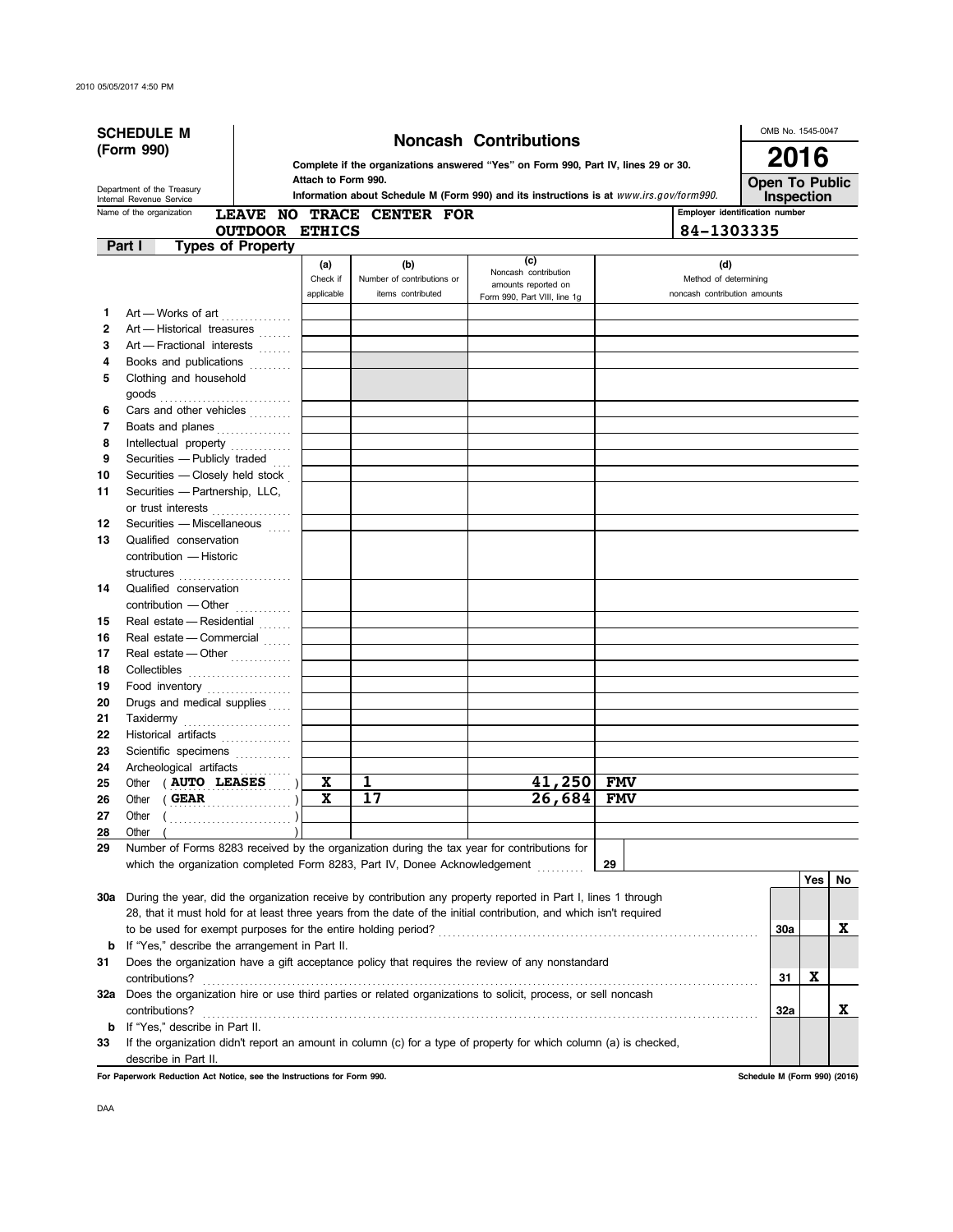| Schedule M (Form 990) (2016) |  |  | LEAVE NO TRACE CENTER FOR                                                         |  | 84-1303335 |                                                                                                                                                                                                                              | Page 2 |
|------------------------------|--|--|-----------------------------------------------------------------------------------|--|------------|------------------------------------------------------------------------------------------------------------------------------------------------------------------------------------------------------------------------------|--------|
| Part II                      |  |  | or a combination of both. Also complete this part for any additional information. |  |            | Supplemental Information. Provide the information required by Part I, lines 30b, 32b, and 33, and whether<br>the organization is reporting in Part I, column (b), the number of contributions, the number of items received, |        |
|                              |  |  |                                                                                   |  |            |                                                                                                                                                                                                                              |        |
|                              |  |  | SCHEDULE M - SUPPLEMENTAL INFORMATION                                             |  |            |                                                                                                                                                                                                                              |        |
|                              |  |  |                                                                                   |  |            | THE VEHICLES, EQUIPMENT AND OUTFITTING WERE USED FOR EDUCATION AND OUTREACH                                                                                                                                                  |        |
| PROGRAMS.                    |  |  |                                                                                   |  |            |                                                                                                                                                                                                                              |        |
|                              |  |  |                                                                                   |  |            |                                                                                                                                                                                                                              |        |
|                              |  |  |                                                                                   |  |            |                                                                                                                                                                                                                              |        |
|                              |  |  |                                                                                   |  |            |                                                                                                                                                                                                                              |        |
|                              |  |  |                                                                                   |  |            |                                                                                                                                                                                                                              |        |
|                              |  |  |                                                                                   |  |            |                                                                                                                                                                                                                              |        |
|                              |  |  |                                                                                   |  |            |                                                                                                                                                                                                                              |        |
|                              |  |  |                                                                                   |  |            |                                                                                                                                                                                                                              |        |
|                              |  |  |                                                                                   |  |            |                                                                                                                                                                                                                              |        |
|                              |  |  |                                                                                   |  |            |                                                                                                                                                                                                                              |        |
|                              |  |  |                                                                                   |  |            |                                                                                                                                                                                                                              |        |
|                              |  |  |                                                                                   |  |            |                                                                                                                                                                                                                              |        |
|                              |  |  |                                                                                   |  |            |                                                                                                                                                                                                                              |        |
|                              |  |  |                                                                                   |  |            |                                                                                                                                                                                                                              |        |
|                              |  |  |                                                                                   |  |            |                                                                                                                                                                                                                              |        |
|                              |  |  |                                                                                   |  |            |                                                                                                                                                                                                                              |        |
|                              |  |  |                                                                                   |  |            |                                                                                                                                                                                                                              |        |
|                              |  |  |                                                                                   |  |            |                                                                                                                                                                                                                              |        |
|                              |  |  |                                                                                   |  |            |                                                                                                                                                                                                                              |        |
|                              |  |  |                                                                                   |  |            |                                                                                                                                                                                                                              |        |
|                              |  |  |                                                                                   |  |            |                                                                                                                                                                                                                              |        |
|                              |  |  |                                                                                   |  |            |                                                                                                                                                                                                                              |        |
|                              |  |  |                                                                                   |  |            |                                                                                                                                                                                                                              |        |
|                              |  |  |                                                                                   |  |            |                                                                                                                                                                                                                              |        |
|                              |  |  |                                                                                   |  |            |                                                                                                                                                                                                                              |        |
|                              |  |  |                                                                                   |  |            |                                                                                                                                                                                                                              |        |
|                              |  |  |                                                                                   |  |            |                                                                                                                                                                                                                              |        |
|                              |  |  |                                                                                   |  |            |                                                                                                                                                                                                                              |        |
|                              |  |  |                                                                                   |  |            |                                                                                                                                                                                                                              |        |
|                              |  |  |                                                                                   |  |            |                                                                                                                                                                                                                              |        |
|                              |  |  |                                                                                   |  |            |                                                                                                                                                                                                                              |        |
|                              |  |  |                                                                                   |  |            |                                                                                                                                                                                                                              |        |
|                              |  |  |                                                                                   |  |            |                                                                                                                                                                                                                              |        |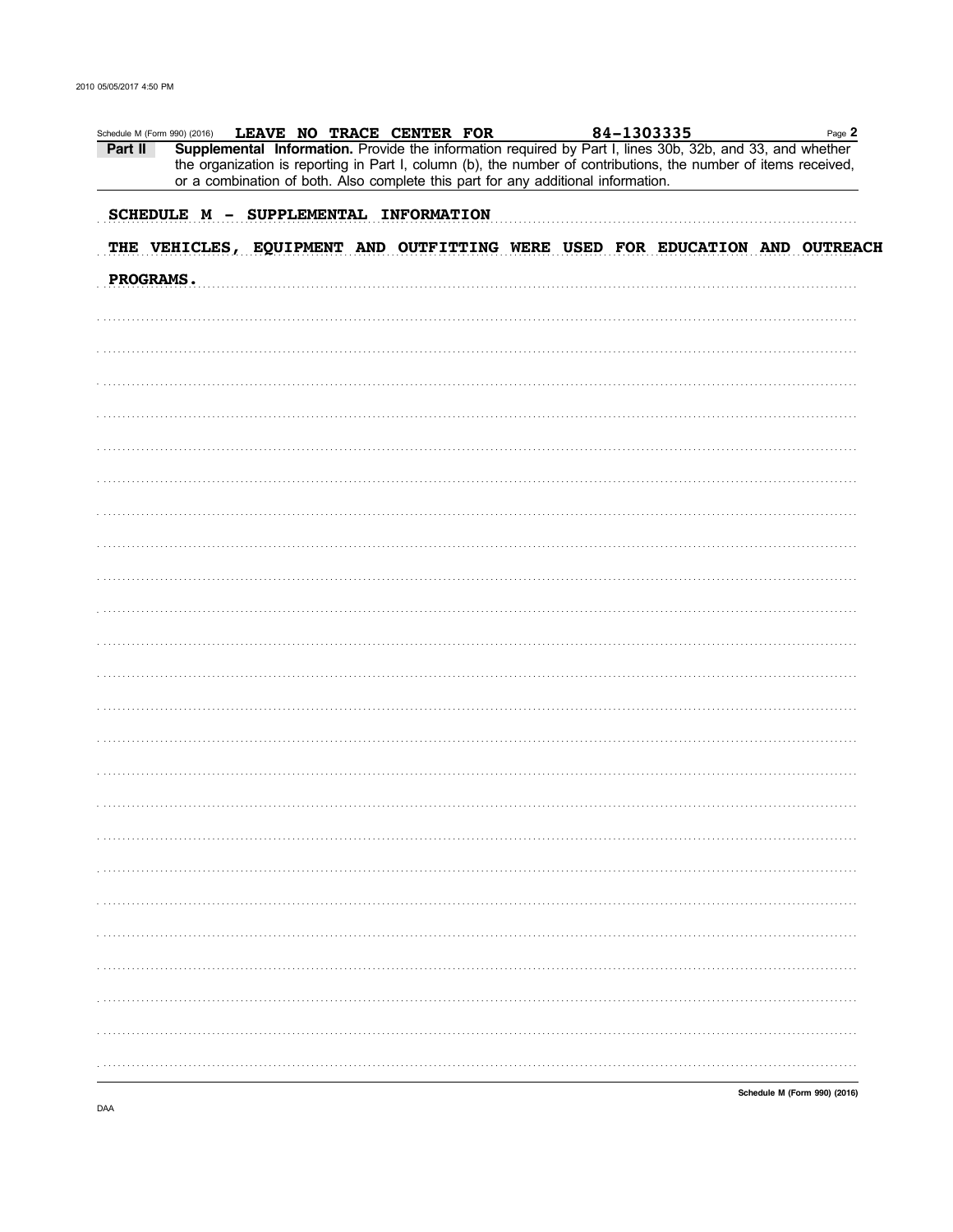| <b>SCHEDULE O</b>                                                                                                                                              | Supplemental Information to Form 990 or 990-EZ                                                                                                                     |                                                    |  |  |  |  |  |
|----------------------------------------------------------------------------------------------------------------------------------------------------------------|--------------------------------------------------------------------------------------------------------------------------------------------------------------------|----------------------------------------------------|--|--|--|--|--|
| Complete to provide information for responses to specific questions on<br>(Form 990 or 990-EZ)<br>Form 990 or 990-EZ or to provide any additional information. |                                                                                                                                                                    |                                                    |  |  |  |  |  |
| Department of the Treasury<br>Internal Revenue Service                                                                                                         | Open to Public                                                                                                                                                     |                                                    |  |  |  |  |  |
|                                                                                                                                                                | Information about Schedule O (Form 990 or 990-EZ) and its instructions is at www.irs.gov/form990. Inspection<br>Name of the organization LEAVE NO TRACE CENTER FOR | <b>Employer identification number</b>              |  |  |  |  |  |
|                                                                                                                                                                | <b>OUTDOOR ETHICS</b>                                                                                                                                              | 84-1303335                                         |  |  |  |  |  |
| FORM 990, PART VI, LINE<br>ENTIRE BOARD OF DIRECTORS.                                                                                                          | 11B - ORGANIZATION'S PROCESS<br>PRELIMINARY REVIEW BY DIRECTOR OF FINANCE;<br>THEN                                                                                 | TO REVIEW FORM 990<br>BY EXECUTIVE DIRECTOR AND    |  |  |  |  |  |
|                                                                                                                                                                | FORM 990, PART VI, LINE 12C - ENFORCEMENT OF CONFLICTS POLICY                                                                                                      |                                                    |  |  |  |  |  |
| <b>ALL NEW STAFF</b>                                                                                                                                           | AND BOARD SIGN CONFLICT POLICIES.                                                                                                                                  | PERIODICALLY THESE ARE                             |  |  |  |  |  |
| REVIEWED AND CHANGES MADE.                                                                                                                                     |                                                                                                                                                                    | IF NEW CONFLICTS ARISE, THEY ARE REQUIRED<br>TO BE |  |  |  |  |  |
| <b>DISCLOSED.</b>                                                                                                                                              |                                                                                                                                                                    |                                                    |  |  |  |  |  |
|                                                                                                                                                                |                                                                                                                                                                    |                                                    |  |  |  |  |  |
|                                                                                                                                                                | FORM 990, PART VI, LINE 15A – COMPENSATION PROCESS FOR TOP OFFICIAL                                                                                                |                                                    |  |  |  |  |  |
|                                                                                                                                                                |                                                                                                                                                                    |                                                    |  |  |  |  |  |
|                                                                                                                                                                |                                                                                                                                                                    |                                                    |  |  |  |  |  |
| <b>EXECUTIVE</b><br>THE                                                                                                                                        | <b>DIRECTOR COMPENSATION IS</b><br><b>DETERMINED BY</b>                                                                                                            | THE CHAIR OF<br><b>THE BOARD</b>                   |  |  |  |  |  |
| OF.                                                                                                                                                            | DIRECTORS AND IS BASED ON SALARY SURVEYS.                                                                                                                          |                                                    |  |  |  |  |  |
|                                                                                                                                                                |                                                                                                                                                                    |                                                    |  |  |  |  |  |
| FORM 990, PART VI, LINE                                                                                                                                        | <b>15B - COMPENSATION PROCESS FOR OFFICERS</b>                                                                                                                     |                                                    |  |  |  |  |  |
|                                                                                                                                                                | THE COMPENSATION FOR ALL OTHER EMPLOYEES IS DETERMINED BY THE EXECUTIVE                                                                                            |                                                    |  |  |  |  |  |
|                                                                                                                                                                | DIRECTOR AND IS BASED UPON SALARY SURVEYS.                                                                                                                         |                                                    |  |  |  |  |  |
|                                                                                                                                                                |                                                                                                                                                                    |                                                    |  |  |  |  |  |
|                                                                                                                                                                | FORM 990, PART VI, LINE 17 - OTHER STATES WHERE COPY OF RETURN IS FILED                                                                                            |                                                    |  |  |  |  |  |
|                                                                                                                                                                |                                                                                                                                                                    |                                                    |  |  |  |  |  |
|                                                                                                                                                                | MISSISSIPPI, NEW HAMPSHIRE, NEW JERSEY, NEW MEXICO, NEW YORK, OHIO,                                                                                                |                                                    |  |  |  |  |  |
|                                                                                                                                                                | OREGON, PENNSYLVANIA, RHODE ISLAND, TEXAS, UTAH, VIRGINIA, WEST VIRGINIA,                                                                                          |                                                    |  |  |  |  |  |
|                                                                                                                                                                | WASHINGTON, WISCONSIN, ARIZONA, DELAWARE, IDAHO, INDIANA, NEVADA, WYOMING,                                                                                         |                                                    |  |  |  |  |  |
|                                                                                                                                                                | VERMONT, SOUTH DAKOTA, NEBRASKA, MONTANA, MARYLAND, IOWA                                                                                                           |                                                    |  |  |  |  |  |
|                                                                                                                                                                | FORM 990, PART VI, LINE 19 - GOVERNING DOCUMENTS DISCLOSURE EXPLANATION                                                                                            |                                                    |  |  |  |  |  |
|                                                                                                                                                                | THE GOVERNING DOCUMENTS, CONFLICT OF INTEREST POLICY AND FINANCIAL                                                                                                 |                                                    |  |  |  |  |  |